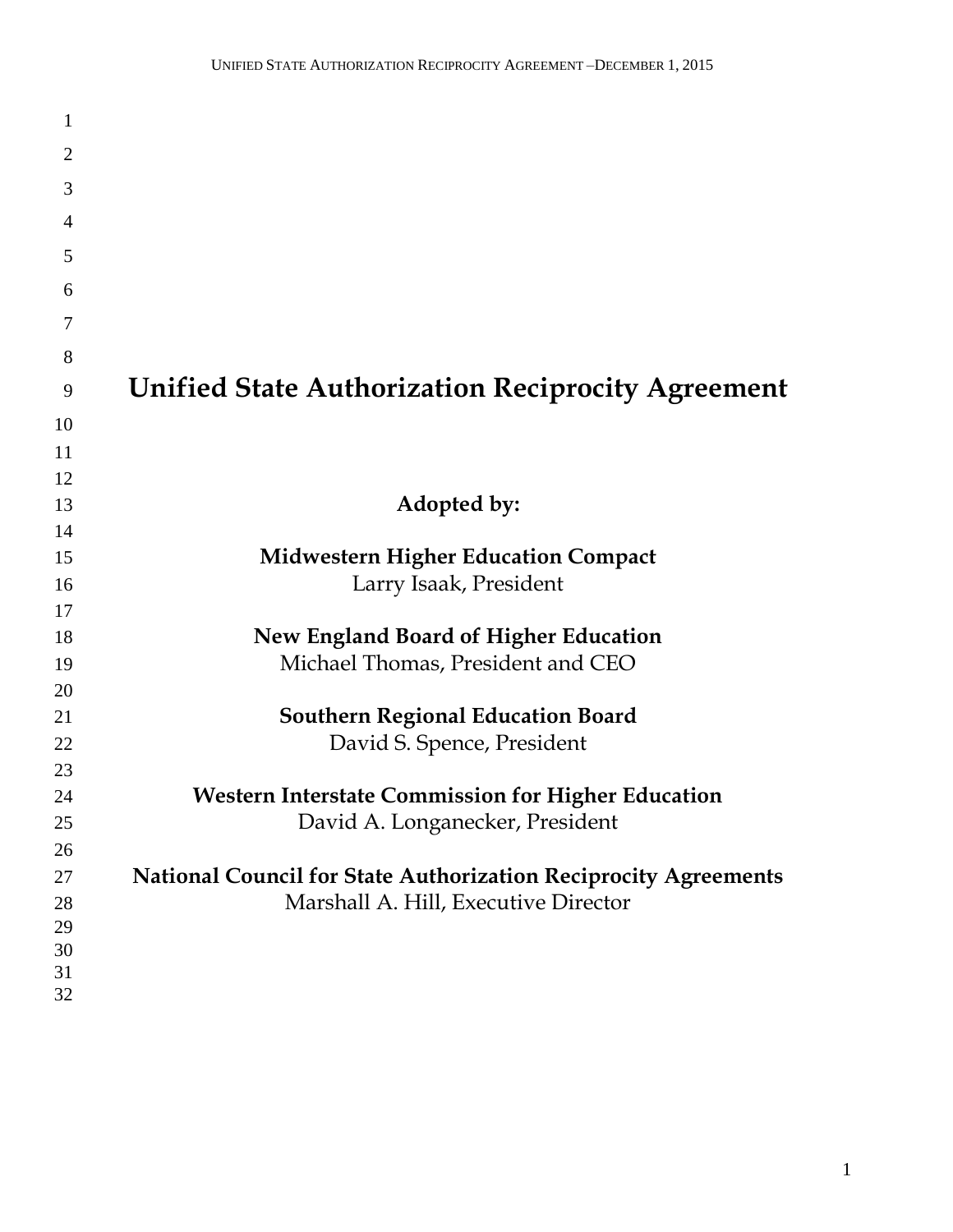| $\mathbf{1}$   |                                                                                |                                                          |
|----------------|--------------------------------------------------------------------------------|----------------------------------------------------------|
| $\mathbf{2}$   |                                                                                |                                                          |
| 3              |                                                                                |                                                          |
| $\overline{4}$ |                                                                                |                                                          |
| 5              |                                                                                |                                                          |
| 6              |                                                                                |                                                          |
| $\overline{7}$ |                                                                                |                                                          |
| 8              |                                                                                |                                                          |
| 9              |                                                                                |                                                          |
| 10             |                                                                                |                                                          |
| 11             |                                                                                |                                                          |
| 12             |                                                                                |                                                          |
| 13             |                                                                                | <b>Unified State Authorization Reciprocity Agreement</b> |
| 14             | This Unified Agreement will take effect when adopted by all five SARA partners |                                                          |
| 15             |                                                                                |                                                          |
| 16             |                                                                                |                                                          |
| 17             |                                                                                |                                                          |
| 18             |                                                                                |                                                          |
| 19             |                                                                                |                                                          |
| 20             |                                                                                |                                                          |
| 21             |                                                                                |                                                          |
| 22             |                                                                                |                                                          |
| 23             | <b>Adopted by SREB</b>                                                         |                                                          |
| 24             |                                                                                |                                                          |
| 25             |                                                                                |                                                          |
| 26             |                                                                                |                                                          |
| 27             |                                                                                |                                                          |
| 28             |                                                                                |                                                          |
| 29             |                                                                                |                                                          |
| 30             |                                                                                |                                                          |
| 31             |                                                                                |                                                          |
| 32             |                                                                                |                                                          |
| 33             |                                                                                |                                                          |
| 34             |                                                                                |                                                          |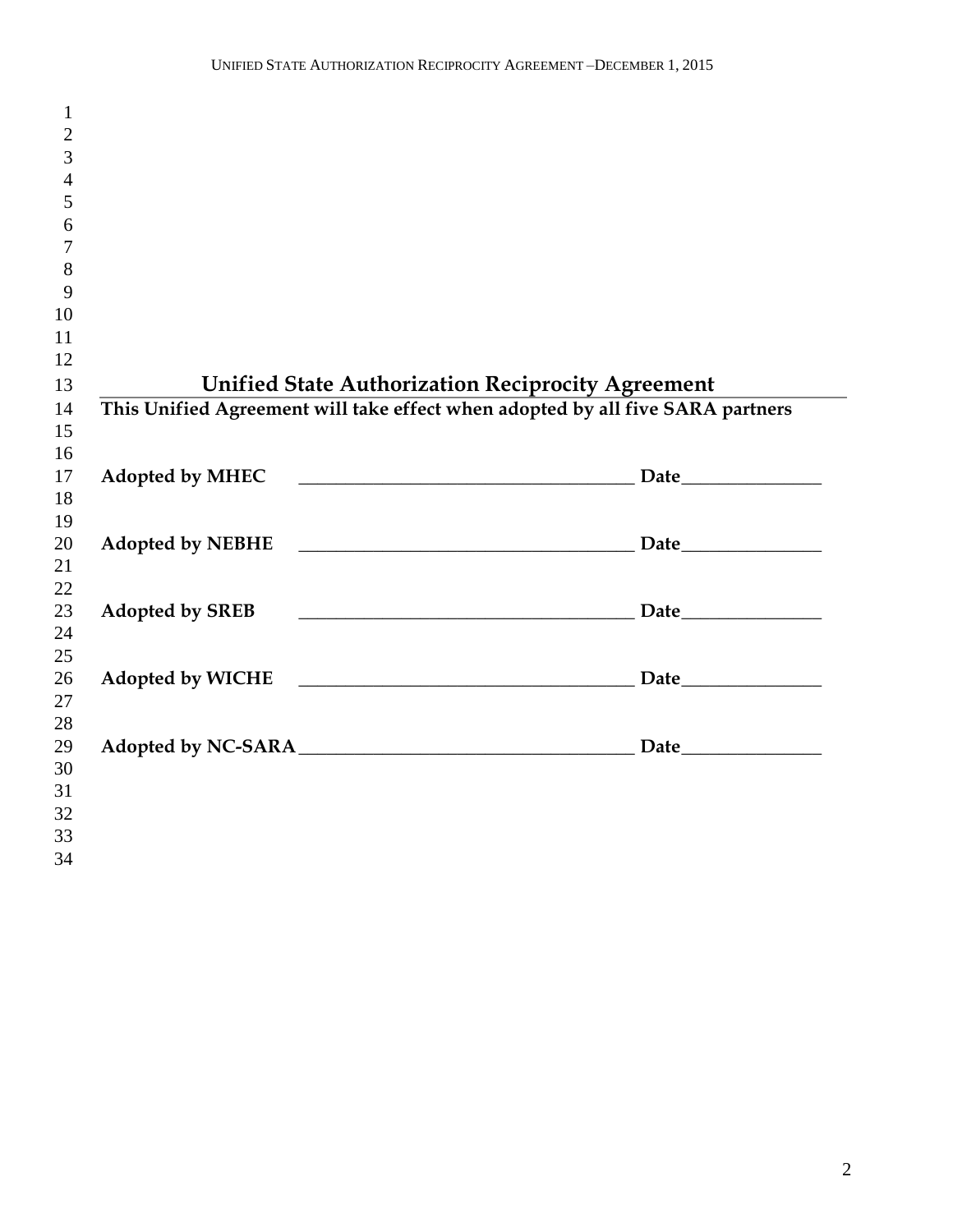## **Notes on the second draft of the** *Unified State Authorization Reciprocity Agreement* **October 22, 2015 Purpose**  The *Unified State Authorization Reciprocity Agreement* replaces the four SARA individual documents created and adopted during 2013 by the country's four regional education compacts: the Midwestern Higher Education Compact (MHEC), the New England Board of Higher Education (NEBHE), the Southern Regional Education Board (SREB), and the Western Interstate Commission for Higher Education (WICHE). It will be considered and approved by each of the compacts and then ratified by the National Council for State Authorization Reciprocity Agreements (NC-SARA). In December, 2013, NC-SARA, at its first meeting, affirmed that the four individual documents were sufficiently consistent in all substantive matters to move forward with the implementation of SARA by the regional compacts. Despite that finding, having four regional documents occasionally proved confusing or problematic to readers not directly involved with the evolution of the SARA initiative. This *Unified State Authorization Reciprocity Agreement* does several things. First, it should dispel any confusion or question arising from the existence of four separate documents. It stands as a testament to the ability of the four compacts, SARA member states, participating institutions and NC-SARA to work together in a remarkable and laudable spirit of trust to solve the thorny problem of appropriate and effective oversight of interstate distance education. As of this writing, 29 states and almost 500 institutions participate. The *Unified State Authorization Reciprocity Agreement* breaks no new ground*.* It doesn't change the relationships between the SARA partners. It does reconcile any non- substantive differences between the four separate agreements. It also incorporates policy modifications made since 2013 by NC-SARA (with the concurrence of the regional compact presidents), modifications which gradually caused the existing four regional documents to be in relatively small ways out-of-date. The *Unified Agreement* is therefore now consistent with NC-SARA's *Policies and Standards*. **Process** Alan Contreras, working for NC-SARA, has done the complex and sensitive work of reviewing the four regional documents and crafting their unified replacement. After review by the regional SARA staff, his first draft was circulated to the regional compact

presidents for their comments; each president was free to determine the extent of review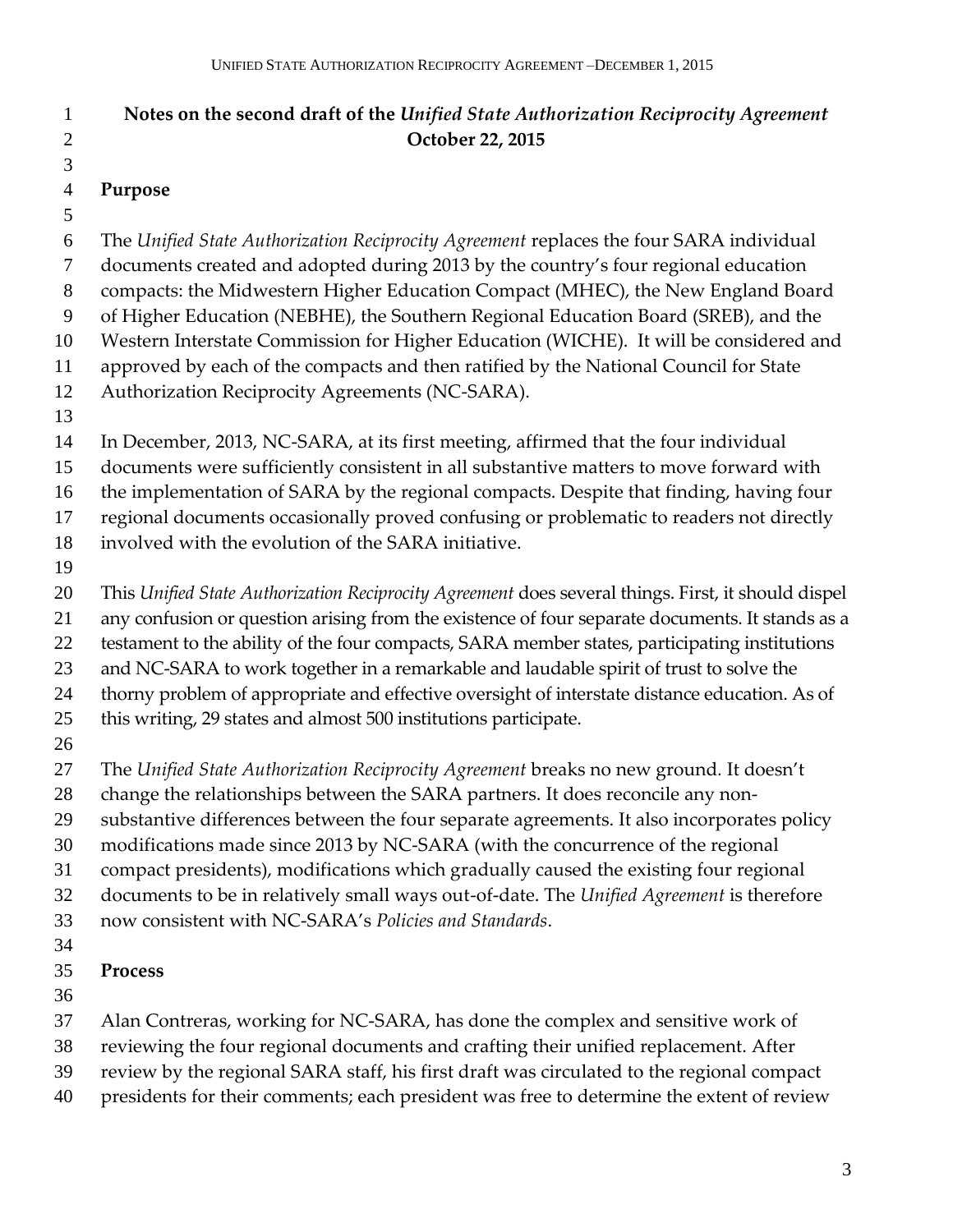| $\mathbf{1}$<br>$\mathbf{2}$    | within their compact. Marshall Hill and Alan worked through comments and then<br>generated this second draft. |
|---------------------------------|---------------------------------------------------------------------------------------------------------------|
| $\mathfrak 3$<br>$\overline{4}$ | <b>Notable Points</b>                                                                                         |
| 5                               |                                                                                                               |
| 6                               | We've selected the word "Unified", believing its active connotation reflects the                              |
| 7                               | "coming together" of the regional compacts and NC-SARA;                                                       |
| 8                               | We've been clearer about SARA involving interstate distance education;<br>$\bullet$                           |
| 9                               | We've referred to SARA portal entities, rather than portal agencies;<br>$\bullet$                             |
| 10                              | We've stated that NC-SARA works "in concert with" (rather than "in consultation<br>$\bullet$                  |
| 11                              | with") the regional compacts on various issues, such as determining what data to                              |
| 12                              | collect from institutions;                                                                                    |
| 13                              | We've added an appendix describing the evolution of SARA; and<br>$\bullet$                                    |
| 14                              | We've added an organizational diagram as an appendix.<br>$\bullet$                                            |
| 15                              |                                                                                                               |
| 16                              |                                                                                                               |
| 17                              | Marshall A. Hill                                                                                              |
| 18                              |                                                                                                               |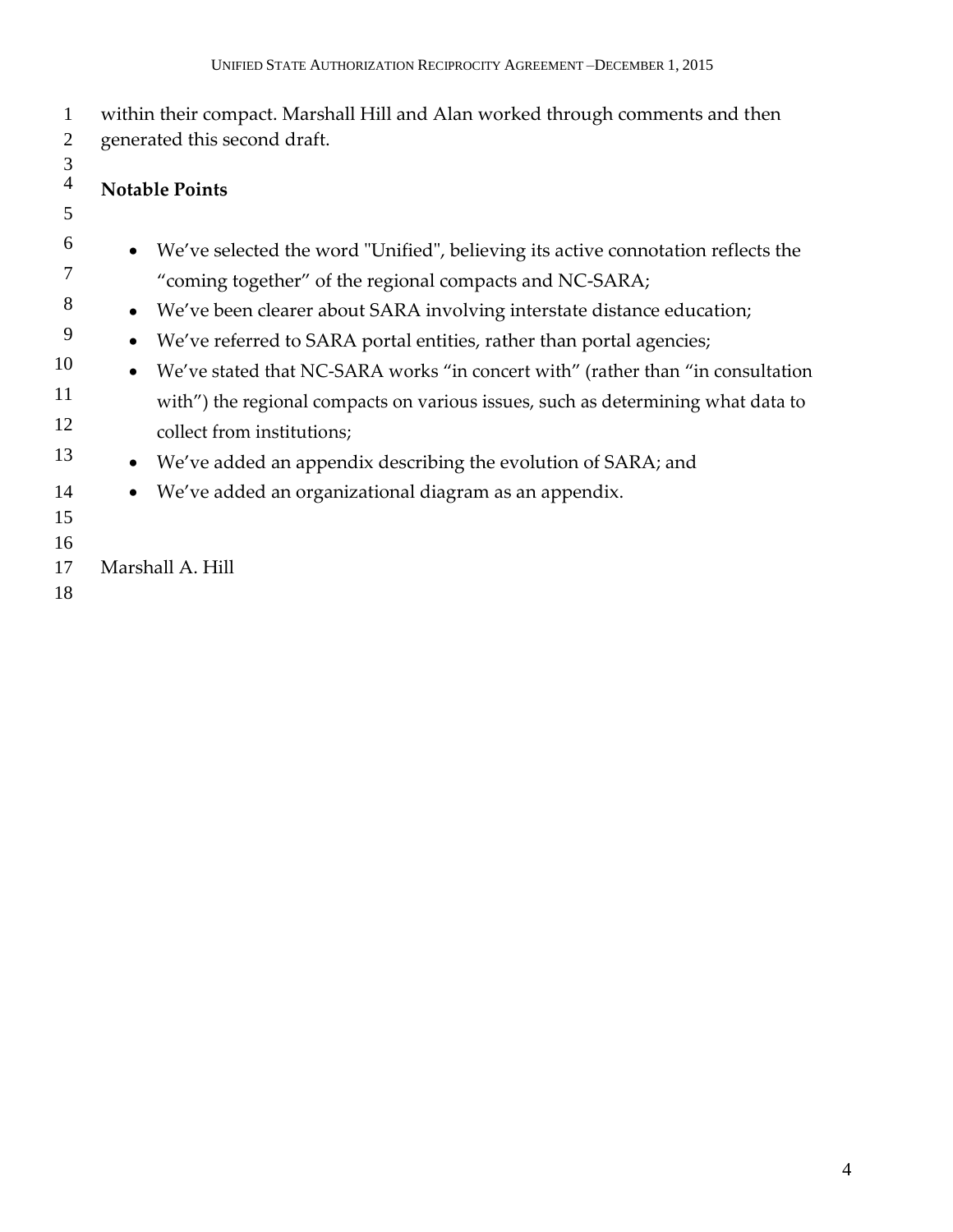|               | <b>Dedication</b>                                                                    |
|---------------|--------------------------------------------------------------------------------------|
|               |                                                                                      |
|               |                                                                                      |
| $\mathfrak b$ | The signatories to this Unified State Authorization Reciprocity Agreement            |
|               | acknowledge decades of work toward the goal of better service to all students by our |
| 8             | late colleague Bruce Chaloux, a member of the original SARA drafting team, and       |
| 9             | dedicate this historic Unified SARA Agreement to his memory.                         |
| 10            |                                                                                      |
|               |                                                                                      |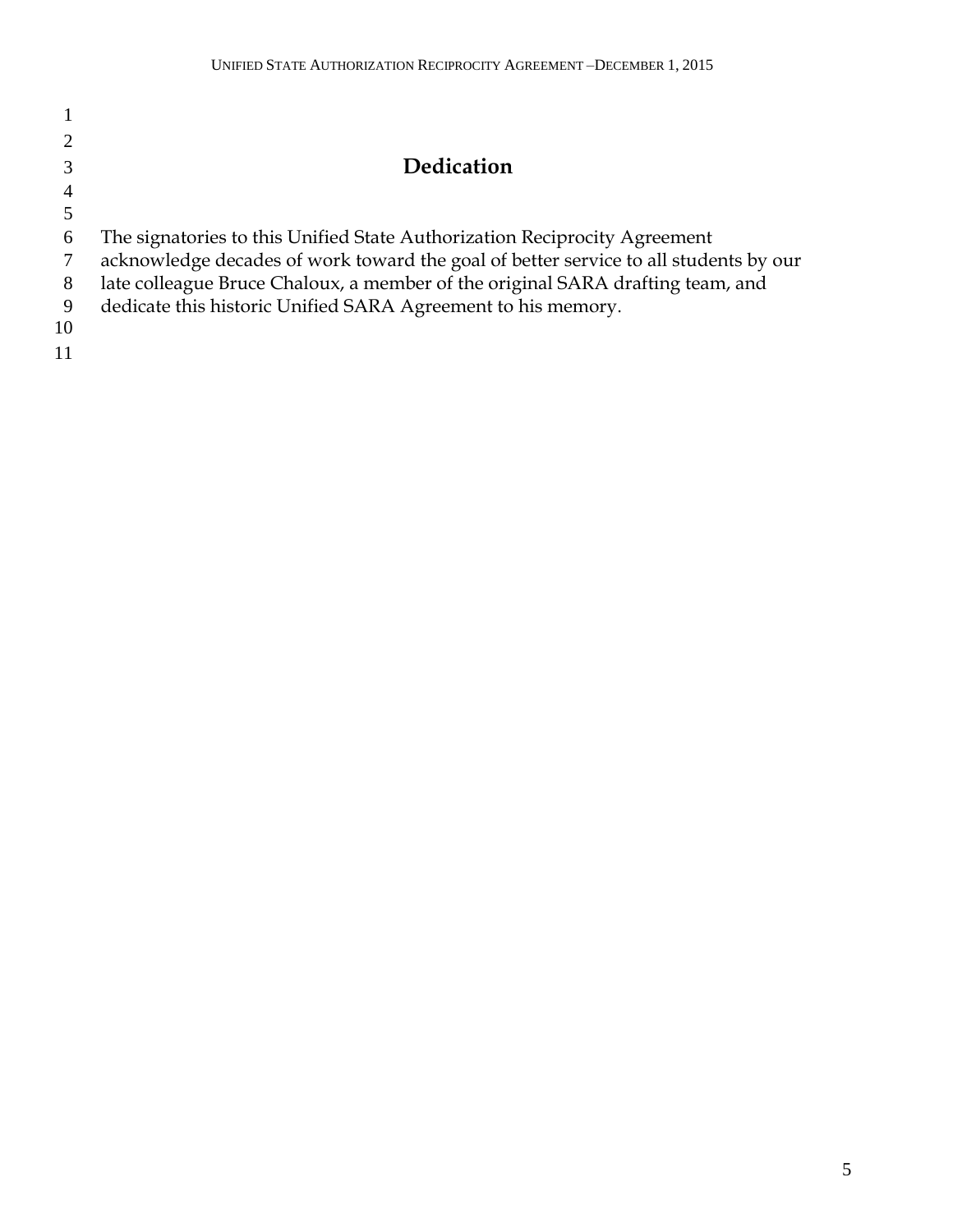| $\mathbf{1}$   |                                                                              |  |
|----------------|------------------------------------------------------------------------------|--|
| $\overline{2}$ |                                                                              |  |
| 3              |                                                                              |  |
| 4              | <b>TABLE OF CONTENTS</b>                                                     |  |
| 5              |                                                                              |  |
| 6              |                                                                              |  |
| 7              |                                                                              |  |
| 8              |                                                                              |  |
| 9              |                                                                              |  |
| 10             |                                                                              |  |
| 11             |                                                                              |  |
| 12             |                                                                              |  |
| 13             |                                                                              |  |
| 14             |                                                                              |  |
| 15             |                                                                              |  |
| 16             |                                                                              |  |
| 17             |                                                                              |  |
| 18             | Section 7: Criteria for State Authorization and Oversight of Institutions 26 |  |
| 19             | Section 8: Roles and Responsibilities of the National Council for SARA  31   |  |
| 20             |                                                                              |  |
| 21             |                                                                              |  |
| 22             | Appendices                                                                   |  |
| 23             |                                                                              |  |
| 24             |                                                                              |  |
| 25             | The Evolution of SARA                                                        |  |
| 26             |                                                                              |  |
| 27             | Appendix B:                                                                  |  |
| 28             |                                                                              |  |
| 29             |                                                                              |  |
| 30             | Appendix C:                                                                  |  |
| 31             |                                                                              |  |
| 32             |                                                                              |  |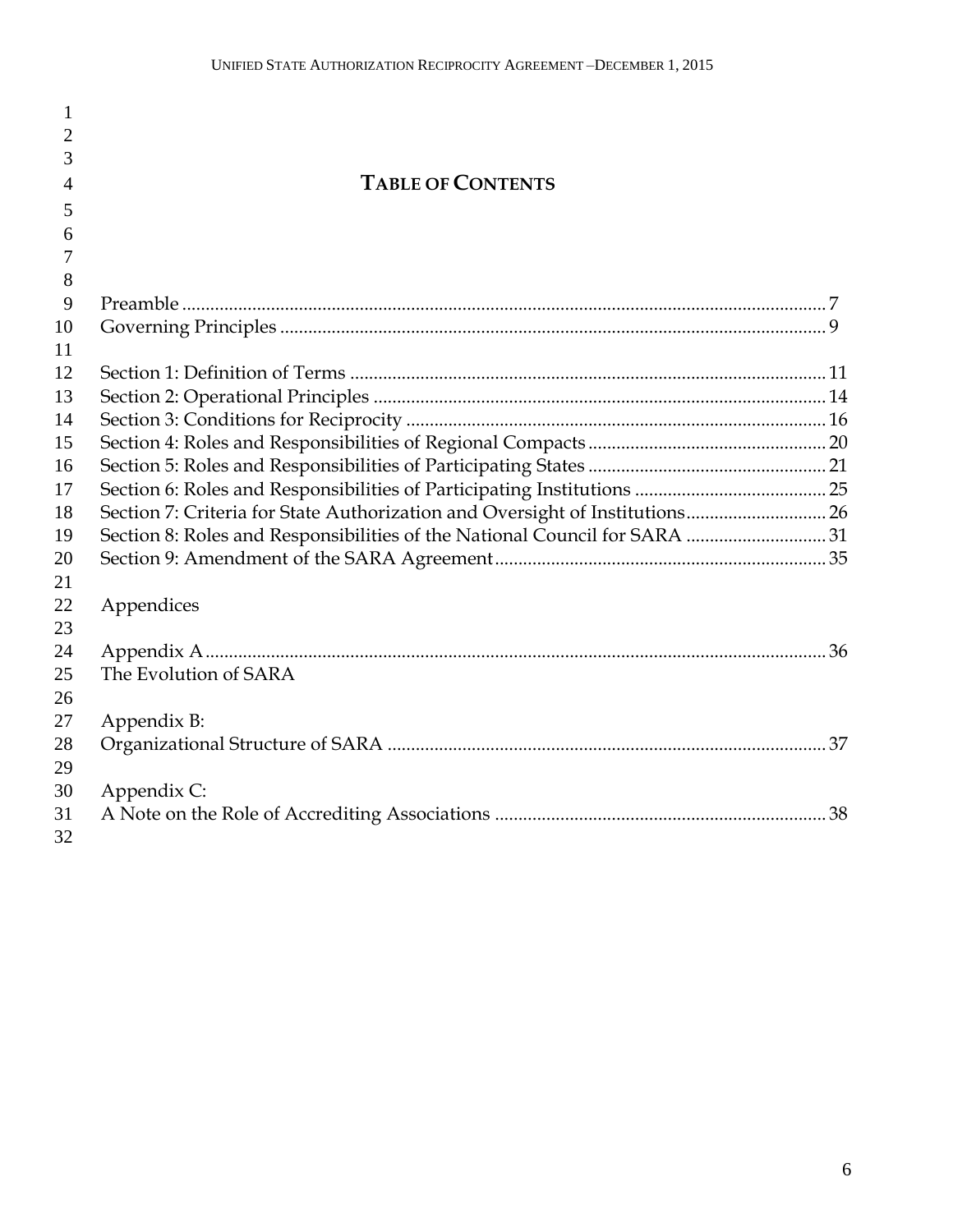| 1              | <b>PREAMBLE</b>                                                                                                                                                   |
|----------------|-------------------------------------------------------------------------------------------------------------------------------------------------------------------|
| $\overline{2}$ |                                                                                                                                                                   |
| $\mathfrak{Z}$ |                                                                                                                                                                   |
| $\overline{4}$ | Americans deserve and require access to high quality postsecondary education, not                                                                                 |
| 5              | only because the economic vitality of the nation depends upon how well our                                                                                        |
| 6              | population is educated but also because a well-educated population contributes                                                                                    |
| 7              | greatly to the social and civic vitality of the nation.                                                                                                           |
| 8              |                                                                                                                                                                   |
| 9              | Historically, the federal government, state governments, and the postsecondary                                                                                    |
| 10             | education community through its accrediting processes and organizations have                                                                                      |
| 11             | collaborated to assure that the providers of higher education services were meeting                                                                               |
| 12             | standards of quality and access to serve the nation and its citizens well.                                                                                        |
| 13             |                                                                                                                                                                   |
| 14             | Through what is often referred to as "the triad" (or the "accountability triad") the                                                                              |
| 15             | federal government has accepted responsibility for assessing the financial viability of                                                                           |
| 16             | education providers; the states have accepted primary responsibility for assuring that                                                                            |
| 17             | students, as the consumers of educational services, are protected from fraud, abuse, or                                                                           |
| 18             | inadequate provision of services by educational providers; and the educational                                                                                    |
| 19             | community through accreditation has accepted responsibility for assuring the<br>adequacy of educational services offered by educational providers. This three-way |
| 20<br>21       | collaboration has traditionally worked well to assure reasonable quality,                                                                                         |
| 22             | accountability, and consumer protection.                                                                                                                          |
| 23             |                                                                                                                                                                   |
| 24             | As the nature of postsecondary education has evolved, particularly since the advent of                                                                            |
| 25             | the Internet and the exponential growth of education offered "off campus," each leg of                                                                            |
| 26             | the triad has faced challenges. The states' role in assuring consumer protection has                                                                              |
| 27             | come under particular scrutiny. In particular, governments, students and courts have                                                                              |
| 28             | had to determine which state is responsible when an institution physically located in                                                                             |
| 29             | one state (the traditional criteria for state oversight) provides education to students                                                                           |
| 30             | living outside the institution's home state.                                                                                                                      |
| 31             |                                                                                                                                                                   |
| 32             | <b>Benefits of Reciprocity</b>                                                                                                                                    |
| 33             |                                                                                                                                                                   |
| 34             | Significant benefits accrue to students, institutions and states as the current lack of                                                                           |

- uniformity in the patchwork of state regulation of distance education is improved through sharing in common, high quality and consistently applied processes and
- standards. Institutions reap financial benefits by no longer having to engage in the
- confusing and duplicative process of seeking approval to operate on an individual,
- case-by-case basis in each state in which it serves students.
- 
- States benefit by maintaining their rights and responsibilities to assure quality
- programs are offered by institutions with facilities within their state. States also
- benefit by focusing their limited resources on the oversight of institutions within their
- state, regardless of where that institution serves students. As the number of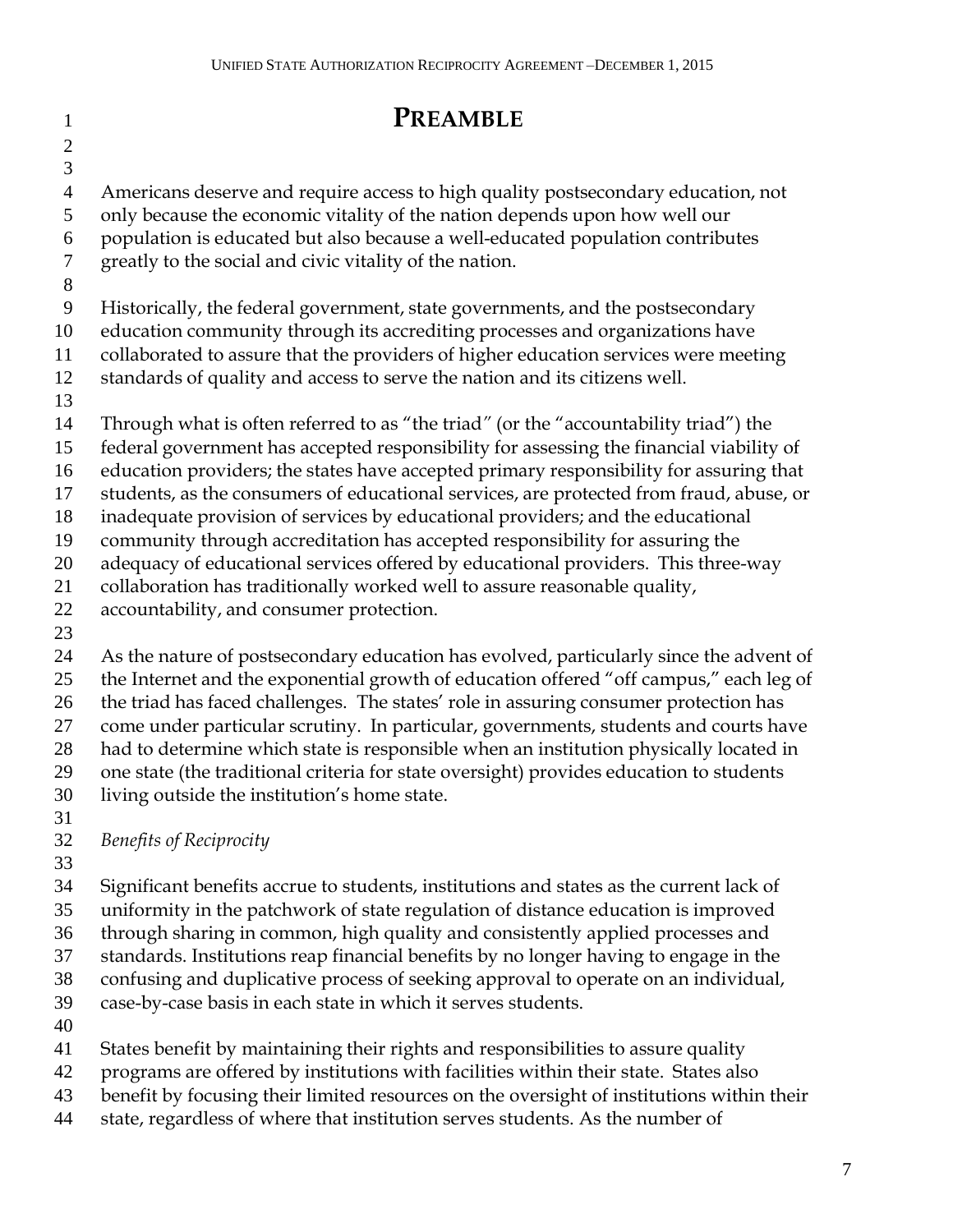- institutions serving students in multiple states continues to increase, state regulatory
- offices would find it difficult to conduct meaningful reviews and on-going oversight
- of the hundreds, if not thousands, of out-of-state institutions operating in their states.
- 
- 
- Students benefit as lower costs for institutions mean fewer costs passed on to students
- and more available offerings. Some students are finding their options limited as
- institutions choose not to serve students in states with complex and costly distance
- education authorization requirements. Since regulators under this new agreement
- focus their reviews on their "home state" institutions, they have more confidence in
- the review process and that complaints will be handled and resolved.
- 
- Ultimately, the quality of postsecondary education is reflected in the outcomes
- derived from education. But quality outcomes result from quality processes, and state
- authorization must focus on both the processes that enable students to acquire the
- pertinent knowledge and skill as well as the outcomes that demonstrate the
- acquisition of knowledge and skills.
-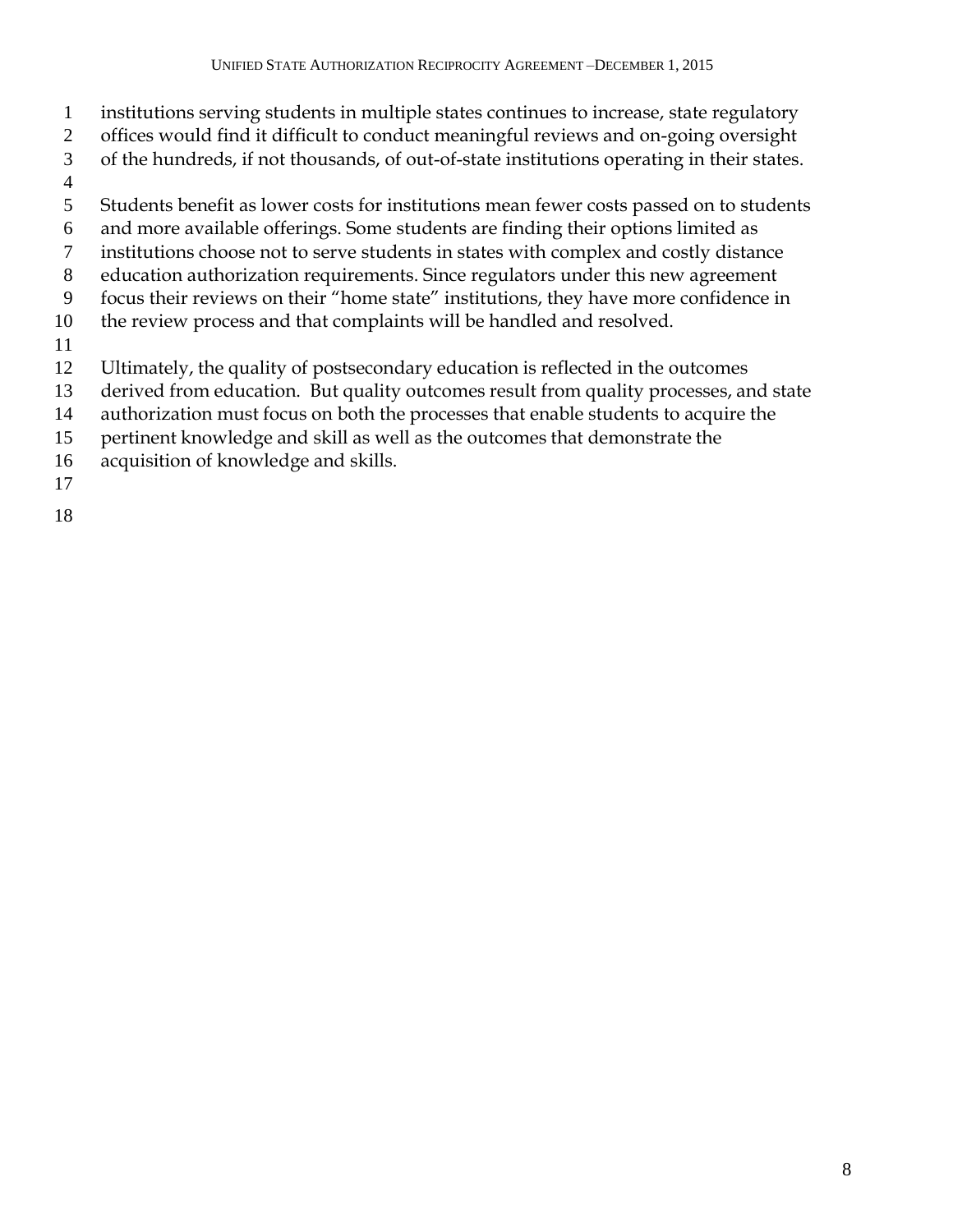GOVERNING PRINCIPLES OF SARA<sup>1</sup>

### 

#### Consistent with their collaborative missions, the four existing regional higher education interstate compacts are uniquely positioned to quickly and effectively address issues arising from the interstate offering of distance education. The compacts — the Midwestern Higher Education Compact (MHEC), the New England Board of Higher Education (NEBHE), the Southern Regional Educational Board (SREB), and the Western Interstate Commission for Higher Education (WICHE) — operate with the express purpose of expanding educational opportunity within their respective regions. The National Council for State Authorization Reciprocity Agreements (NC-SARA) exists to coordinate the SARA work of the regional compacts, ensure that SARA has consistent nationwide coverage, and maximize efficient operations of the SARA initiative." (See Appendix B.) States working together and agreeing on terms of engagement and collaboration can trust each other to work cooperatively and consistently toward reciprocally accepting each other's authorization of institutions to offer interstate distance education. Trust, however, requires confidence that each of the partners takes seriously its responsibilities with regard to authorizing only institutions that provide high quality education, whether that is through traditional campus-based classroom experiences or through technology mediated or off-campus based experiences. Similarly, this agreement presumes the efficacy of the triad discussed earlier. Collaboration between these well-established and highly-regarded regional interstate compacts is the most cost-effective and viable approach to achieve nationwide coverage. This State Authorization Reciprocity Agreement (SARA), therefore, is built upon these four partnerships: the first being between each higher education regional compact's member states as reciprocal partners; the second being agreement among the four higher education regional compacts; the third being the partnership among federally recognized accreditors, the federal government, and the states; and lastly, the partnership between the regional compacts and NC-SARA. Interstate reciprocity requires an infrastructure for communication and collaboration among states and across the nation. The four existing regional higher education compacts will manage state participation in the agreement, limiting costs, utilizing existing structures and utilizing established relationships. All but a few states currently belong to one of the four regional compacts; SARA allows non-member states, territories and districts to "affiliate" with one of the compacts for the sole purpose of participation in SARA.  $\overline{a}$

See Appendix A for "The Evolution of SARA"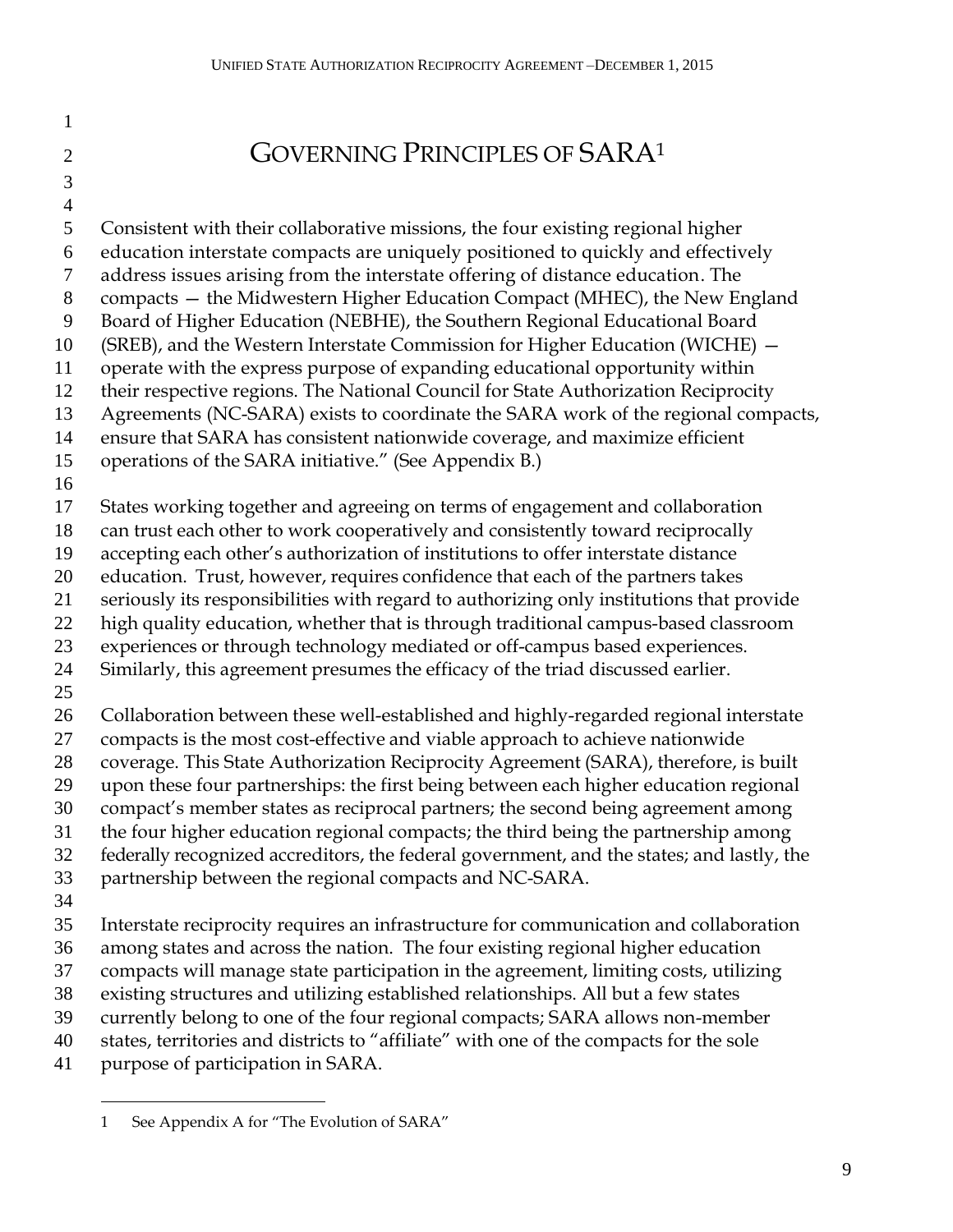#### *SARA as a Voluntary Agreement*

This agreement establishes reciprocity between willing states that accept each other's

5 authorization<sup>2</sup> of accredited institutions to operate in their states to offer distance

educational services beyond state boundaries. Participation in this agreement is

- entirely voluntary on the part of the state. This agreement is intended to facilitate
- expanded access to high quality distance education opportunities for students by
- improving state policy and operational mechanisms.
- 
- Just as participation in this agreement at the state level is voluntary, so too is
- participation at the institutional level. Institutions that wish not to subject themselves
- to the level of oversight consistent with interstate reciprocity can opt not to participate
- and thus either choose not to provide distance educational services beyond the
- boundaries of their state or to seek separate authorization to operate in those states in
- which they wish to offer educational services.
- 

 $\overline{a}$ 

SARA uses "authorization" as the term of art for what states do in regard to this general issue.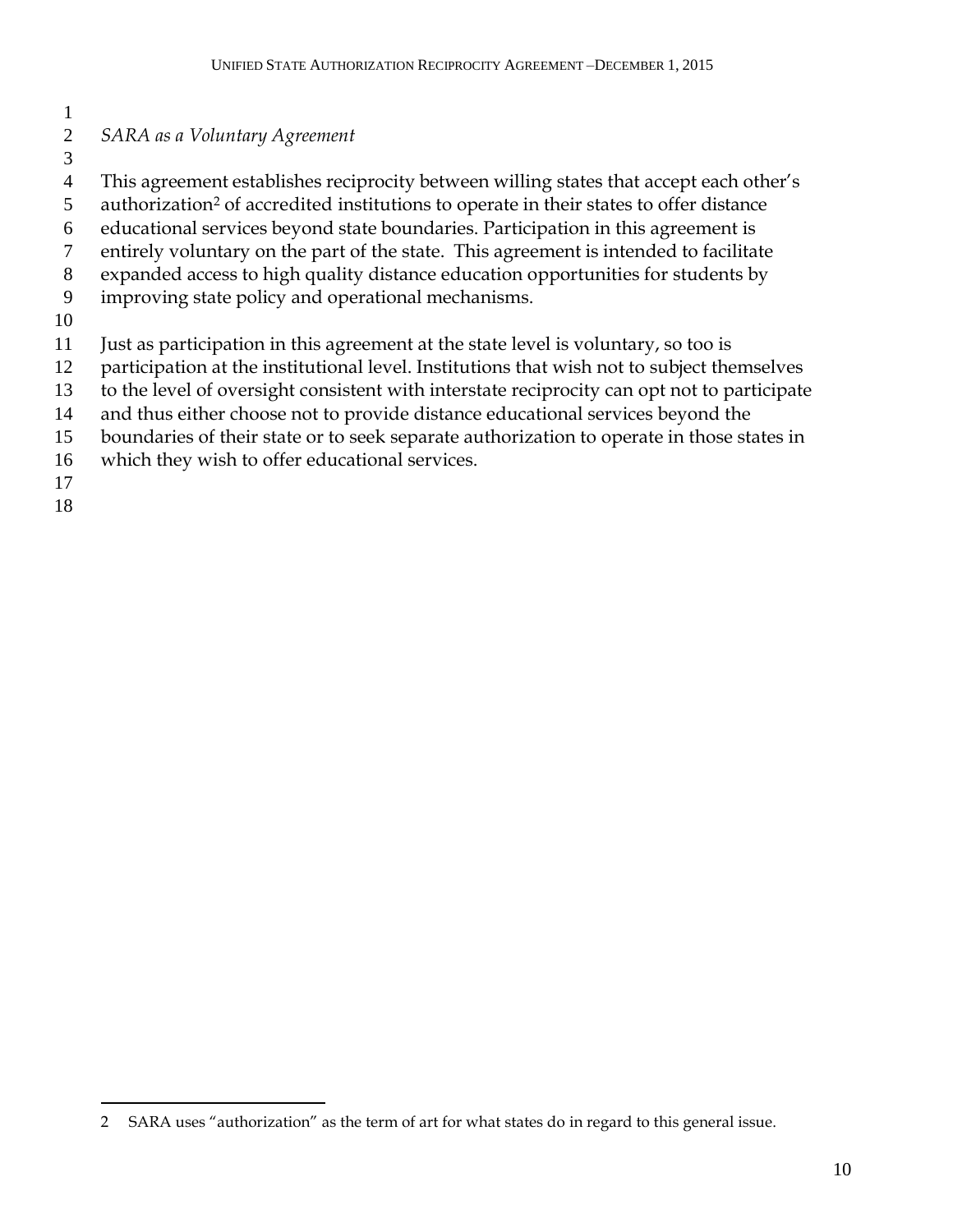| 1              |    | <b>SECTION 1</b>                                                                                                                                                           |
|----------------|----|----------------------------------------------------------------------------------------------------------------------------------------------------------------------------|
| $\overline{2}$ |    |                                                                                                                                                                            |
| 3              |    | DEFINITIONS OF TERMS USED IN THE UNIFIED STATE                                                                                                                             |
| 4              |    | <b>AUTHORIZATION RECIPROCITY AGREEMENT</b>                                                                                                                                 |
| 5              |    |                                                                                                                                                                            |
| 6              |    |                                                                                                                                                                            |
| $\tau$<br>8    |    | 1. "Accredited" means: holding institutional accreditation by name as a U.S.-based<br>institution from an accreditor recognized by the U.S. Department of Education.       |
| 9              |    |                                                                                                                                                                            |
| 10             |    | 2. "Approve" or "Approval" in the context of an institutional application to operate                                                                                       |
| 11             |    | under SARA means: a written statement by a home state that an institution meets                                                                                            |
| 12             |    | the standards required by SARA and is eligible to operate under SARA.                                                                                                      |
| 13             |    |                                                                                                                                                                            |
| 14             |    | 3. "Authorized" means: holding a current valid charter, license or other written                                                                                           |
| 15<br>16       |    | document issued by a state, the federal government or a recognized Indian tribe,<br>granting the named entity the authority to issue degrees and operate within a state    |
| 17             |    | or jurisdiction.                                                                                                                                                           |
| 18             |    |                                                                                                                                                                            |
| 19             |    | 4. "Bylaws" means: those bylaws established by the National Council for SARA for                                                                                           |
| 20             |    | its governance, or for directing or controlling its actions and conduct.                                                                                                   |
| 21             |    |                                                                                                                                                                            |
| 22             |    | 5. "Charter" means: a document bearing the word Charter issued by proper                                                                                                   |
| 23             |    | governmental authority that names a college or university as a degree-granting                                                                                             |
| 24<br>25       |    | institution authorized to operate under the laws of the issuing jurisdiction.                                                                                              |
| 26             |    | 6. "Complaint" means: a formal assertion in writing that the terms of this agreement,                                                                                      |
| 27             |    | or of laws, standards or regulations incorporated by this agreement, are being                                                                                             |
| 28             |    | violated by a person, institution, state, agency or other organization or entity                                                                                           |
| 29             |    | operating under the terms of this agreement.                                                                                                                               |
| 30             |    |                                                                                                                                                                            |
| 31             | 7. | "Council" means: the National Council for State Authorization Reciprocity                                                                                                  |
| 32             |    | Agreements, or in short form National Council for SARA, or NC-SARA.                                                                                                        |
| 33<br>34       |    |                                                                                                                                                                            |
| 35             | 8. | "C-RAC Guidelines" and other uses of "C-RAC" refers to the <i>Interregional</i><br>Guidelines for the Evaluation of Distance Education Programs (Online Learning) for best |
| 36             |    | practices in postsecondary distance education developed by leading practitioners                                                                                           |
| 37             |    | of distance education and adopted by the Council of Regional Accrediting                                                                                                   |
| 38             |    | Commissions (C-RAC).                                                                                                                                                       |
| 39             |    |                                                                                                                                                                            |
| 40             | 9. | "Credits" means: numeric descriptors of completion of academic work applicable                                                                                             |
| 41             |    | toward a degree, including the Carnegie unit system.                                                                                                                       |
| 42             |    |                                                                                                                                                                            |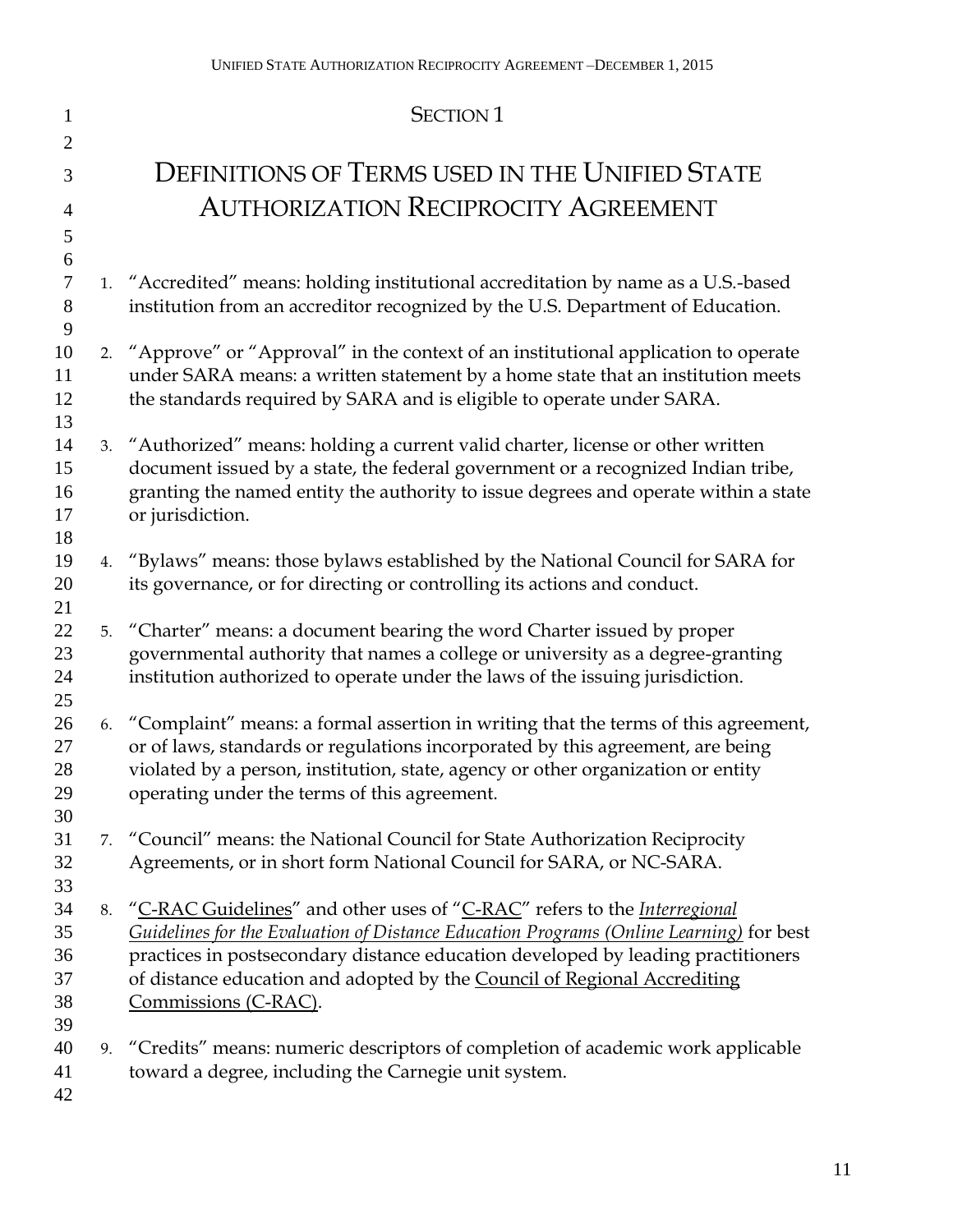| $\mathbf{1}$<br>$\mathbf{2}$<br>3<br>$\overline{4}$ | 10. "Degree" means: An award conferred at the Associate level or higher by an<br>institution as official recognition for the successful completion of a program of<br>studies. (Based on IPEDS definition.)                                                                                                                                                                                                                                                                                       |
|-----------------------------------------------------|---------------------------------------------------------------------------------------------------------------------------------------------------------------------------------------------------------------------------------------------------------------------------------------------------------------------------------------------------------------------------------------------------------------------------------------------------------------------------------------------------|
| 5<br>6<br>$\tau$<br>$8\,$                           | 11. "Distance Education" means: instruction offered by any means where the student<br>and faculty member are in separate physical locations. It includes, but is not<br>limited to, online, interactive video or correspondence courses or programs.                                                                                                                                                                                                                                              |
| 9<br>10<br>11<br>12                                 | 12. "Faculty" means: a professional individual employed by or contracting with an<br>institution primarily to teach, conduct research or provide related professional<br>education services.                                                                                                                                                                                                                                                                                                      |
| 13<br>14<br>15                                      | 13. "Home State" means: a member state where the institution holds its legal domicile.<br>To operate under SARA an institution must have a single home state.                                                                                                                                                                                                                                                                                                                                     |
| 16<br>17<br>18                                      | 14. "Host State" means: a member state in which an institution operates under the<br>terms of this agreement, other than the home state.                                                                                                                                                                                                                                                                                                                                                          |
| 19<br>20<br>21<br>22                                | 15. "Hybrid" means: an educational program or course that includes both face-to-face<br>and distance education. Also known by the name "blended" and, sometimes,<br>other terms.                                                                                                                                                                                                                                                                                                                  |
| 23<br>24                                            | 16. "Institution" means: a degree-granting postsecondary entity.                                                                                                                                                                                                                                                                                                                                                                                                                                  |
| $25\,$<br>26<br>27<br>28<br>29<br>30                | 17. "Legal Domicile" of an institution for purposes of SARA eligibility means the state<br>in which the institution's principal campus holds its institutional accreditation<br>and, if applicable, its federal OPEID number. In the event that the OPEID number<br>is assigned to a campus that is in a different state than the principal accredited<br>campus, the SARA steering committees of the affected regional compacts shall<br>determine which is the home state for purposes of SARA. |
| 31<br>32<br>33                                      | 18. "Member State" means: any state, district or territory that has joined this agreement.                                                                                                                                                                                                                                                                                                                                                                                                        |
| 34<br>35<br>36                                      | 19. "Non-degree award" means: a formal postsecondary award that does not carry the<br>designation of Associate degree or higher.                                                                                                                                                                                                                                                                                                                                                                  |
| 37<br>38<br>39<br>40                                | 20. "Operate" means: activities conducted by an institution in support of offering<br>distance education degree or non-degree courses or programs in a state, including<br>but not limited to instruction, marketing, recruiting, tutoring, field experiences and<br>other student support services.                                                                                                                                                                                              |
| 41<br>42<br>43<br>44                                | 21. "Physical Presence" means: a measure by which a state defines the status of an<br>educational institution's presence within the state. See the special section on<br>physical presence below for the SARA standard.                                                                                                                                                                                                                                                                           |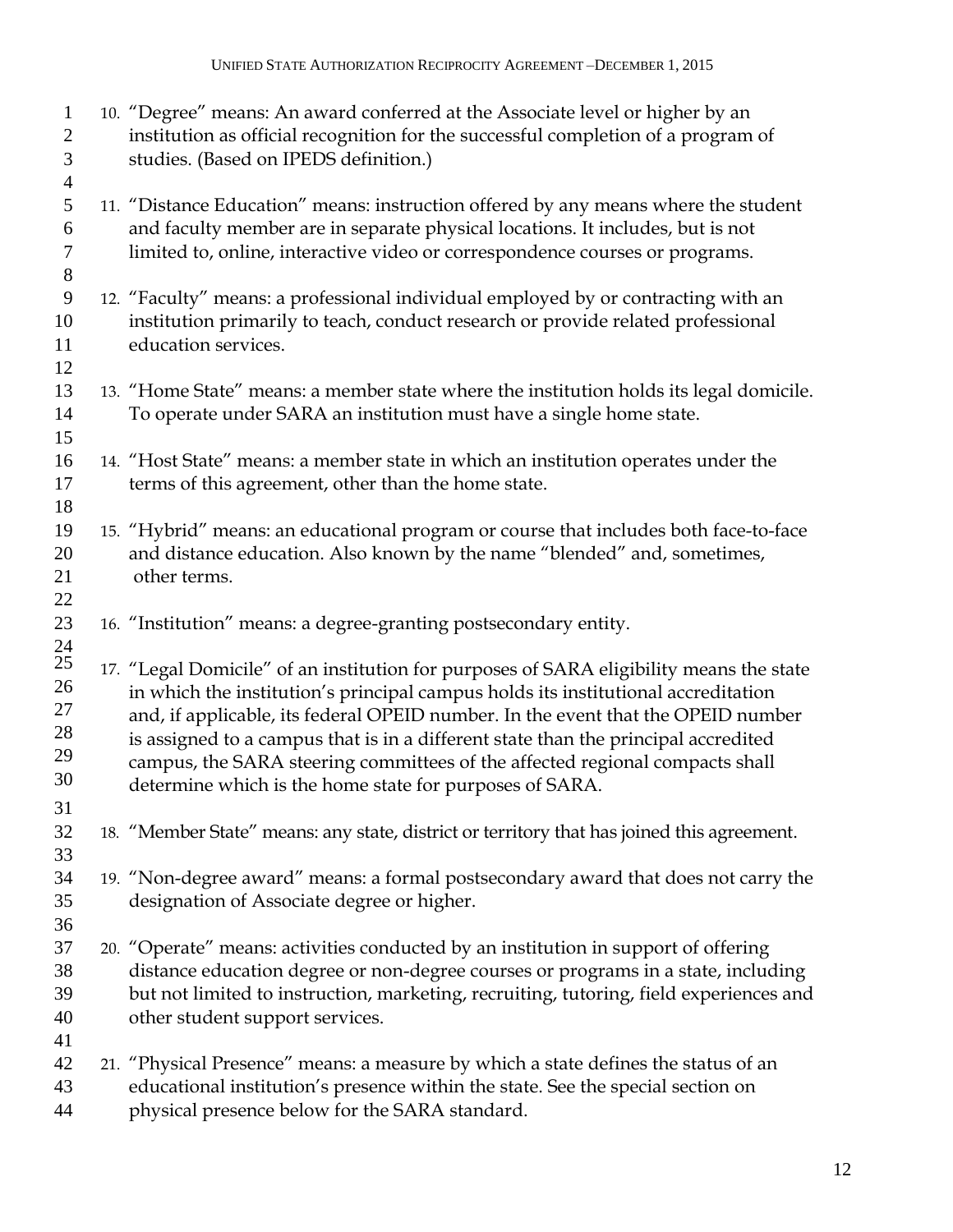| 1              |                                                                                     |
|----------------|-------------------------------------------------------------------------------------|
| $\overline{2}$ | 22. "Portal Agency" means: the single entity designated by each SARA member state   |
| 3              | to serve as the interstate point of contact for SARA questions, complaints and      |
| $\overline{4}$ | other communications.                                                               |
| 5              |                                                                                     |
| 6              | 23. "Regional Compact" means: the New England Board of Higher Education,            |
| $\tau$         | Midwestern Higher Education Compact, Southern Regional Education Board or           |
| 8              | Western Interstate Commission for Higher Education.                                 |
| 9              |                                                                                     |
| 10             | 24. "Rule" means: a written statement promulgated by the National Council for SARA  |
| 11             | that is of general applicability; implements, interprets or prescribes a policy or  |
| 12             | provision of the agreement; or an organizational, procedural, or other requirement  |
| 13             | of the Council, including these policies and standards.                             |
| 14             |                                                                                     |
| 15             | 25. "State" means: any state, commonwealth, district, or organized territory of the |
| 16             | <b>United States.</b>                                                               |
| 17             |                                                                                     |
| 18             | 26. "Supervised field experience" means: a student learning experience under the    |
| 19             | oversight of a supervisor, mentor, faculty member or other qualified professional,  |
| 20             | located in the host state, who has a direct or indirect reporting responsibility to |
| 21             | the institution where the student is enrolled, whether or not credit is granted.    |
| 22             | Examples include practica, student teaching, or internships. Independent off-       |
| 23             | campus study by individual students not engaged in a supervised field experience    |
| 24             | is exempt from requirements of this compact and does not constitute a physical      |
| 25             | presence of a postsecondary institution in a SARA member state.                     |
| 26             |                                                                                     |
| 27             |                                                                                     |
| 28             |                                                                                     |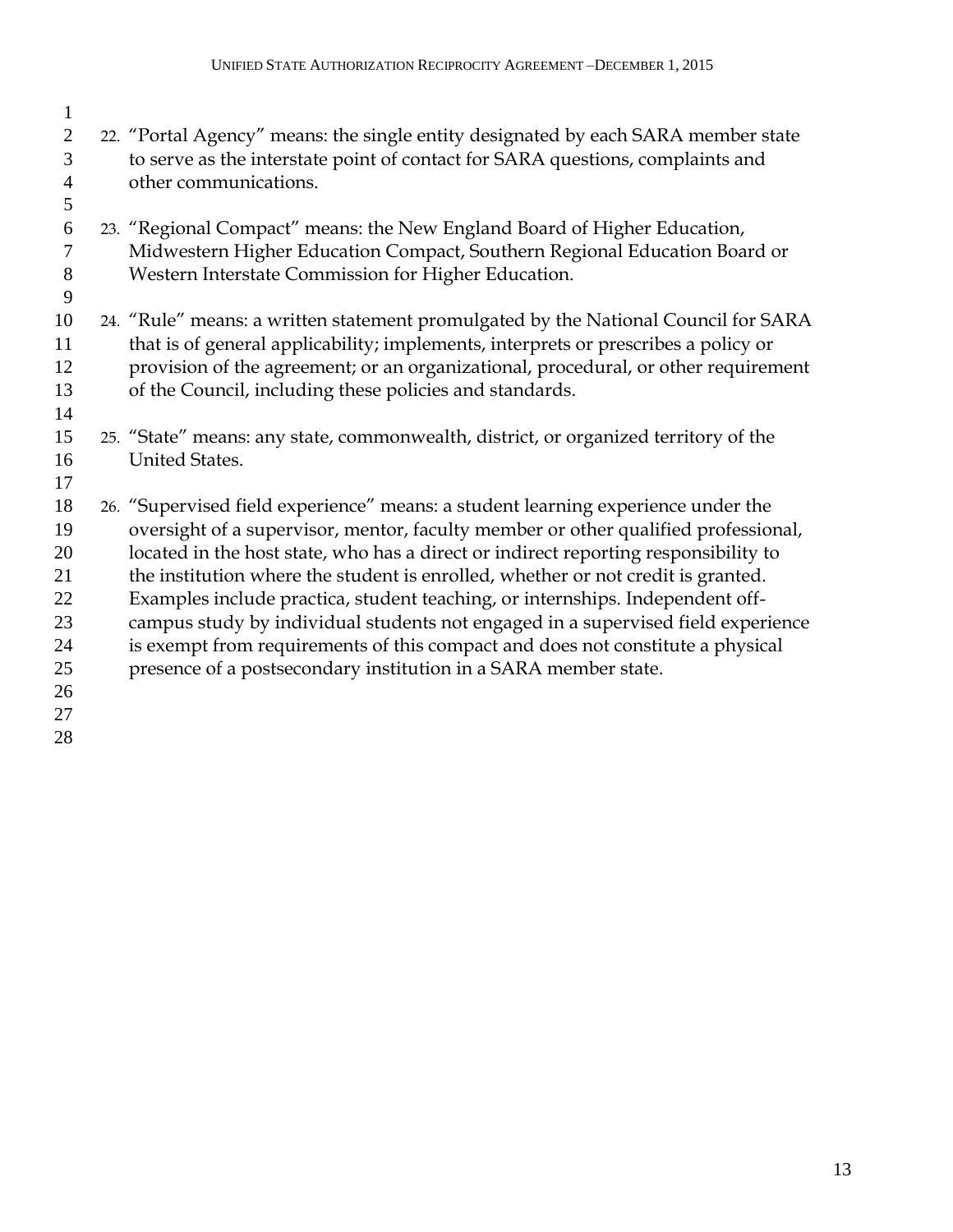| 1              |                                                                                                                                                                                  |
|----------------|----------------------------------------------------------------------------------------------------------------------------------------------------------------------------------|
| $\overline{2}$ | <b>SECTION 2</b>                                                                                                                                                                 |
| 3              |                                                                                                                                                                                  |
| $\overline{4}$ | <b>OPERATIONAL PRINCIPLES</b>                                                                                                                                                    |
| 5              | <b>OF THE</b>                                                                                                                                                                    |
| 6              | <b>UNIFIED STATE AUTHORIZATION</b>                                                                                                                                               |
| 7              | <b>RECIPROCITY AGREEMENT</b>                                                                                                                                                     |
| $8\,$          |                                                                                                                                                                                  |
| 9              |                                                                                                                                                                                  |
| 10<br>11       | This agreement applies only to distance educational services provided by participating<br>institutions outside of their home-state boundaries. This agreement does not affect or |
| 12             | alter the unique processes or standards that states may use to authorize institutions                                                                                            |
| 13             | to operate a physical site within their boundaries or to exempt such institutions                                                                                                |
| 14             | from oversight.                                                                                                                                                                  |
| 15             |                                                                                                                                                                                  |
| 16             | This agreement specifies the conditions and requirements for the implementation                                                                                                  |
| 17             | of a nationwide State Authorization Reciprocity Agreement (SARA), as recommended                                                                                                 |
| 18             | by the SARA Working Group assembled by the Presidents' Forum and the Council                                                                                                     |
| 19             | of State Governments and as set forth in Section III, "Findings, Principles and                                                                                                  |
| 20<br>21       | Recommendations," in the final report of the Commission on the Regulation of                                                                                                     |
| 22             | Postsecondary Distance Education (CRPDE) <sup>3</sup> . Adopted by each of the four regional<br>compacts, it replaces the four previous documents based on that earlier work and |
| 23             | individually adopted by the four regional compacts.                                                                                                                              |
| 24             |                                                                                                                                                                                  |
| 25             | The Commission described the conditions related to distance education in the U.S.                                                                                                |
| 26             | and set forth the legal, regulatory and policy backgrounds - both state and federal -                                                                                            |
| 27             | related to the authorization of online learning (See CRPDE, Section I, p. 6 and pp. 7-9).                                                                                        |
| 28             | As stated in the Commission's report, the purposes of this Agreement are to:                                                                                                     |
| 29             |                                                                                                                                                                                  |
| 30             | Address key issues associated with appropriate government oversight,                                                                                                             |
| 31             | consumer protection, and educational quality of distance education offered by                                                                                                    |
| 32             | U.S. institutions.                                                                                                                                                               |
| 33             | Address the costs and inefficiencies faced by postsecondary institutions in<br>$\bullet$                                                                                         |
| 34             | complying with multiple (and often inconsistent) state laws and regulations as                                                                                                   |
| 35             | they seek to provide high-quality educational opportunities to students in                                                                                                       |
| 36             | multiple state jurisdictions.                                                                                                                                                    |
| 37             |                                                                                                                                                                                  |

 $\overline{a}$ 

 "Advancing Access through Regulatory Reform: Findings, Principles, and Recommendations for the State Authorization Reciprocity Agreement (SARA)," Final Report of the Commission on the Regulation of Postsecondary Distance Education, April 2013. Available at: [http://www.sheeo.org/resources/publications/final-report-distance-education-commission](http://www.sheeo.org/resources/publications/final-report-distance-education-commission-advancing-access-through)[advancing-access-through](http://www.sheeo.org/resources/publications/final-report-distance-education-commission-advancing-access-through)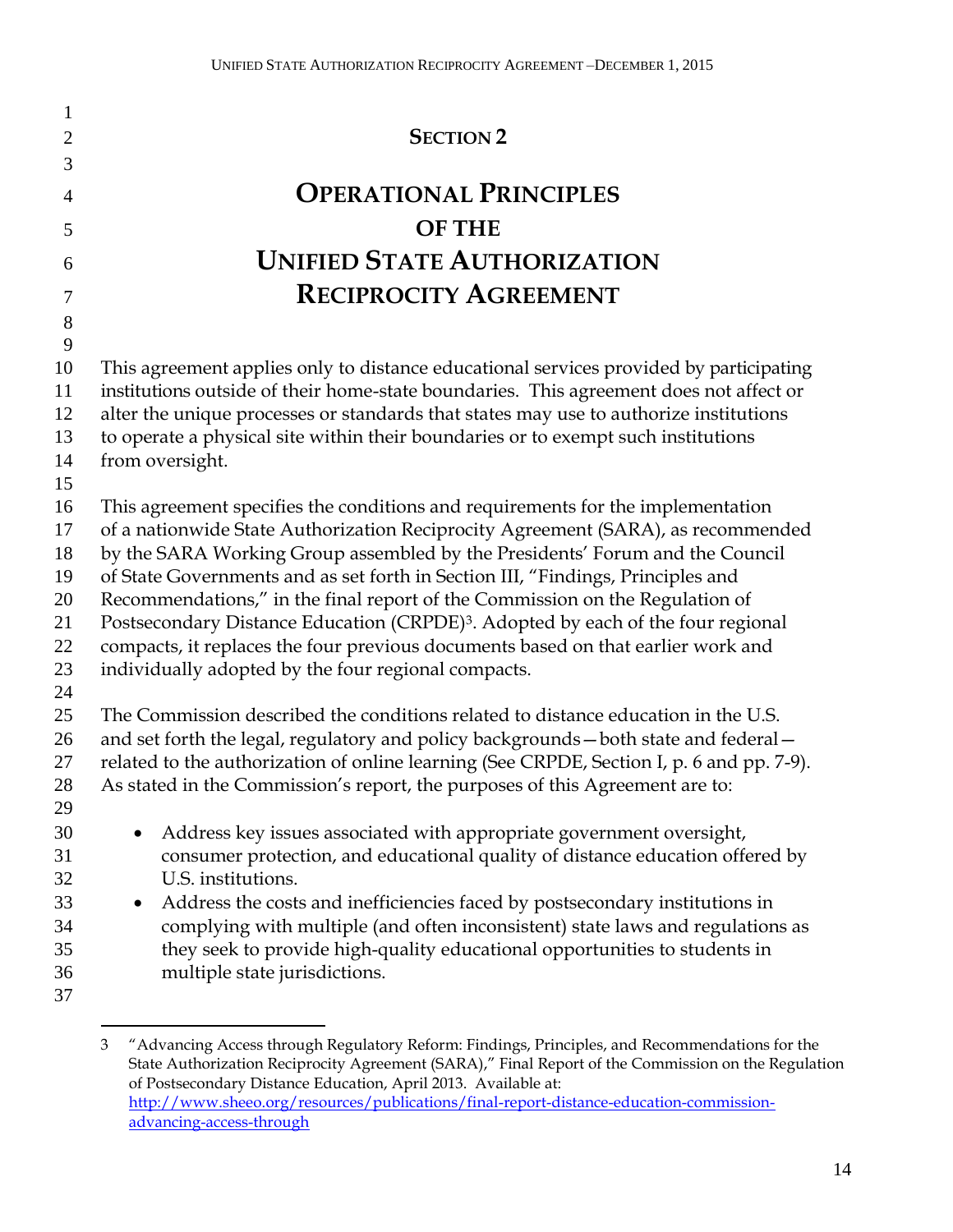- 2.1 Acceptance of the terms of this Agreement, as authorized by formal action or
- statute by appropriate state entities, permits a state to voluntarily and formally
- participate in this nationwide State Authorization Reciprocity Agreement (SARA)
- through a regional compact of which it is a member or with which it chooses to
- affiliate for the limited purpose of participating in this agreement. A state may also
- withdraw from membership if desired, using procedures established by its regional
- compact under the terms of this agreement and the Policies and Standards of the
- National Council for SARA.
- 
-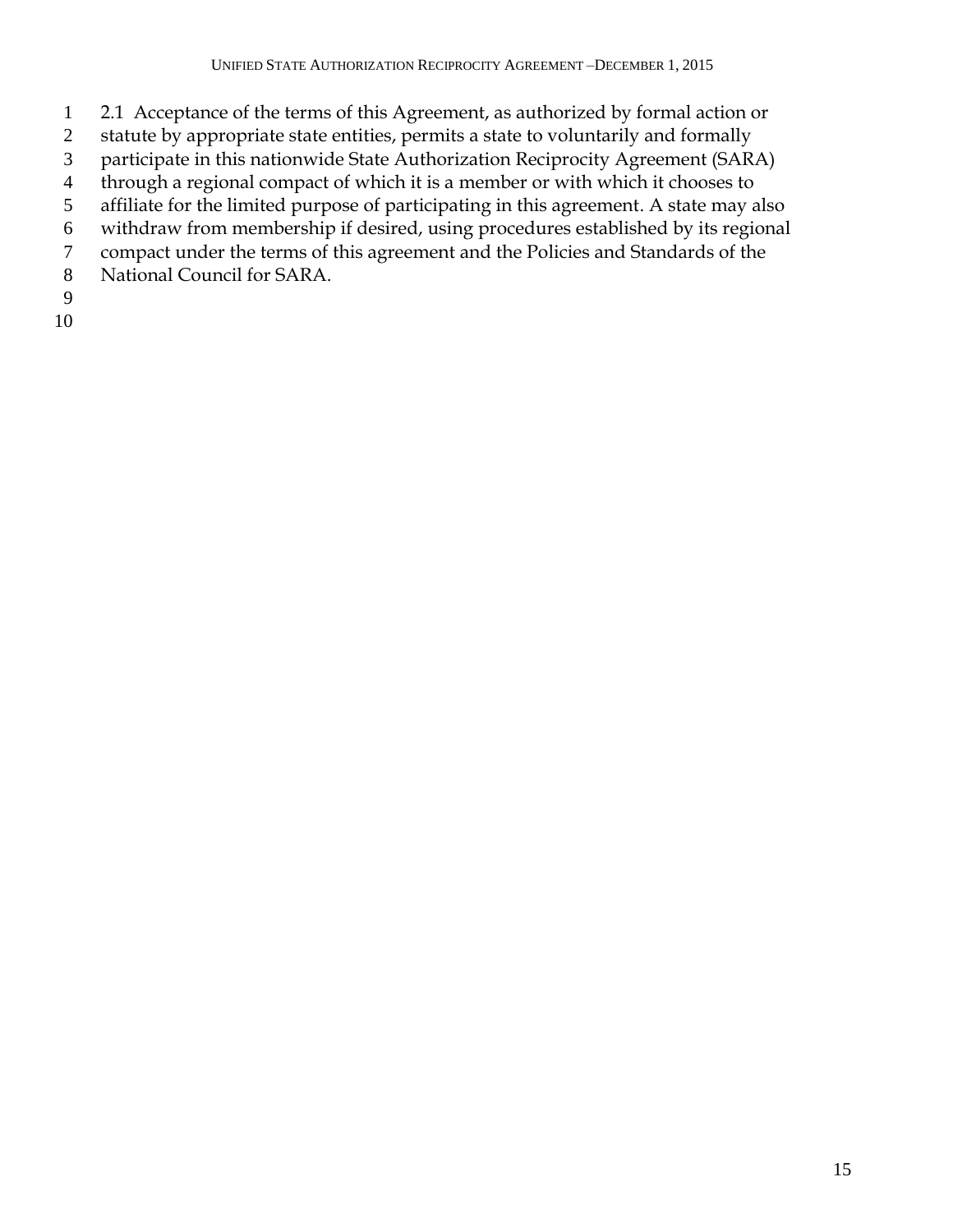| 1              | <b>SECTION 3</b>                                                                                                                                         |
|----------------|----------------------------------------------------------------------------------------------------------------------------------------------------------|
| $\overline{2}$ |                                                                                                                                                          |
| 3              | <b>CONDITIONS FOR RECIPROCITY</b>                                                                                                                        |
| $\overline{4}$ |                                                                                                                                                          |
| 5<br>6         | 3.1<br><b>Voluntary Participation of States and Institutions</b>                                                                                         |
| 7              |                                                                                                                                                          |
| $8\,$          | Interstate reciprocity regarding the delivery of postsecondary distance education is                                                                     |
| 9              | based on the voluntary participation of states and of institutions based on a consistent                                                                 |
| 10             | set of standards for state authorization that ensure that institutions can deliver                                                                       |
| 11             | distance-education programs in multiple states, provided they meet specific criteria                                                                     |
| 12<br>13       | relating to institutional quality, consumer protection and institutional financial                                                                       |
| 14             | responsibility (as described herein).                                                                                                                    |
| 15             | An institution can participate in SARA only if the state that is designated as its home                                                                  |
| 16             | state chooses to join the agreement. Likewise, institutions may voluntarily opt to not                                                                   |
| 17             | participate in the agreement, foregoing the provision of education services beyond the                                                                   |
| 18             | boundaries of their home state or seeking authorization to operate in other states                                                                       |
| 19             | through existing means.                                                                                                                                  |
| 20<br>21       | This agreement applies only to educational services provided by institutions outside                                                                     |
| 22             | their home-state boundaries, and does not affect the regulations or processes states                                                                     |
| 23             | use to authorize either local (in-state) or non-SARA institutions to operate within the                                                                  |
| 24             | state or to exempt institutions from such oversight.                                                                                                     |
| 25             |                                                                                                                                                          |
| 26             | <b>Eligible Institutions</b><br>3.2                                                                                                                      |
| 27             |                                                                                                                                                          |
| 28<br>29       | Subsequent to voluntary home-state participation in this agreement, all institutions<br>with the following characteristics are eligible to participate:  |
| 30             |                                                                                                                                                          |
| 31             | Location: The institution is located in the United States, its territories, districts                                                                    |
| 32             | or Indian reservations.                                                                                                                                  |
| 33             | Identity: The institution is a college, university or other postsecondary<br>$\bullet$                                                                   |
| 34             | institution (or collection thereof) that operates as a single entity and which has                                                                       |
| 35             | an institutional identification (OPEID) from the U.S. Department of Education.                                                                           |
| 36<br>37       | This includes public, nonprofit private and for-profit institutions.<br>Degree-granting: The institution is authorized to offer postsecondary degrees at |
| 38             | the associate level or above.                                                                                                                            |
| 39             | Accredited: The institution is accredited as a single entity by an accreditation                                                                         |
| 40<br>41       | agency that is federally recognized and which has formal recognition to<br>accredit distance-education programs. <sup>4</sup>                            |
|                |                                                                                                                                                          |

 Branch campuses may not obtain separate approval to operate under SARA unless they offer their own distance education programs and have *both* separate accreditation and a separate OPEID number. The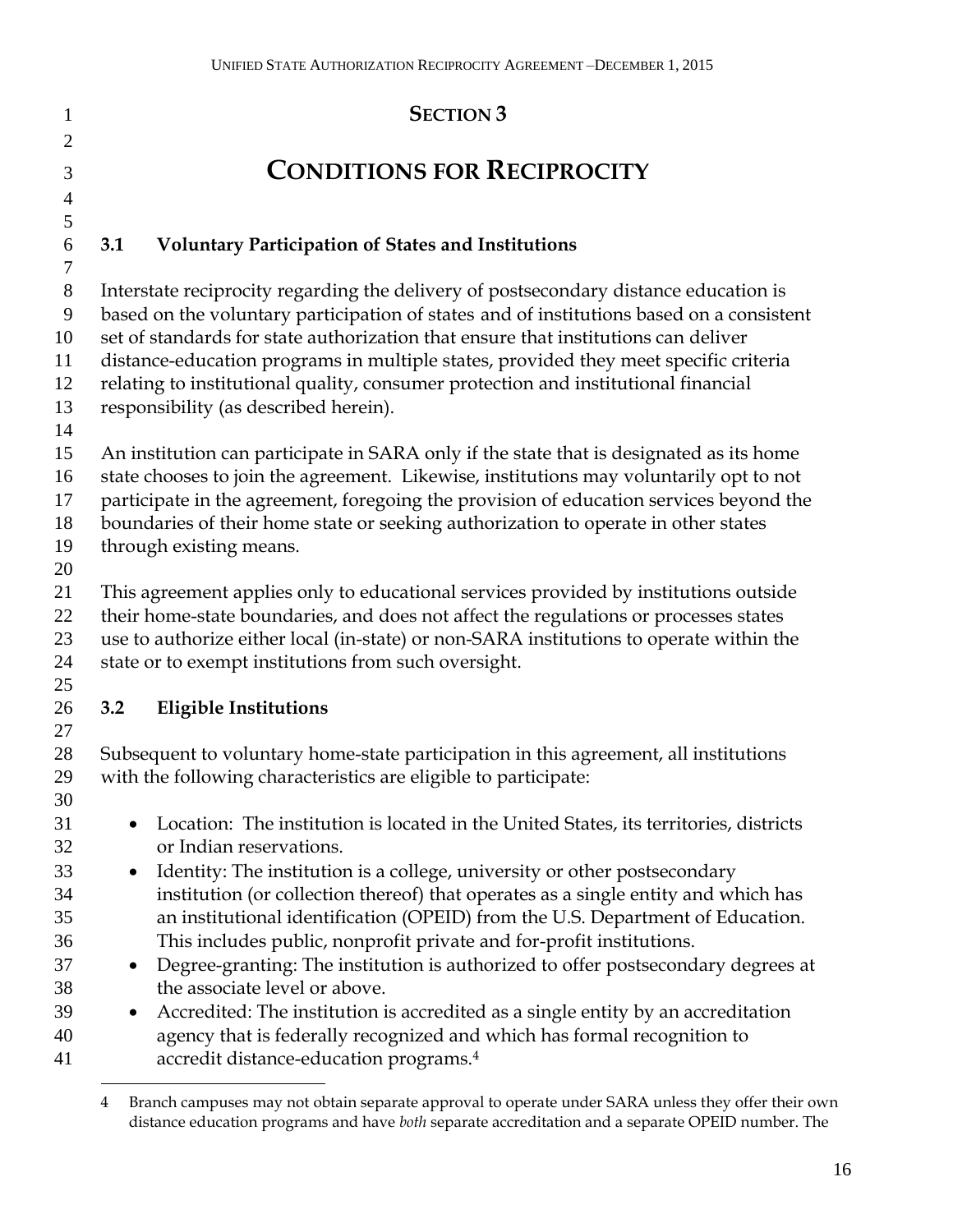- Authorized: The institution is authorized to offer postsecondary degrees in the state that it has designated as its home state for the purposes of this agreement.
- 

 "Exempt" institutions, which are not required by state law or regulation to seek approval to operate within the state based on certain criteria, must obtain approval from the home state to participate in this agreement. Such state oversight will be

limited only to the purposes and terms of the agreement.

## **3.3 Regional Approach**

 States will apply to join SARA through their existing participation in the regional compacts. U.S. States, districts and territories that are not members of a regional compact can apply for affiliate membership in a regional compact for the limited purpose of participating in SARA. These Affiliate states, and their participating institutions, must meet the same requirements as all participating states and

institutions. Affiliate states must also pay a \$50,000 annual fee to a regional compact

- to participate in the reciprocity agreement.
- 

# **3.4 Definition of Physical Presence**

 For purposes of SARA, the definition of "physical presence" is limited to the ongoing occupation of an actual physical location for instructional purposes or the

maintenance of an administrative office in the state to facilitate instruction. The

- National Council for SARA, in concert with the regional compacts, shall maintain and
- revise as needed detailed standards regarding what does and does not constitute physical presence.
- 

**3.4.1** Institutional activities in a state that meet the definition of physical presence,

as defined here, permit but do not obligate a state to require an institution to seek

authorization from the state, for the general authority to offer instruction within

- that state.
- 

**3.4.2** For purposes of SARA, institutions delivering only distance-education courses

(online, through the U.S. Mail or a similar delivery means) and conducting no other

activities in a state are not deemed to be physically present. These institutions,

therefore, are required to seek authorization for purposes of interstate reciprocity only

from their home state, as outlined in this agreement.

- 
- 

Home State is therefore responsible for all SARA activity by branch campuses located in other states as well as from the campus in the Home State. Likewise, it is the Home State's rules (and the SARA rules) that apply to interstate distance-education activities of such branch campuses under SARA even if the branch campus is not located in a SARA state. In this situation the state where the branch campus is located retains all jurisdiction over activities inside that state.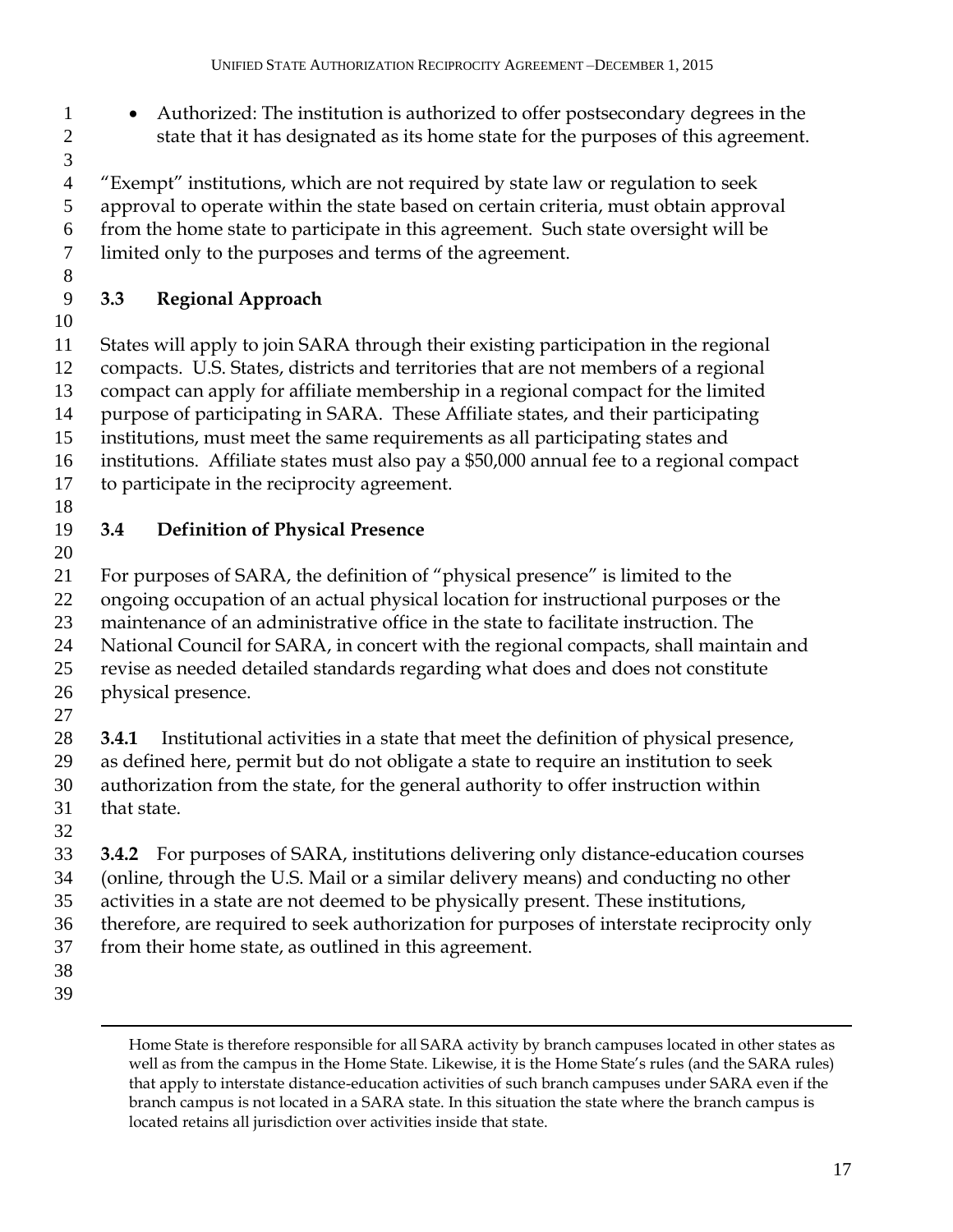| $\mathbf{1}$<br>$\overline{2}$ | 3.4.3 Other institutional activities that will not trigger physical presence<br>requirements in host states under this agreement include: |
|--------------------------------|-------------------------------------------------------------------------------------------------------------------------------------------|
| 3<br>$\overline{4}$            | Advertising through print, billboard, direct mail, Internet, radio, television or<br>$\bullet$<br>other media;                            |
| 5                              |                                                                                                                                           |
| 6                              | Recruiting, including athletic recruiting;<br>$\bullet$                                                                                   |
| 7                              | Contractual arrangements in states (e.g., procurement contracts or online<br>$\bullet$                                                    |
| 8                              | academic offerings provided through consortia agreements);                                                                                |
| 9                              | Courses on military installations, limited to active and reserve military<br>$\bullet$                                                    |
| 10<br>11                       | personnel, dependents of military personnel, and civilian employees of the<br>military installation;                                      |
| 12                             | Faculty, adjunct faculty, mentors, tutors, recruiters or other personnel residing<br>$\bullet$                                            |
| 13                             | in the state and working from their homes or another private, non-institutional                                                           |
| 14                             | site, provided that those staff are not engaged in activities that would                                                                  |
| 15                             | otherwise constitute physical presence as defined by this agreement;                                                                      |
| 16                             | Field trips;<br>$\bullet$                                                                                                                 |
| 17                             | Proctored exams held in the state;<br>٠                                                                                                   |
| 18                             | Operation of a server or other electronic service device;<br>$\bullet$                                                                    |
| 19                             | Short courses or seminars (20 classroom hours or less, or the equivalent thereof,<br>$\bullet$                                            |
| 20                             | in one six-month period);                                                                                                                 |
| 21                             | Full-term courses in which the instructor and students physically meet<br>$\bullet$                                                       |
| 22                             | together for no more than two meetings, totaling less than six hours;                                                                     |
| 23<br>24                       | Experiential learning opportunities, such as a clinical, practicum, residency, or<br>$\bullet$<br>internship, provided that:              |
| 25                             | The institution has already obtained all the necessary professional and<br>$\circ$                                                        |
| 26                             | licensure approvals necessary (if any) to conduct the learning                                                                            |
| 27                             | opportunity in the state, and                                                                                                             |
| 28                             | Only 10 students in the same academic program from each institution<br>$\circ$                                                            |
| 29                             | are physically present simultaneously at a single field placement site                                                                    |
| 30                             | unless a higher number is approved by the host state's portal agency.                                                                     |
| 31                             |                                                                                                                                           |
| 32                             | <b>3.4.4</b> For purposes of this agreement, any of the following activities in a host state                                              |
| 33                             | are not covered by this agreement, as they constitute a physical presence. Thus, an                                                       |
| 34                             | institution would be subject to the laws and regulations of each state in which it                                                        |
| 35                             | conducts these activities:                                                                                                                |
| 36                             |                                                                                                                                           |
| 37                             | Establishing a physical location in a state for students to receive synchronous                                                           |
| 38                             | or asynchronous instruction; or                                                                                                           |
| 39                             | Requiring students to physically meet in a location in the state for instructional                                                        |
| 40                             | purposes as required for the course; or                                                                                                   |
| 41                             | Establishing an administrative office in the state, including:                                                                            |
| 42                             | Maintaining an administrative office in the state for purposes of providing<br>$\circ$                                                    |
| 43<br>44                       | information to prospective students or the general public about the                                                                       |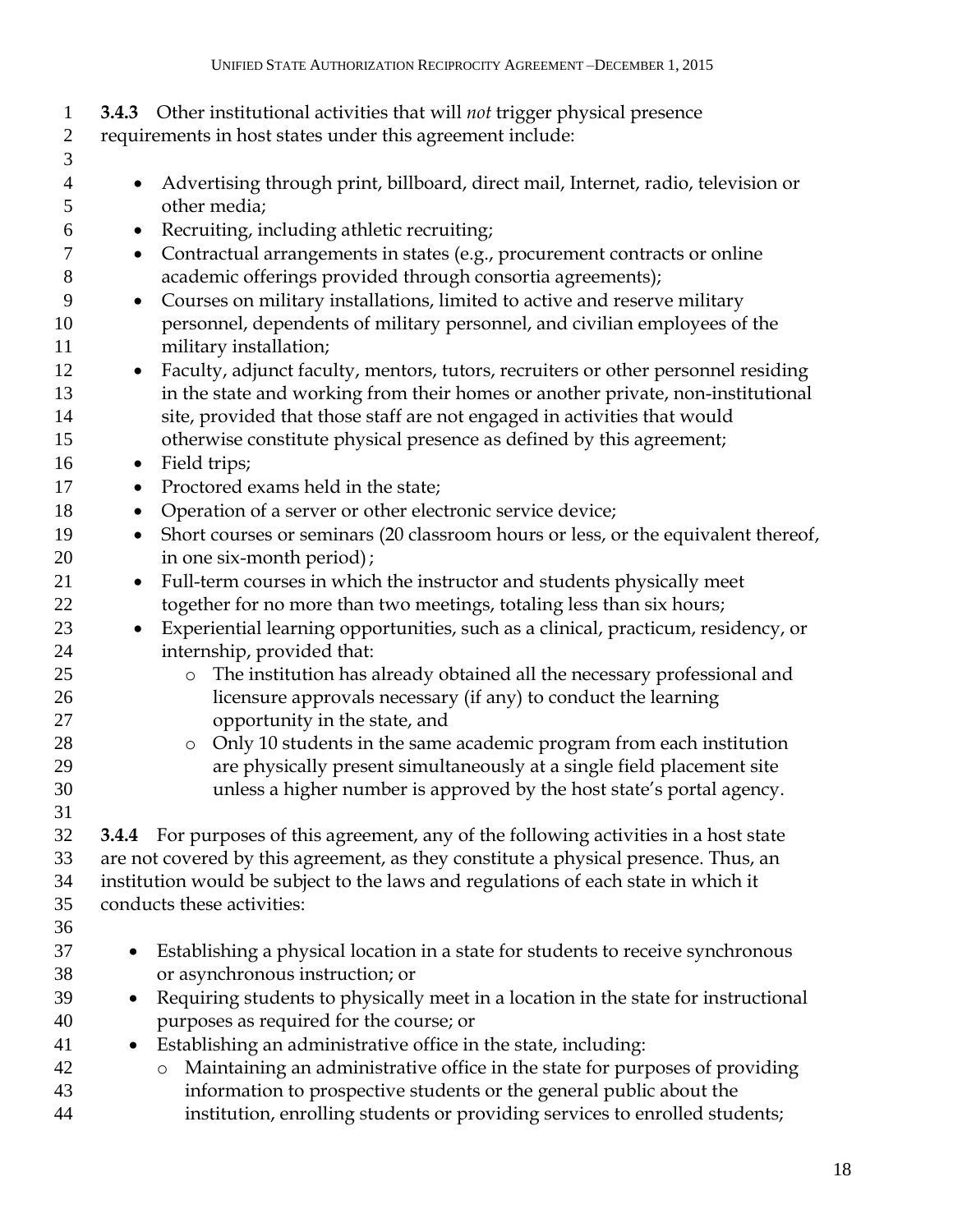- o Providing office space to instructional or non-instructional staff; or **b** Establishing an institutional mailing address, street address or phone number in the state, or • Field study or field research located at a field station, research station or other physical site at which a faculty member or other institutional employee or contractor supervises or otherwise directs two or more students in an activity exceeding the allowable short course length set forth in Section 3.4.3 above and bearing academic credit or required for a course or program. **3.5 Home-State Designation and Responsibilities** To participate in SARA, institutions must be reviewed and authorized by their 14 home state, which is the institution's state of legal domicile for purposes of SARA<sup>5</sup>. The entity or agency designated by the home state is responsible for authorizing the institution for purposes of SARA and serves as the default forum for consumer complaints. By agreeing to join SARA, the home state accepts the obligation and assures its capacity and authority—whether through law or mutually accepted, binding contractual agreements with constitutionally autonomous institutions—to evaluate and certify institutional compliance with quality standards detailed herein and to receive and resolve consumer complaints. Specific state responsibilities related to SARA are further described in Section 4. The home state has a right to oversee its home-state institutions and the in-state activities of institutions that have physical presence in its borders as the home state sees fit.
- 

 $\overline{a}$  SARA staff has taken the position that a corporate headquarters cannot serve as the basis for a home state designation under SARA because it may oversee colleges based in multiple states and having different institutional accreditors. Therefore the legal domicile for purposes of SARA is the state where the principal accredited campus and the U.S. OPEID number are based. In the event that these two are in different states, the affected regional compacts determine which state serves as home state.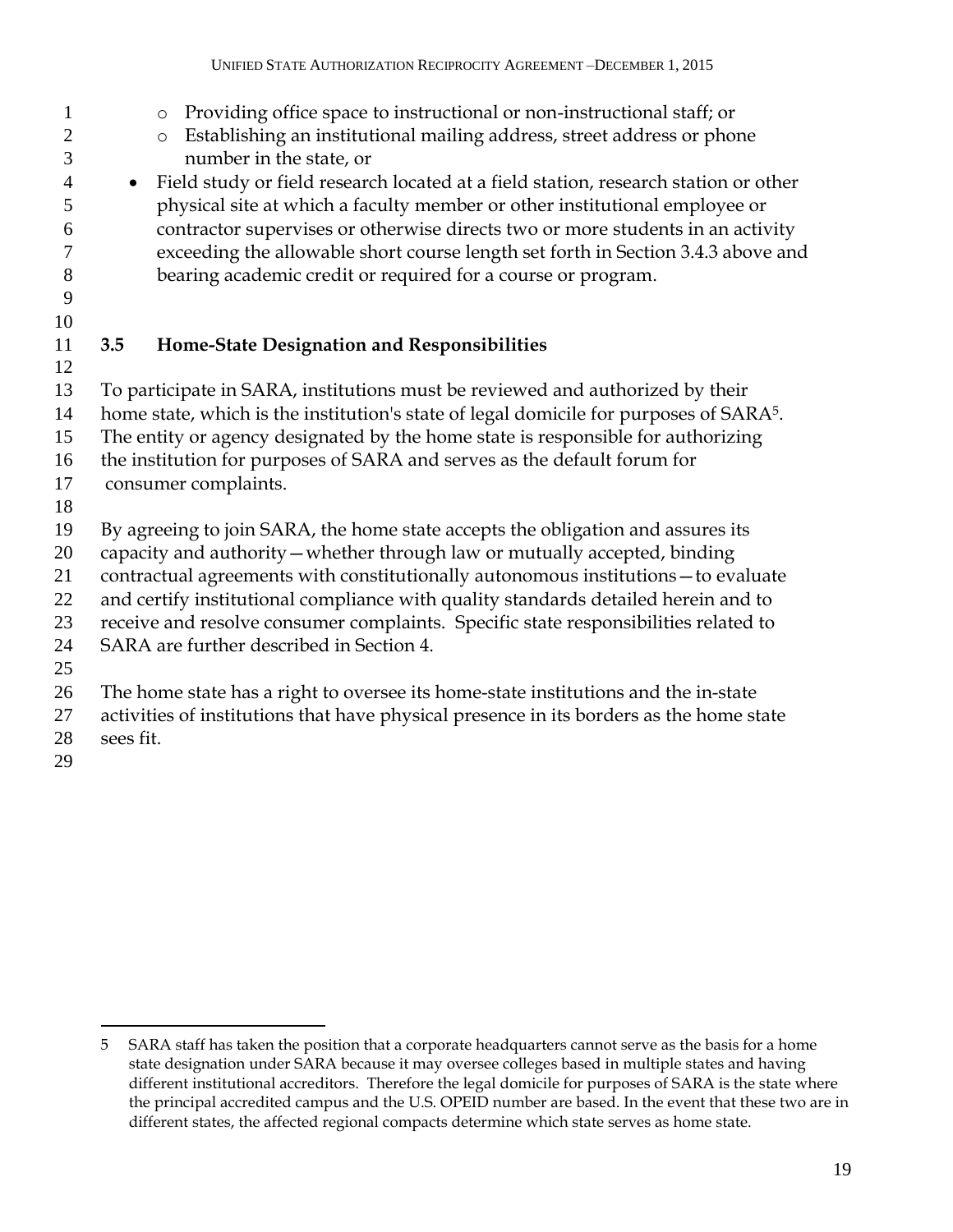| $\mathbf{1}$        | <b>SECTION 4</b>                                                                                                                                                                                                                    |
|---------------------|-------------------------------------------------------------------------------------------------------------------------------------------------------------------------------------------------------------------------------------|
| $\overline{2}$<br>3 | <b>ROLES AND RESPONSIBILITIES OF REGIONAL COMPACTS</b>                                                                                                                                                                              |
| $\overline{4}$      |                                                                                                                                                                                                                                     |
| 5                   |                                                                                                                                                                                                                                     |
| 6<br>7              | The regional compacts agree to adhere to the standards and responsibilities<br>4.1<br>involved in SARA. These include a process for reviewing and admitting states to the                                                           |
| 8<br>9              | agreement. They will ensure that states that join through their auspices have both the<br>authority and functional capacity to adhere to the requirements of SARA.                                                                  |
| 10                  |                                                                                                                                                                                                                                     |
| 11                  | Each regional compact will operate the agreement under its bylaws and in a manner                                                                                                                                                   |
| 12                  | consistent with the programs and activities under its control. The compacts will work                                                                                                                                               |
| 13                  | together, with the affiliate and non-affiliate states and territories, and with the                                                                                                                                                 |
| 14                  | National Council for State Authorization Reciprocity Agreements (NC-SARA - see                                                                                                                                                      |
| 15                  | Section 8) to ensure that this Unified Agreement covers the entire nation.                                                                                                                                                          |
| 16                  |                                                                                                                                                                                                                                     |
| 17                  | The regional compacts will accept and review state applications to join the<br>4.2                                                                                                                                                  |
| 18                  | agreement and will admit states that have adopted appropriate legislation or                                                                                                                                                        |
| 19                  | regulations and that demonstrate capacity to certify institutional compliance with                                                                                                                                                  |
| 20<br>21            | SARA requirements.                                                                                                                                                                                                                  |
| 22                  | The regional compacts will oversee implementation and execution of SARA in<br>4.3                                                                                                                                                   |
| 23                  | their respective regions and will:                                                                                                                                                                                                  |
| 24                  |                                                                                                                                                                                                                                     |
| 25<br>26            | Develop processes for informing states of the requirements and processes<br>$\bullet$<br>for joining;                                                                                                                               |
| 27                  | Review and approve (or reject) state applications for participation;<br>$\bullet$                                                                                                                                                   |
| 28                  | Monitor participating states' compliance with SARA, including admitting,<br>$\bullet$                                                                                                                                               |
| 29                  | performing a biennial review of, and expelling states from the agreement;                                                                                                                                                           |
| 30<br>31            | Sanction and outline corrective actions for states that fail to meet the requirements<br>for participation;                                                                                                                         |
| 32                  | Dismiss any states that fail to respond to concerns and plans for improvement;<br>$\bullet$                                                                                                                                         |
| 33                  | Provide a process for appeal in the event that a state disagrees with the compact's<br>$\bullet$                                                                                                                                    |
| 34                  | decisions regarding state action under SARA policies;                                                                                                                                                                               |
| 35                  | Maintain, in cooperation with the national SARA office, a comprehensive public<br>$\bullet$                                                                                                                                         |
| 36                  | list, easily accessible to students and other interested persons via SARA websites,                                                                                                                                                 |
| 37                  | of states and institutions that are part of the agreement;                                                                                                                                                                          |
| 38                  | Facilitate the agreement's continued growth and expansion to more participating<br>$\bullet$                                                                                                                                        |
| 39                  | states and institutions as needed;                                                                                                                                                                                                  |
| 40                  | Constitute and operate a Regional Steering Committee;<br>$\bullet$                                                                                                                                                                  |
| 41<br>42<br>43      | Represent the needs, interests and concerns of its respective states and institutions<br>$\bullet$<br>in the deliberations and decision-making of the National Council for State<br>Authorization Reciprocity Agreements (NC-SARA). |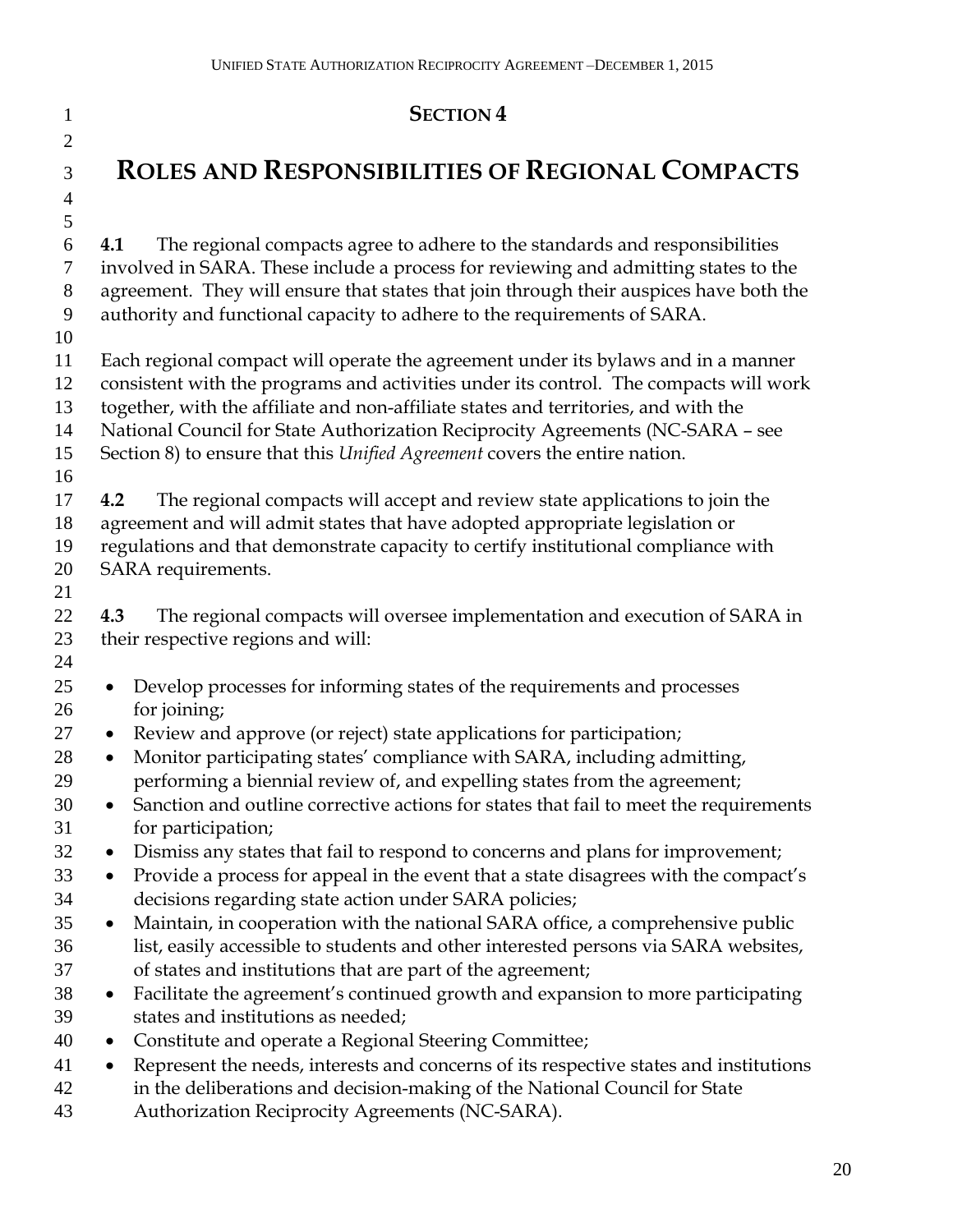| $\mathbf{1}$        | <b>SECTION 5</b>                                                                                                                                                  |
|---------------------|-------------------------------------------------------------------------------------------------------------------------------------------------------------------|
| $\overline{2}$      |                                                                                                                                                                   |
| 3                   | <b>ROLES AND RESPONSIBILITIES OF PARTICIPATING STATES</b>                                                                                                         |
| $\overline{4}$<br>5 |                                                                                                                                                                   |
| 6                   |                                                                                                                                                                   |
| $\tau$              | States that choose to join SARA must demonstrate that state law and policy have been                                                                              |
| $8\,$               | enacted or amended to meet the standards of this agreement. While participating                                                                                   |
| 9                   | states must meet the same standards, they have flexibility in how they do so. For                                                                                 |
| 10                  | example, one state may choose to investigate student complaints through the state                                                                                 |
| 11                  | higher education entity while another may utilize its consumer protection agency.                                                                                 |
| 12                  | States are encouraged, but not required, to use existing structures and agencies.                                                                                 |
| 13                  |                                                                                                                                                                   |
| 14                  | 5.1<br><b>Core Conditions for State Participation</b>                                                                                                             |
| 15                  |                                                                                                                                                                   |
| 16<br>17            | To participate in the agreement, a state must specifically demonstrate that:                                                                                      |
| 18                  | <b>5.1.1</b> . State law allows participation in the reciprocity agreement.                                                                                       |
| 19                  |                                                                                                                                                                   |
| 20                  | States must take appropriate steps to ensure that state law or regulation explicitly                                                                              |
| 21                  | allows its designated state SARA entity to undertake the requirements of the                                                                                      |
| 22                  | reciprocity agreement. Additionally, states that do not currently belong to a regional                                                                            |
| 23                  | compact and wish to participate in the regional compact must affiliate with a compact                                                                             |
| 24                  | for the limited purpose of participating in the agreement.                                                                                                        |
| 25                  |                                                                                                                                                                   |
| 26                  | <b>5.1.2.</b> The state definition of physical presence affecting SARA institutions does not                                                                      |
| 27                  | materially deviate from the definition offered in Section 3 and should not classify any                                                                           |
| 28<br>29            | of the non-triggering activities identified in Section 3 as triggers for physical presence<br>for institutions participating in SARA.                             |
| 30                  |                                                                                                                                                                   |
| 31                  | <b>5.1.3.</b> The state is able to receive applications from institutions for participation in the                                                                |
| 32                  | reciprocity agreement and to review and authorize institutions on an annual basis.                                                                                |
| 33                  |                                                                                                                                                                   |
| 34                  | States must establish a process to admit institutions into the reciprocity agreement                                                                              |
| 35                  | that will require a review of the institution's accreditation status, consumer                                                                                    |
| 36                  | protection disclosures and, for non-public institutions, financial viability. This                                                                                |
| 37                  | review must be conducted on an annual basis. The state should also be prepared                                                                                    |
| 38                  | to provide an appeals process for institutions that are not approved for participation                                                                            |
| 39                  | in the agreement.                                                                                                                                                 |
| 40                  |                                                                                                                                                                   |
| 41<br>42            | <b>5.1.4.</b> A state entity has been designated to receive, investigate and resolve student<br>complaints regarding institutions authorized under the agreement. |
| 43                  |                                                                                                                                                                   |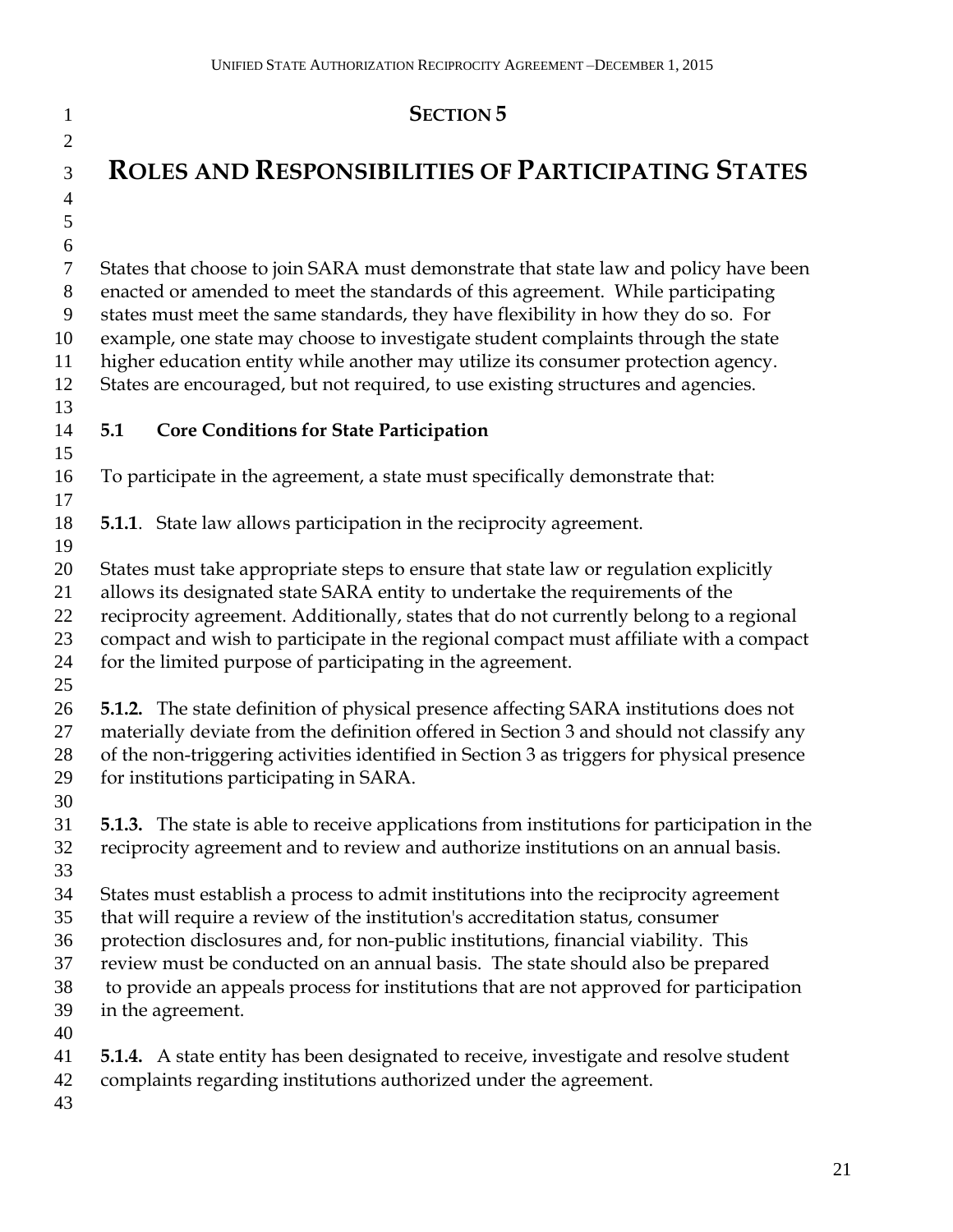| $\mathbf{1}$<br>$\overline{c}$<br>3<br>$\overline{4}$ | Under this agreement, the state agrees to serve as the default forum for any complaint<br>relating to the institution's operations carried out under SARA provisions filed<br>against an institution authorized by the state to participate in reciprocity, once the<br>complaint has gone through the institution's standard complaint process. Therefore, a |
|-------------------------------------------------------|---------------------------------------------------------------------------------------------------------------------------------------------------------------------------------------------------------------------------------------------------------------------------------------------------------------------------------------------------------------|
| 5                                                     | state entity, which may work with other state entities, must be empowered to                                                                                                                                                                                                                                                                                  |
| 6                                                     | investigate and resolve complaints that may originate outside the state. The state's                                                                                                                                                                                                                                                                          |
| 7                                                     | designated portal entity is responsible to other states and to its regional compact to                                                                                                                                                                                                                                                                        |
| 8                                                     | ensure that complaints are properly resolved. <sup>6</sup>                                                                                                                                                                                                                                                                                                    |
| 9                                                     |                                                                                                                                                                                                                                                                                                                                                               |
| 10                                                    | The state must further demonstrate that:                                                                                                                                                                                                                                                                                                                      |
| 11                                                    |                                                                                                                                                                                                                                                                                                                                                               |
| 12                                                    | It has adequate processes and capacity to act on formal complaints and<br>$\bullet$                                                                                                                                                                                                                                                                           |
| 13                                                    | concerns about the interstate delivery of distance education that are registered                                                                                                                                                                                                                                                                              |
| 14                                                    | with the designated state entity regarding institutions from the state that it has                                                                                                                                                                                                                                                                            |
| 15                                                    | authorized under the terms of this agreement. This includes:                                                                                                                                                                                                                                                                                                  |
| 16                                                    | A. Ability to demonstrate that consumers (including students and                                                                                                                                                                                                                                                                                              |
| 17                                                    | employers) have adequate access to information regarding                                                                                                                                                                                                                                                                                                      |
| 18                                                    | complaint processes.                                                                                                                                                                                                                                                                                                                                          |
| 19                                                    | B. Ability to document:                                                                                                                                                                                                                                                                                                                                       |
| 20                                                    | 1) All formal complaints received;                                                                                                                                                                                                                                                                                                                            |
| 21                                                    | 2) Complaint notifications provided to institutions and                                                                                                                                                                                                                                                                                                       |
| 22                                                    | accrediting agencies;                                                                                                                                                                                                                                                                                                                                         |
| 23                                                    | 3) Actions taken that are commensurate with the severity of                                                                                                                                                                                                                                                                                                   |
| 24                                                    | violations; and                                                                                                                                                                                                                                                                                                                                               |
| 25                                                    | 4) Complaint resolution.                                                                                                                                                                                                                                                                                                                                      |
| 26                                                    | It will promptly report complaints and concerns to the institutions about which<br>$\bullet$                                                                                                                                                                                                                                                                  |
| 27                                                    | the complaint is lodged and, if needed, to the appropriate accrediting bodies.                                                                                                                                                                                                                                                                                |
| 28                                                    | It will be guided, in complaints or concerns regarding academic standards, by<br>$\bullet$                                                                                                                                                                                                                                                                    |
| 29                                                    | guidelines for the evaluation of online learning adopted by the Council of                                                                                                                                                                                                                                                                                    |
| 30                                                    | Regional Accrediting Commissions (C-RAC), composed of all regional                                                                                                                                                                                                                                                                                            |
| 31                                                    | accrediting associations.                                                                                                                                                                                                                                                                                                                                     |
| 32                                                    | It has processes for conveying to designated SARA entities in other states any<br>$\bullet$                                                                                                                                                                                                                                                                   |
| 33                                                    | information regarding complaints against institutions operating within the                                                                                                                                                                                                                                                                                    |
| 34                                                    | state under the terms of this agreement, but which are domiciled in another                                                                                                                                                                                                                                                                                   |
| 35                                                    | SARA state.                                                                                                                                                                                                                                                                                                                                                   |
| 36                                                    | It has clear and well-documented policies for addressing catastrophic events.<br>$\bullet$                                                                                                                                                                                                                                                                    |
| 37                                                    | Specifically:                                                                                                                                                                                                                                                                                                                                                 |
| 38                                                    | In the event of the closure of an institution, the state has processes to<br>$\circ$                                                                                                                                                                                                                                                                          |
| 39                                                    | ensure that students receive the services for which they pay, or                                                                                                                                                                                                                                                                                              |

 $\overline{a}$ 

 SARA staff has taken the position that although multiple state entities can investigate and act on complaints, the portal for SARA is ultimately responsible and needs to serve as sole point of contact for other states and the compacts. This is to avoid buck-passing, agency roulette and other obfuscations.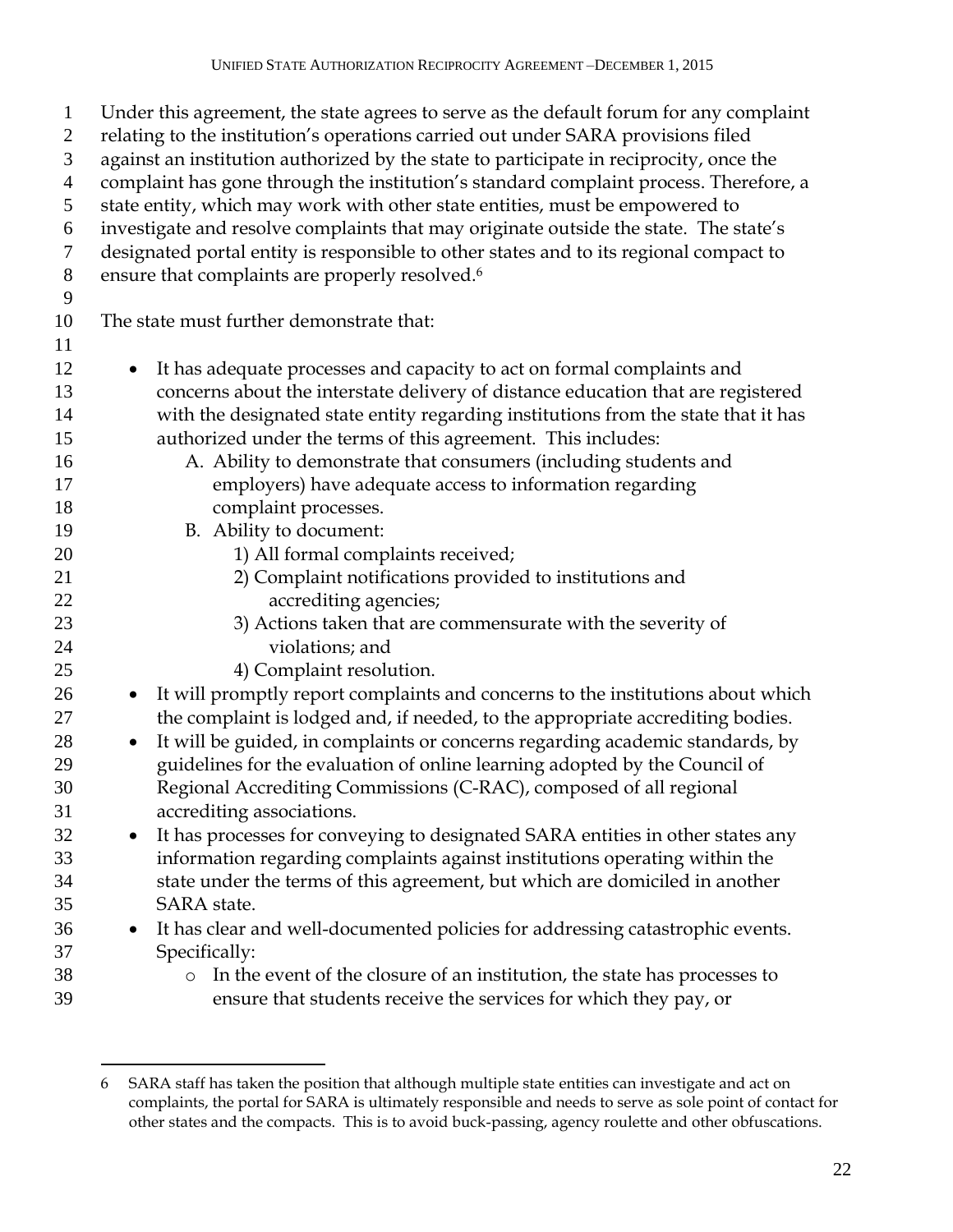| $\mathbf{1}$<br>$\overline{2}$<br>3<br>$\overline{4}$<br>5<br>6<br>$\tau$ | reasonable financial compensation for those not received. <sup>7</sup> This may<br>include tuition assurance funds, surety bonds, teach-out provisions or<br>other practices deemed sufficient to protect consumers.<br>The state requires institutions to have adequate disaster recovery plans,<br>$\circ$<br>including protection of student records, or that the state provides such<br>a plan.                                                                                              |
|---------------------------------------------------------------------------|--------------------------------------------------------------------------------------------------------------------------------------------------------------------------------------------------------------------------------------------------------------------------------------------------------------------------------------------------------------------------------------------------------------------------------------------------------------------------------------------------|
| 8<br>9<br>10<br>11<br>12<br>13                                            | <b>5.1.5.</b> The state has eliminated, for purposes of SARA, fees, requirements for a refund<br>policy unique to that state, requirements for a set curriculum for general education<br>requirements, a mandatory number of hours for a degree or certificate, and other such<br>requirements for out-of-state institutions that do not have physical presence in their<br>borders and are participating in the interstate reciprocity agreement.                                               |
| 14<br>15<br>16<br>17<br>18<br>19                                          | This agreement provides uniform standards for distance education across<br>5.1.6<br>states and eliminates the need for participating states to assess the quality of out-of-<br>state institutions through the traditional authorization process. Therefore, states will<br>not require that institutions participating in the agreement meet additional<br>requirements before serving students in the state.                                                                                   |
| 20<br>21<br>22<br>23<br>24<br>25<br>26                                    | 5.1.7 The state will not impose fees or other requirements on participating out-of-<br>state institutions that were properly authorized by another state to provide distance<br>education under the reciprocity agreement. However, institutions with physical<br>presence in states beyond their home state may be subject to fees or other program<br>requirements by the states in which they have physical presence, as those states<br>determine, as to their in-state activities.          |
| 27<br>28<br>29<br>30                                                      | <b>5.1.8</b> Once reviewed and admitted by the appropriate regional compact, states must<br>notify their eligible home state institutions about SARA and its terms, requirements<br>and potential benefits.                                                                                                                                                                                                                                                                                      |
| 31<br>32<br>33<br>34                                                      | States will review and authorize institutions that elect to participate in SARA<br>5.2<br>and which meet the standards and requirements detailed in Section 7. Further, when<br>a state has authorized an institution to participate in SARA, it must:                                                                                                                                                                                                                                           |
| 35<br>36<br>37<br>38<br>39<br>40<br>41                                    | Notify appropriate SARA offices in a timely manner of the institutions that it<br>$\bullet$<br>has admitted to the agreement;<br>Review and reauthorize participating institutions on an annual basis;<br>$\bullet$<br>Monitor the compliance of authorized institutions with requirements regarding<br>$\bullet$<br>institutional quality, consumer protection and fiscal viability (as described in<br>this agreement and SARA Policies and Standards established by the<br>National Council); |

 $\overline{a}$  **NOTE:** This requirement is in existing agreements but is not properly stated in SARA Policies and Standards. Revised language will be presented to the National Council for action.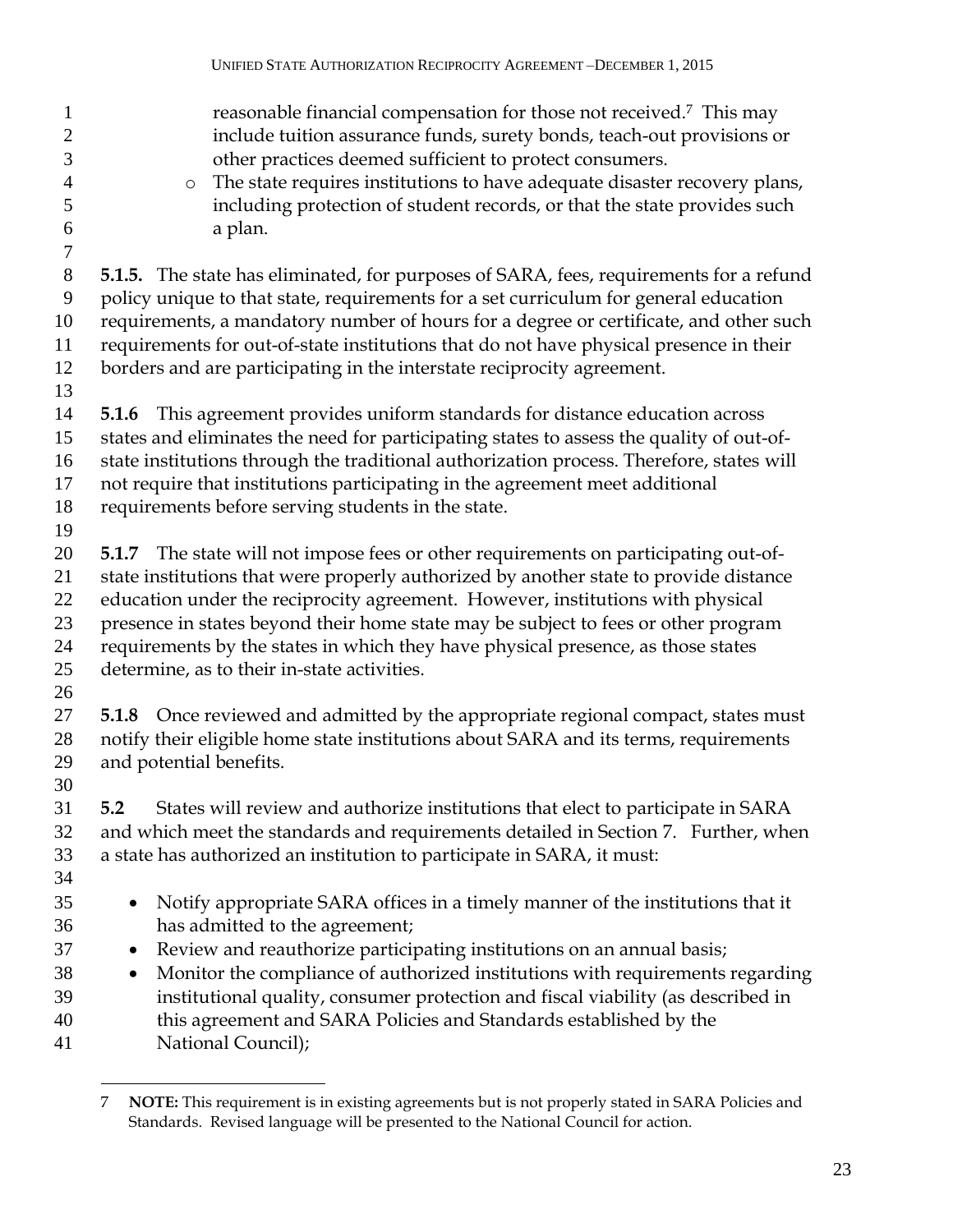- Take appropriate action against an authorized institution if that institution fails 2 to comply with those standards and requirements, which may include an investigation, citation, suspension or expulsion from the interstate reciprocity agreement; and
- Notify the relevant regional compact and NC-SARA in a timely manner of any adverse action taken against an institution related to the interstate reciprocity agreement.
- 
- 
-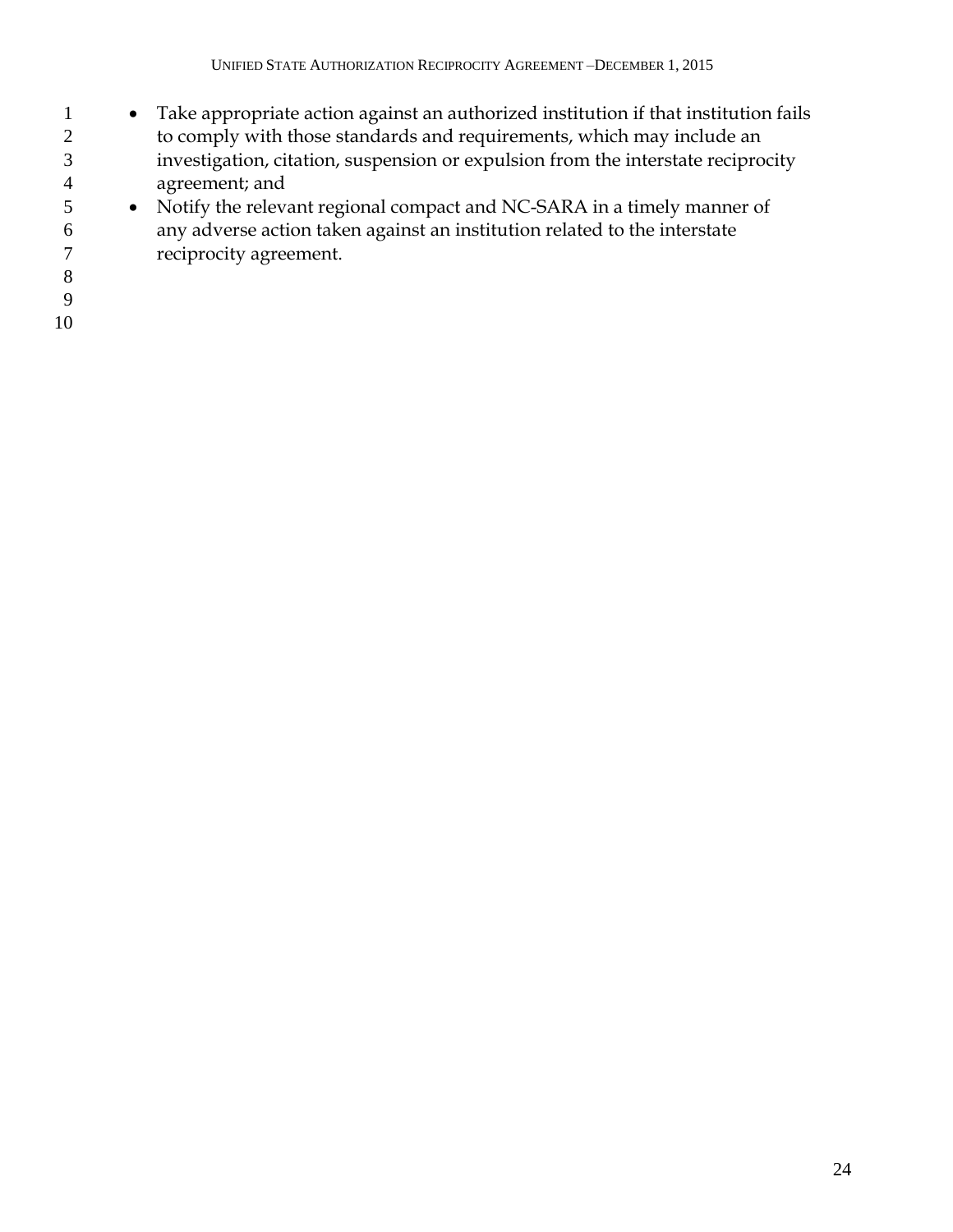| $\mathbf{1}$     | <b>SECTION 6</b>                                                                                                                                                 |
|------------------|------------------------------------------------------------------------------------------------------------------------------------------------------------------|
| $\overline{2}$   |                                                                                                                                                                  |
|                  | <b>ROLES AND RESPONSIBILITIES</b>                                                                                                                                |
| 3                |                                                                                                                                                                  |
| 4                | OF                                                                                                                                                               |
| 5                | PARTICIPATING INSTITUTIONS                                                                                                                                       |
| 6                |                                                                                                                                                                  |
| $\boldsymbol{7}$ |                                                                                                                                                                  |
| $8\,$            |                                                                                                                                                                  |
| 9                | 6.1<br>In states that have been accepted into SARA, institutions that wish to                                                                                    |
| 10               | participate in SARA will apply to their home state, via the designated state portal                                                                              |
| 11               | entity, for review, certification and admission into the agreement.                                                                                              |
| 12               |                                                                                                                                                                  |
| 13               | To achieve the purposes and maintain the integrity of the agreement,<br>6.2                                                                                      |
| 14               | institutions must demonstrate and certify to the designated state entity, on an annual                                                                           |
| 15               | basis, that the institution complies with all of the standards and requirements of the                                                                           |
| 16               | agreement, as set forth in this agreement. This includes certification of the                                                                                    |
| 17               | institution's compliance with guidelines for the evaluation of online learning adopted                                                                           |
| 18               | by the Council of Regional Accrediting Commissions (C-RAC, see Appendix D).                                                                                      |
| 19               |                                                                                                                                                                  |
| 20<br>21         | The interstate reciprocity agreement will be triggered for participating<br>6.3<br>institutions when out-of-state students from SARA member states enroll in the |
| 22               | institution's distance-education courses. Students must be informed that the                                                                                     |
| 23               | institution is authorized to offer those courses through SARA, using a SARA-                                                                                     |
| 24               | approved symbol on the institution's website or a standard statement that is used by                                                                             |
| 25               | participating institutions.                                                                                                                                      |
| 26               |                                                                                                                                                                  |
| 27               | Upon request, participating institutions shall provide to NC-SARA and/or to<br>6.4                                                                               |
| 28               | the relevant regional compact data about the institution's activity under SARA that is                                                                           |
| 29               | required by SARA, in concert with the regional compacts, to maintain and improve                                                                                 |
| $\sim$ $\sim$    |                                                                                                                                                                  |

- 29 required by 5A.<br>30 the agreement.
-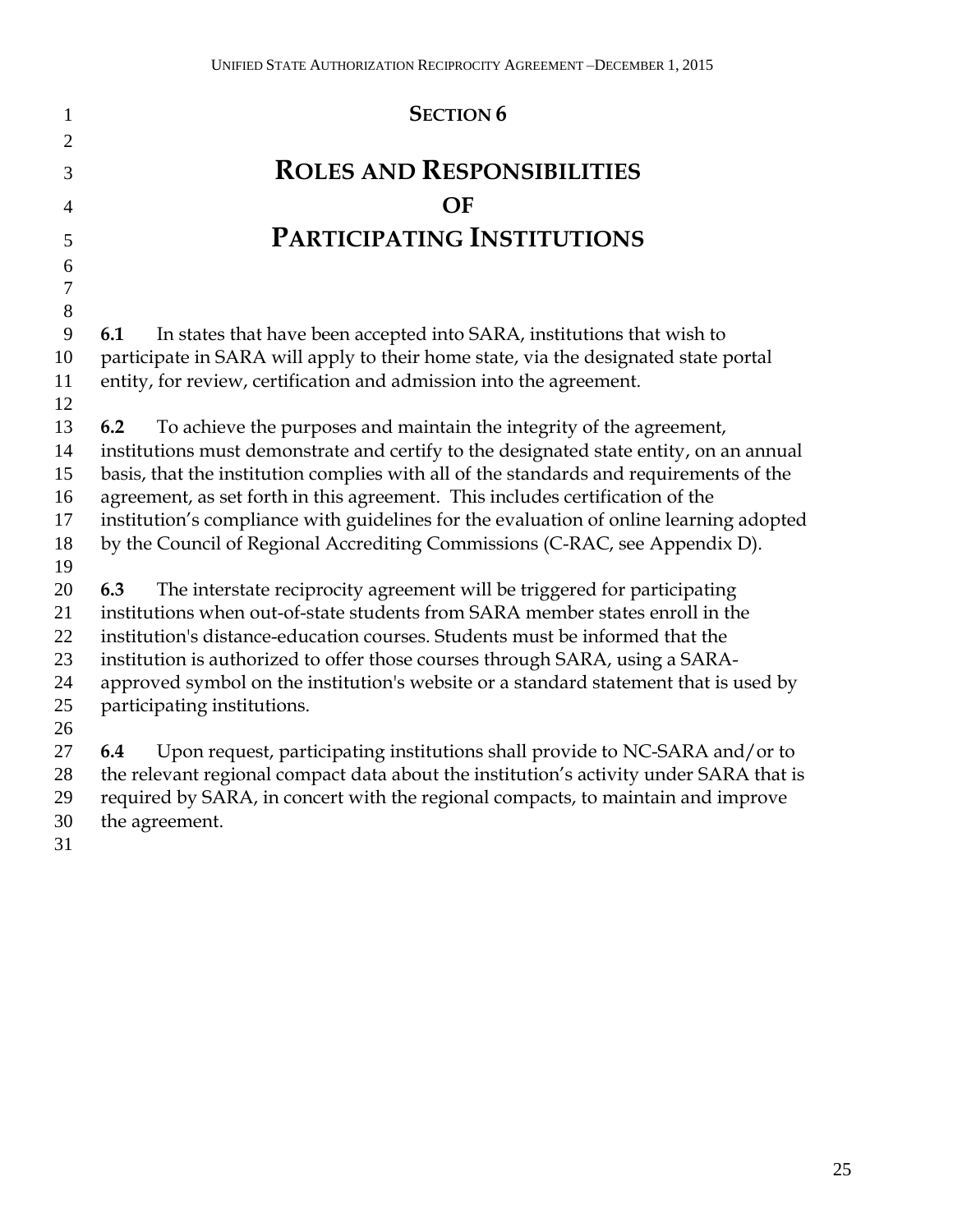| 1                | <b>SECTION 7</b>                                                                                                                                                                     |
|------------------|--------------------------------------------------------------------------------------------------------------------------------------------------------------------------------------|
| $\overline{2}$   |                                                                                                                                                                                      |
| 3                | <b>CRITERIA FOR STATE AUTHORIZATION</b>                                                                                                                                              |
| $\overline{4}$   | <b>AND</b>                                                                                                                                                                           |
| 5                | <b>OVERSIGHT OF INSTITUTIONS</b>                                                                                                                                                     |
| 6                |                                                                                                                                                                                      |
| $\boldsymbol{7}$ |                                                                                                                                                                                      |
| 8                |                                                                                                                                                                                      |
| 9                | The following standards and criteria will guide an institution's demonstration to the                                                                                                |
| 10               | designated home-state portal entity of its SARA compliance and the state entity's                                                                                                    |
| 11               | review and certification of the same.                                                                                                                                                |
| 12               |                                                                                                                                                                                      |
| 13<br>14         | <b>Accreditation and Institutional Quality</b><br>7.1                                                                                                                                |
| 15               | A. States must accept institutional accreditation (including accreditation for offering                                                                                              |
| 16               | distance-education programs) by a federally recognized accreditor as a sufficient                                                                                                    |
| 17               | demonstration of academic quality in distance-education programs offered in the state                                                                                                |
| 18               | under SARA.                                                                                                                                                                          |
| 19               |                                                                                                                                                                                      |
| 20               | B. Institutions seeking authorization to participate in SARA must demonstrate                                                                                                        |
| 21               | institutional quality by certifying accreditation by an accreditation entity that is                                                                                                 |
| 22               | federally-recognized to accredit distance-education programs to the designated home-                                                                                                 |
| 23               | state entity. States must confirm an institution's accreditation status with the                                                                                                     |
| 24               | institution's accrediting agency.                                                                                                                                                    |
| 25               |                                                                                                                                                                                      |
| 26               | <b>Consumer Information and Protection</b><br>7.2                                                                                                                                    |
| 27               |                                                                                                                                                                                      |
| 28               | Current and prospective students need access to accurate, complete and current                                                                                                       |
| 29<br>30         | information about institutions and their programs. This information is disclosed or                                                                                                  |
| 31               | publicly reported to fulfill federal "Title IV" and accreditation requirements, and in<br>many cases to an institution's home state. If an institution does not participate in Title |
| 32               | IV, it must provide the information to the designated home-state SARA entity, as well                                                                                                |
| 33               | as post all information that would have been required for Title IV participation on                                                                                                  |
| 34               | its website.                                                                                                                                                                         |
| 35               |                                                                                                                                                                                      |
| 36               | <b>Disclosure and Reporting Requirements</b><br>7.2.1                                                                                                                                |
| 37               |                                                                                                                                                                                      |
| 38               | An institution must demonstrate, and the designated home state entity must verify,                                                                                                   |
| 39               | that the institution provides to current and prospective students (and, where                                                                                                        |
| 40               | applicable, to the U.S. Department of Education) the information required for federal                                                                                                |
| 41               | Title IV disclosures and reporting. This includes current required disclosures and                                                                                                   |
| 42               | reporting requirements, as well as any future requirements that the Department may                                                                                                   |
| 43               | adopt. This includes, but is not limited to:                                                                                                                                         |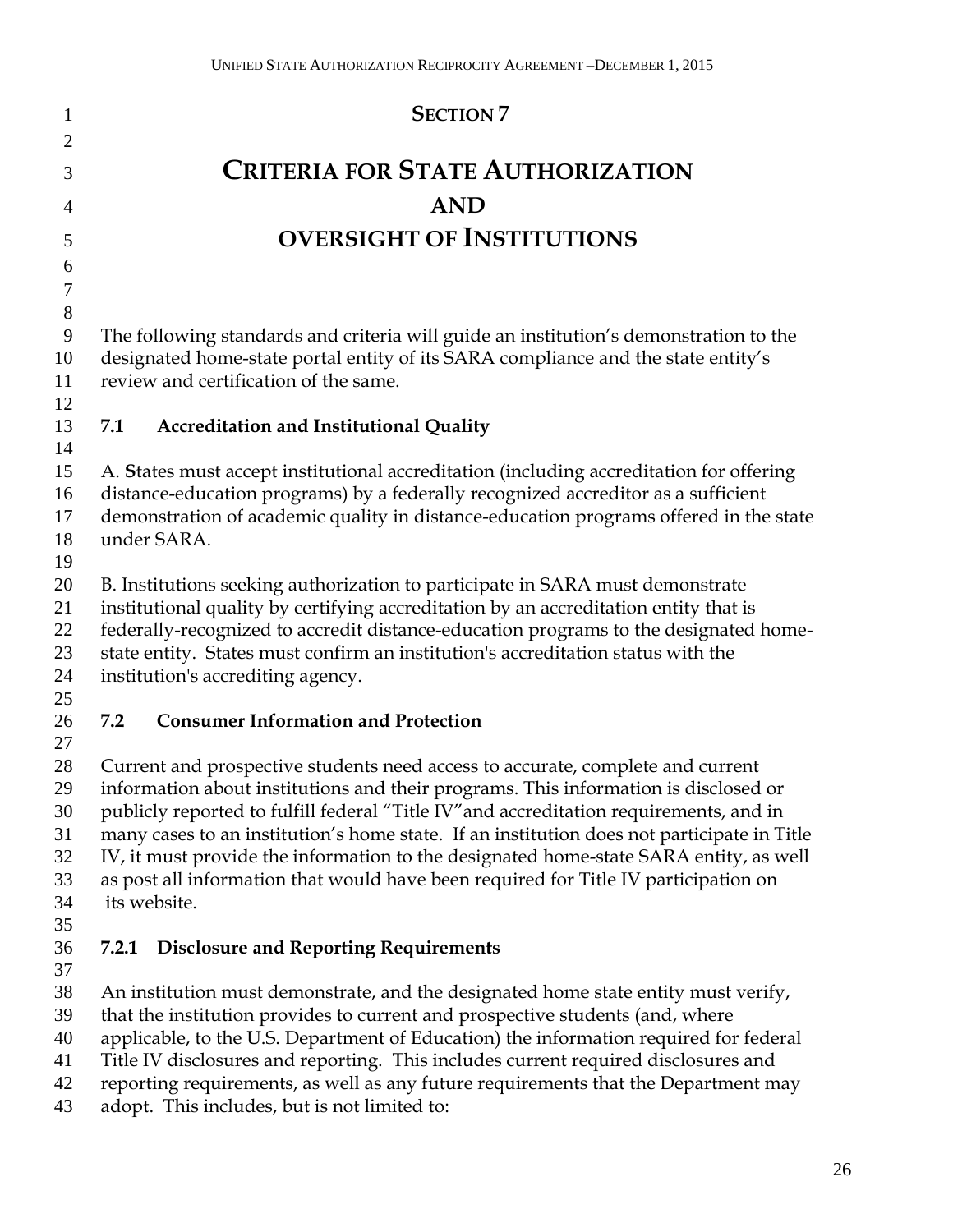| $\mathbf{1}$<br>$\overline{2}$<br>$\mathfrak{Z}$<br>$\overline{4}$ | A. Recruitment, Marketing and Other Institutional Disclosures. The institution must<br>demonstrate and affirm the veracity and adequacy of recruitment materials,<br>marketing efforts, other institutional disclosures and professional conduct, including:                     |  |
|--------------------------------------------------------------------|----------------------------------------------------------------------------------------------------------------------------------------------------------------------------------------------------------------------------------------------------------------------------------|--|
| 5<br>6<br>$\tau$                                                   | Providing full information about institutional and program requirements<br>in formats easily understood and accessible to prospective students and<br>the public;                                                                                                                |  |
| $8\,$<br>9                                                         | Ensuring that program advertisements and promotional information include<br>$\bullet$<br>all special or exceptional program requirements;                                                                                                                                        |  |
| 10<br>11                                                           | Ensuring that graduate job placement and salary information are accurate and<br>$\bullet$<br>supported by evidence;                                                                                                                                                              |  |
| 12<br>13<br>14<br>15                                               | Providing information on programs preparing students for licensed professions,<br>including explicit statement of whether the program, including clinical or<br>experiential practice, meets licensure standards in all states in which the<br>institution enrolls students;     |  |
| 16<br>17                                                           | Monitoring and accepting responsibility for the professional conduct of<br>$\bullet$<br>recruiting and marketing staff; and                                                                                                                                                      |  |
| 18<br>19                                                           | Disclosing institutional and program accreditation status, including the<br>$\bullet$<br>meaning of accreditation status and the accreditor's contact information.                                                                                                               |  |
| 20<br>21<br>22                                                     | B. Tuition, Fees, and Other Charges. The institution must demonstrate that it:                                                                                                                                                                                                   |  |
| 23<br>24                                                           | Discloses all tuition, fees and other costs associated with attendance, including<br>$\bullet$<br>program-specific information;                                                                                                                                                  |  |
| 25<br>26                                                           | Publishes clear policies and practices regarding refunds to students, including<br>$\bullet$<br>deadlines and amounts;                                                                                                                                                           |  |
| 27<br>28<br>29<br>30                                               | Provides accurate and complete information about available financial aid,<br>$\bullet$<br>including all forms of aid (grants, scholarships, loans, work-study, etc.) and<br>their sources (institutional, private philanthropic, state, federal, etc.).                          |  |
| 31<br>32                                                           | C. Admissions. The institution must demonstrate that it:                                                                                                                                                                                                                         |  |
| 33<br>34<br>35<br>36<br>37                                         | Publishes clear and comprehensive requirements for admission to all programs<br>$\bullet$<br>resulting in a certificate, degree or diploma;<br>Provides reasonable assurance that admitted students have the capacity to<br>$\bullet$<br>succeed in their respective program(s). |  |
| 38<br>39                                                           | <b>Complaint Mechanisms</b><br>7.2.2                                                                                                                                                                                                                                             |  |
| 40<br>41<br>42<br>43<br>44                                         | A. The home state SARA portal entity will receive and resolve, or cause to be resolved,<br>consumer protection complaints filed against institutions that it has reviewed and<br>authorized for purposes of SARA.                                                                |  |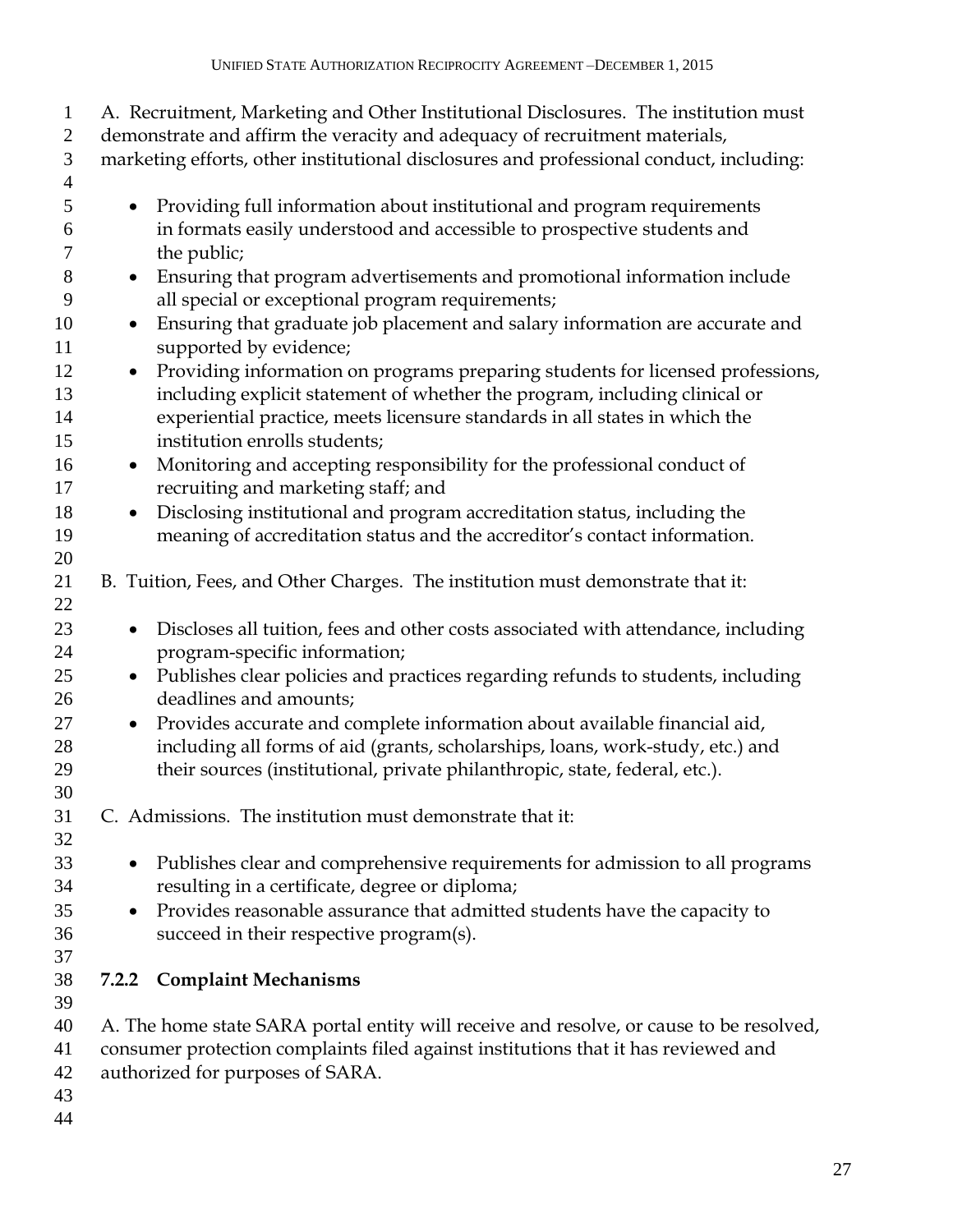| 1<br>$\mathbf{2}$<br>3   |    | 1. Complaints of violation of the standards and requirements of SARA shall be<br>subject to reasonable institutional complaint resolution processes prior to<br>action by the SARA portal entity. |
|--------------------------|----|---------------------------------------------------------------------------------------------------------------------------------------------------------------------------------------------------|
| $\overline{4}$<br>5<br>6 |    | 2. Complaints regarding grades or matters of student conduct shall be resolved at<br>the institutional or, if appropriate, the system level.                                                      |
| $\tau$                   |    |                                                                                                                                                                                                   |
| $8\,$                    |    | 3. In its complaint resolution policies or processes the state may not limit the                                                                                                                  |
| 9<br>10                  |    | jurisdiction of other involved states (e.g., the student's home state) to                                                                                                                         |
| 11                       |    | investigate complaints under the terms of SARA, but will serve as the default<br>forum for student complaints.                                                                                    |
| 12                       |    |                                                                                                                                                                                                   |
| 13                       |    | 4. The state will notify the complainant's home state SARA entity of its receipt of                                                                                                               |
| 14                       |    | an appealed complaint.                                                                                                                                                                            |
| 15                       |    |                                                                                                                                                                                                   |
| 16                       |    | 5. Other states and accrediting agencies will also be free to receive and resolve                                                                                                                 |
| 17                       |    | consumer complaints under the terms of SARA.                                                                                                                                                      |
| 18                       |    |                                                                                                                                                                                                   |
| 19                       |    | 6. Professional regulations issued by state agencies responsible for licensing                                                                                                                    |
| 20                       |    | professional practice shall not be affected or superseded by any provisions                                                                                                                       |
| 21                       |    | of SARA.                                                                                                                                                                                          |
| 22                       |    |                                                                                                                                                                                                   |
| 23                       |    | 7. General-purpose laws enforced by state, tribal or federal law enforcement                                                                                                                      |
| 24                       |    | agencies shall not be affected or superseded by any provisions of SARA.                                                                                                                           |
| 25                       |    |                                                                                                                                                                                                   |
| 26                       |    | B. To respond effectively to complaints and ensure transparency, states must report                                                                                                               |
| 27                       |    | complaint histories to NC-SARA and, as appropriate, to affected accrediting agencies.                                                                                                             |
| 28                       |    |                                                                                                                                                                                                   |
| 29                       |    | C. An institution must demonstrate to the designated home-state SARA entity that it                                                                                                               |
| 30                       |    | provides enrolled students with clear information about how to file a complaint. At                                                                                                               |
| 31                       |    | minimum, the institution will provide this information on its website and directly to                                                                                                             |
| 32                       |    | students when they enroll in a distance-education program authorized through SARA.                                                                                                                |
| 33<br>34                 |    | Specifically, the institution must demonstrate that it has:                                                                                                                                       |
| 35                       |    | 1. Easily understood and clearly published procedures for lodging complaints                                                                                                                      |
| 36                       |    | with the institution, state portal entities, accrediting agencies, or other entities;                                                                                                             |
| 37                       |    | 2. Procedures to ensure that institutional complaint resolution processes are                                                                                                                     |
| 38                       |    | exhausted prior to elevating to a state portal or other entity;                                                                                                                                   |
| 39                       | 3. | Processes within for responding appropriately to complaints and documenting                                                                                                                       |
| 40                       |    | their resolution; and                                                                                                                                                                             |
| 41                       |    | 4. Processes to report formal complaints and their resolution to the state portal entity.                                                                                                         |
| 42                       |    |                                                                                                                                                                                                   |
| 43                       |    |                                                                                                                                                                                                   |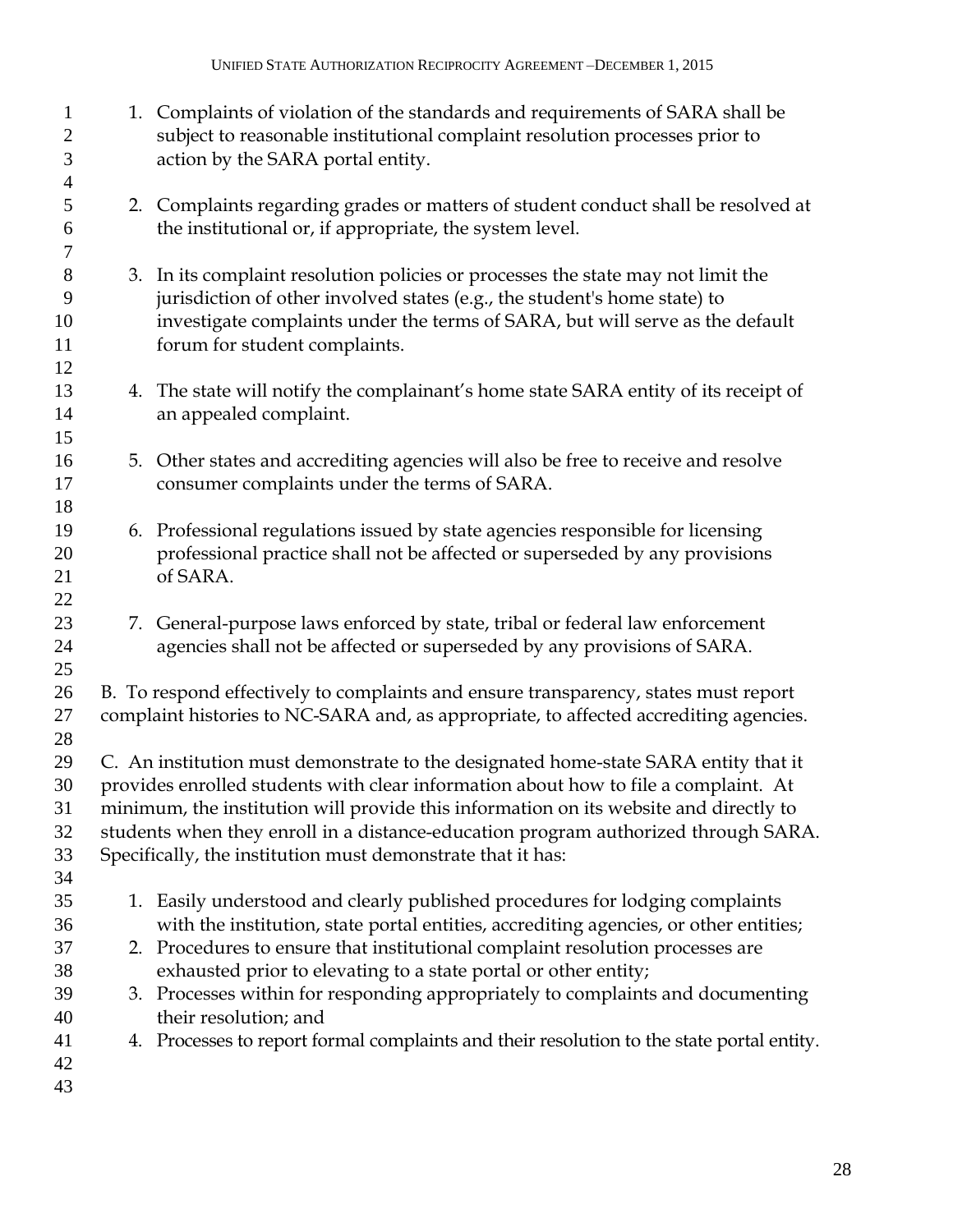**7.3 Institutional Financial Responsibility** A. Public institutions, consistent with U.S. Department of Education policies, are presumed to be financially responsible by virtue of their status as state institutions with the financial backing of their state, subject to filing requirements of the department to demonstrate "past performance and affiliation standards." B. A private, nonprofit or for-profit institution will demonstrate sufficient financial strength, for initial authorization and ongoing review, through one of the following means: 12 1. The institution is eligible for federal Title IV student financial aid programs *and* the U.S. Department of Education, for the institution's most recent fiscal year for which data is available, has not determined it to have a financial responsibility composite score below 1.5. 2. The institution is otherwise eligible for federal Title IV student aid programs, has a financial responsibility composite score of 1.0-1.5, and the designated home-state entity has determined, upon examination of additional financial information, that either the institution has sufficient financial strength for SARA authorization *or* that the score between 1.0 and 22 1.5 results from an accounting error or the misapplication of generally accepted accounting standards in calculating the score. C. The state should use the method described in section B(2) for two consecutive years to determine financial responsibility, assuming that the institution remains eligible for Title IV student aid programs. D. A private, nonprofit or for-profit institution should no longer be eligible if in the third year its composite score remains below 1.5, even if the institution remains eligible for Title IV programs. E. A private, non-profit or for-profit institution that loses its authorization to participate in SARA under requirement 7.3 (D), but remains eligible to participate in federal Title IV student aid programs, will meet the financial responsibility requirements of SARA if and when the U.S. Department of Education determines that the institution no longer has a financial responsibility composite score below 1.5. F. An institution that desires to participate in SARA, but which does not have a federal composite financial responsibility score because it does not participate in federal Title IV programs, must be determined by its home state authorizing entity to be financially responsible, based on audited financial information and calculations comparable to those used by the U.S. Department of Education.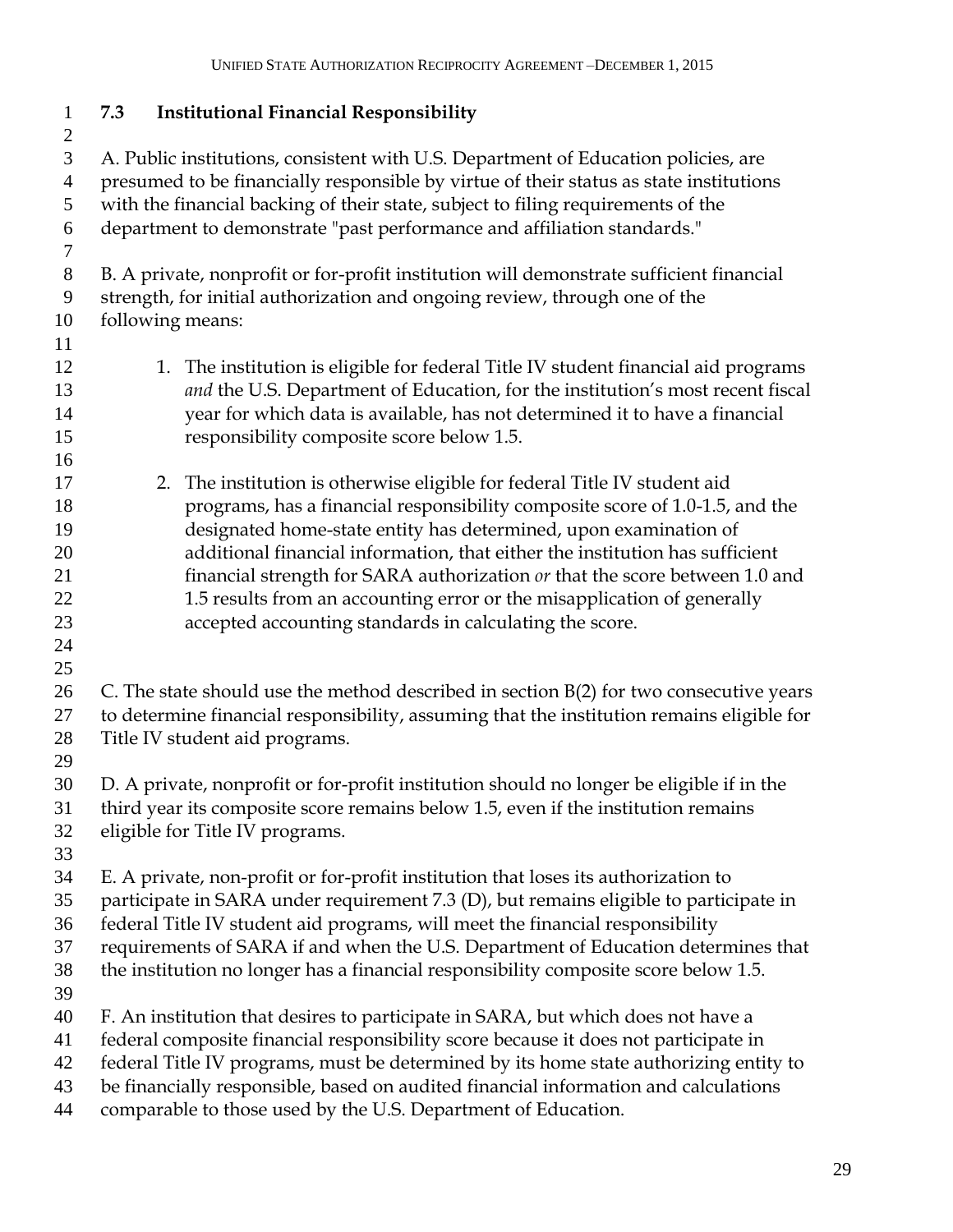- 
- G. The above provisions do not limit the right of the home state to require more
- demanding financial responsibility requirements for its home state institutions. A
- SARA member state can require a higher federal financial responsibility score for its
- own participating nonpublic colleges and universities if that standard is applied to the
- institutions as part of the state's general rules for operating a facility in the state. The
- state cannot apply a standard higher than the SARA standard solely for eligibility
- screening for an institution's participation in SARA. For this reason, in a state that
- applies a higher standard to its nonpublic providers; those providers will by
- definition operate under a higher standard, but not because of SARA rules.
-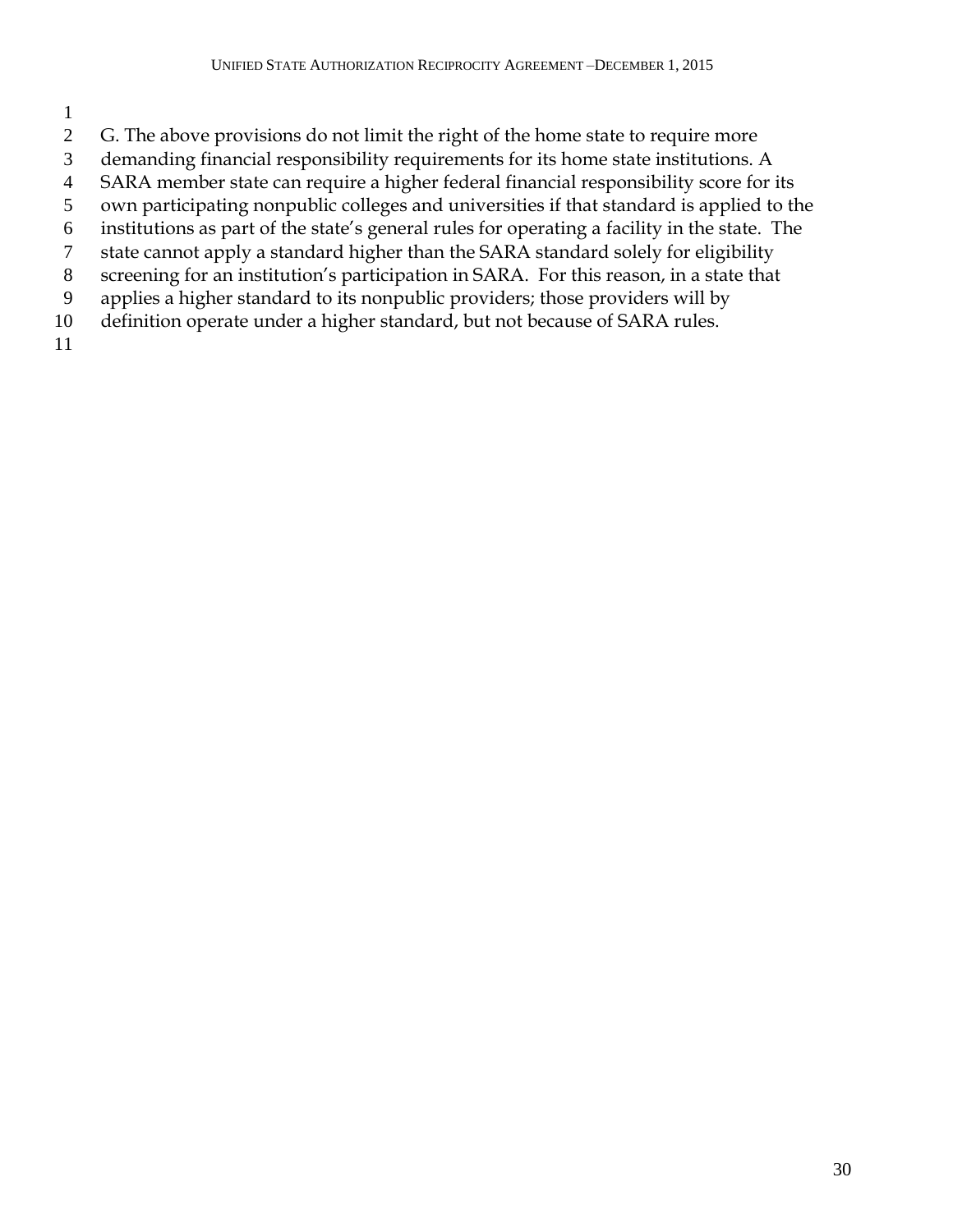| 1                 | [8 - GOVERNANCE AND FINANCE]                                                                                                                  |
|-------------------|-----------------------------------------------------------------------------------------------------------------------------------------------|
| $\mathbf{2}$<br>3 | <b>SECTION 8</b>                                                                                                                              |
| 4                 |                                                                                                                                               |
| 5                 | <b>ROLES AND RESPONSIBILITIES OF THE</b>                                                                                                      |
| 6                 | <b>NATIONAL COUNCIL FOR SARA</b>                                                                                                              |
| $\tau$            |                                                                                                                                               |
| 8                 |                                                                                                                                               |
| 9                 |                                                                                                                                               |
| 10                | <b>National Council for State Authorization Reciprocity Agreements (NC-SARA)</b><br>8.1                                                       |
| 11                |                                                                                                                                               |
| 12                | The National Council for State Authorization Reciprocity Agreements (NC-SARA) was                                                             |
| 13                | established in September 2013. It serves as the primary coordinating and oversight                                                            |
| 14                | body for the reciprocity agreement and will work to:                                                                                          |
| 15                |                                                                                                                                               |
| 16                | Maintain a limited role within the overall governance of SARA, communicate                                                                    |
| 17                | information to the field, and provide stakeholder representation;                                                                             |
| 18                | Develop and publish Bylaws to determine its operation;<br>$\bullet$                                                                           |
| 19<br>20          | In concert with the four regional compacts, approve, maintain and publish<br>$\bullet$                                                        |
| 21                | policies and standards relevant to the reciprocity agreement;<br>Ensure efficient implementation, monitor effectiveness and provide structure |
| 22                | to coordinate efforts between the four regional compacts and maintain                                                                         |
| 23                | inter-regional alignment;                                                                                                                     |
| 24                | Establish mechanisms, policies and standards to resolve disagreements between<br>$\bullet$                                                    |
| 25                | regional compacts about interpretation and enforcement of the agreement;                                                                      |
| 26                | Ensure that each regional compact and its steering committee adequately<br>$\bullet$                                                          |
| 27                | oversee their respective participant states;                                                                                                  |
| 28                | Harmonize procedures among the regions to make the reciprocal recognition of                                                                  |
| 29                | SARA authorization as seamless and uniform as possible;                                                                                       |
| 30                | Facilitate regular information gathering and exchange among the four                                                                          |
| 31                | regional compacts, member states and SARA institutions regarding participation                                                                |
| 32                | and compliance;                                                                                                                               |
| 33                | In consultation and concert with the regional compacts, collect from SARA                                                                     |
| 34                | institutions the data needed to guide and monitor the progress and status of the                                                              |
| 35                | reciprocity agreement;                                                                                                                        |
| 36                | Set, collect, and manage fees for institutions choosing to participate in SARA;<br>$\bullet$                                                  |
| 37                | Advocate as needed for the expansion and improvement of SARA;<br>$\bullet$                                                                    |
| 38                | Meet at least twice per year;<br>$\bullet$                                                                                                    |
| 39                | Produce an annual report on the status of the reciprocity agreement;<br>$\bullet$                                                             |
| 40                | Be accessible to the higher education community at large to address concerns<br>$\bullet$                                                     |
| 41                | and questions about SARA;                                                                                                                     |
| 42                | Serve as the central corporate contact for SARA for purposes and issues of                                                                    |
| 43                | national scope or affecting more than one regional compact.                                                                                   |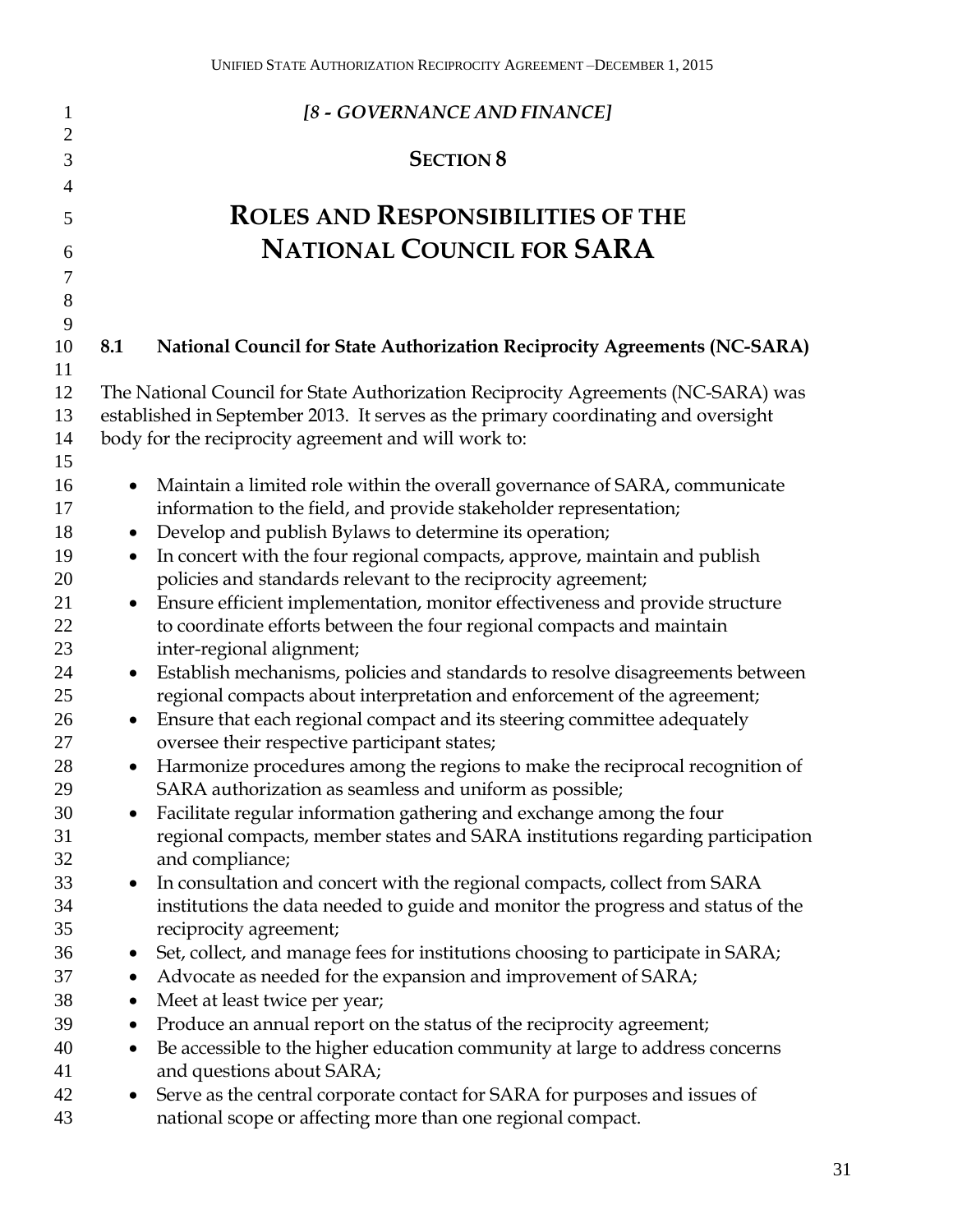## **8.2 NC-SARA Membership and Selection**

 NC-SARA will be composed of an odd number of members not fewer than 17 or more than 23 representing the full spectrum of the higher education community. The following principles guide the membership of the board:

- NC-SARA members will come from the range of impacted groups to ensure a wide range of support as the interstate reciprocity agreement is promoted and implemented, while taking into consideration the need for those groups to have a permanent voice;
- 11 Members maybe drawn from all institutional sectors (including large- and small-scale distance-education providers), regional and national accreditation agencies, and state officials including state regulators, state attorneys general or consumer protection agencies, and state higher education executive officers;
- 15 NC-SARA board members will be selected based on their knowledge of the field, ability to work across multiple perspectives, and commitment to the collaborative work and success of the national coordinating board, consistent with the principles set forth herein.
- 19 The presidents of regional compacts (or their designees) are voting members with an important but not a controlling role (i.e., a regional compact representative can be the vice chair, but not the chair); and
- Members will have staggered terms and term limits.

 (A diagram summarizing the relationship of NC-SARA to the regional compacts and Regional Steering Committees is included as Appendix B.)

 

# **8.3 Regional Steering Committee (RSC)**

 The regional compacts will each establish Regional SARA Steering Committees to evaluate and determine whether states demonstrate adequate capacity and sufficient standards for authorization and oversight of institutions participating in SARA. In collaboration with NC-SARA, the RSCs will establish and disseminate criteria for state participation consistent with SARA national policy and will amend such criteria, as appropriate, over time.

- 
- A state seeking to participate in its region's SARA program will submit a plan of how
- it will meet the criteria for participation. A detailed summary of the requirements
- related to states' voluntary application and participation as of the effective date of
- 40 this agreement is maintained at [www.nc-sara.org](http://www.nc-sara.org/) and may be revised as needed.
- The RSC will review the plan and work iteratively with the state on revisions until
- the RSC is able to recommend approval by the respective compact's commissioners
- or delegates.
-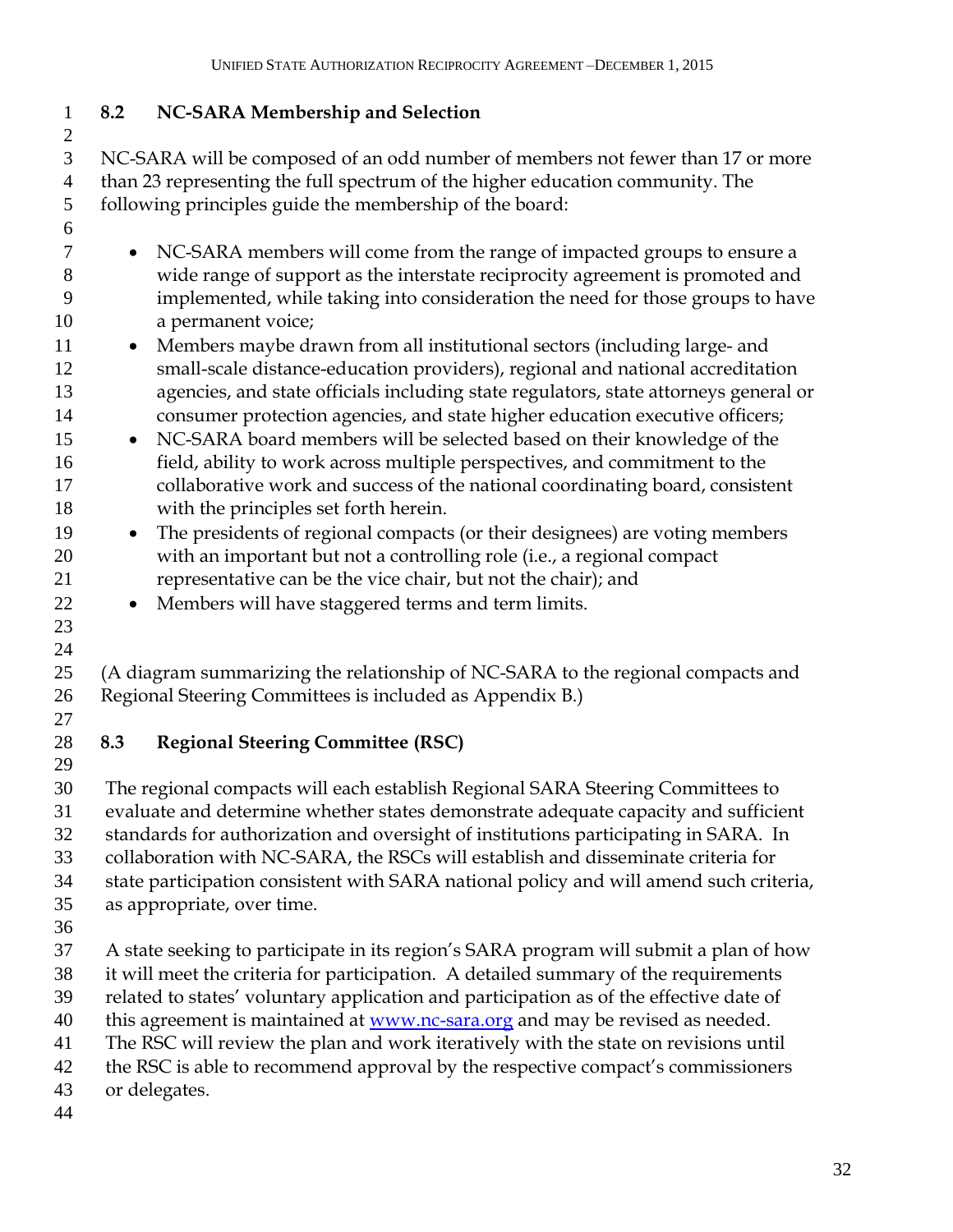The RSC will also recommend other procedural details and actions regarding SARA 2 participation to the respective regional compact. The regional compact's delegates will also determine the terms of service of steering committee members. Each Regional Steering Committee will contain at least one voting member from each SARA member state in the region and will otherwise be composed according to the needs of the region. The composition and contact information for members shall be made available on the region's web site. **8.4 Finance** To finance expenses related to the establishment and ongoing activities related to SARA, NC-SARA is given authority to set and collect fees from institutions in participating states and that have been authorized by the appropriate home-state entity. These fees will be managed and distributed by NC-SARA based on the following principles: A. Participating institutions will pay an annual fee directly to NC-SARA; B. SARA fees will be standardized across all regions; C. SARA fees must be adequate to fund operational expenses associated with this Agreement—including NC-SARA, the SARA-related work of the regional compacts, and their Regional Steering Committees; D. Fees should be low enough to encourage institutional participation; E. With input from regional compacts and participating states and institutions, NC-SARA will every two years approve and publish a SARA fee schedule for institutions; F. Fees will be assessed on a graduated scale, based on institutional enrollment; and G. The fee scale, schedule and any formulas to determine enrollment will be authorized by NC-SARA and will be reviewed every two years. Participation in SARA does not infringe upon the right of any member state to charge fees to its home-state institutions to cover the costs associated with review, approval and monitoring of operations related to the terms of this agreement. The home state shall retain all such fees. Non-affiliated states choosing to affiliate with one of the regional compacts in order to participate in the reciprocity agreement must pay a \$50,000 annual fee to that regional compact. However, if Guam However, if Guam, the Northern Mariana Islands, the United States Virgin Islands or American Samoa choose to affiliate with a regional compact to enable participation in SARA, the affiliation fee for each of those territories will be \$10,000 per year. Institutions from those territories would pay regular institutional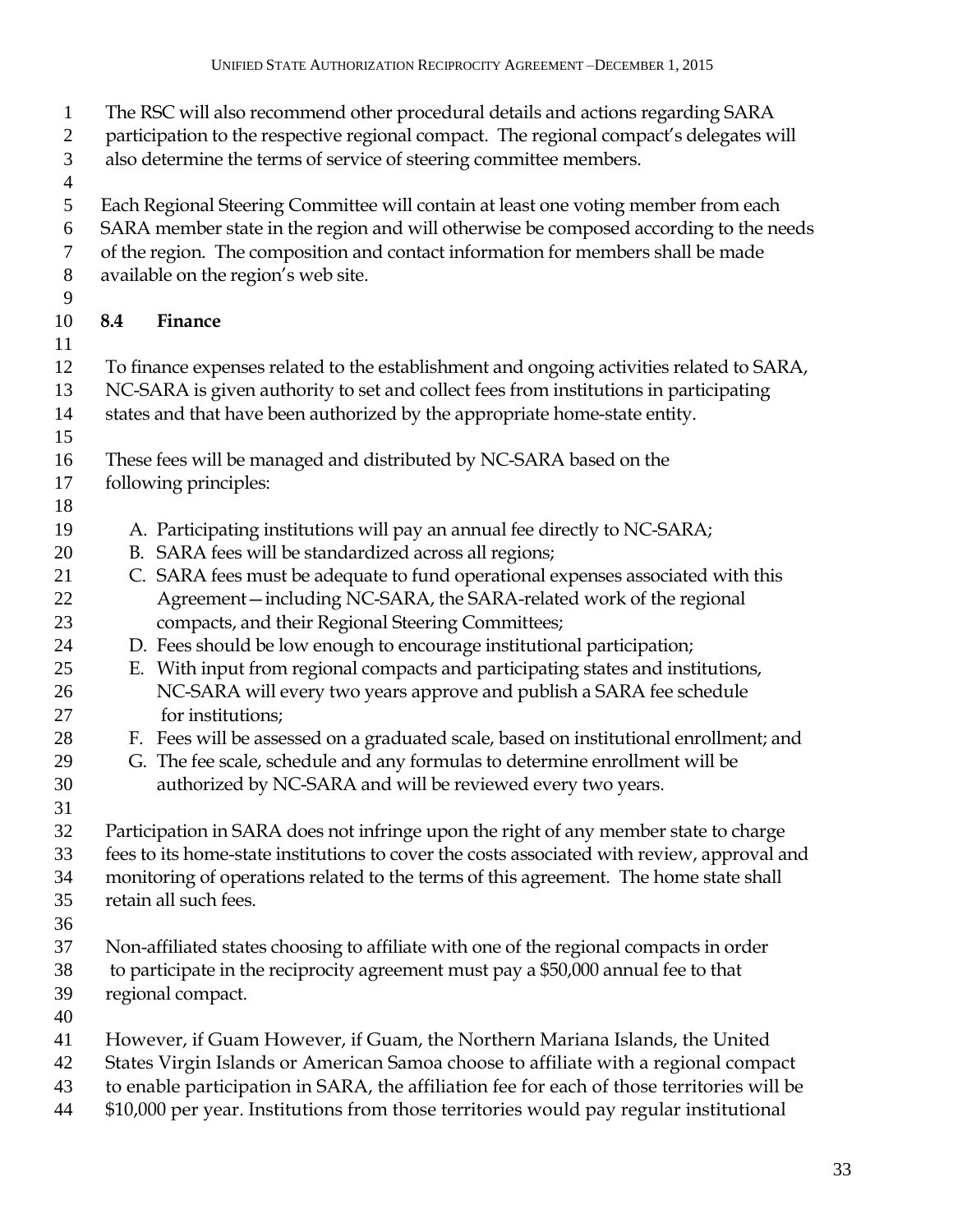- fees to NC-SARA; those territories, as do all SARA states, would determine whether
- to charge their institutions in-territory fees to participate in SARA.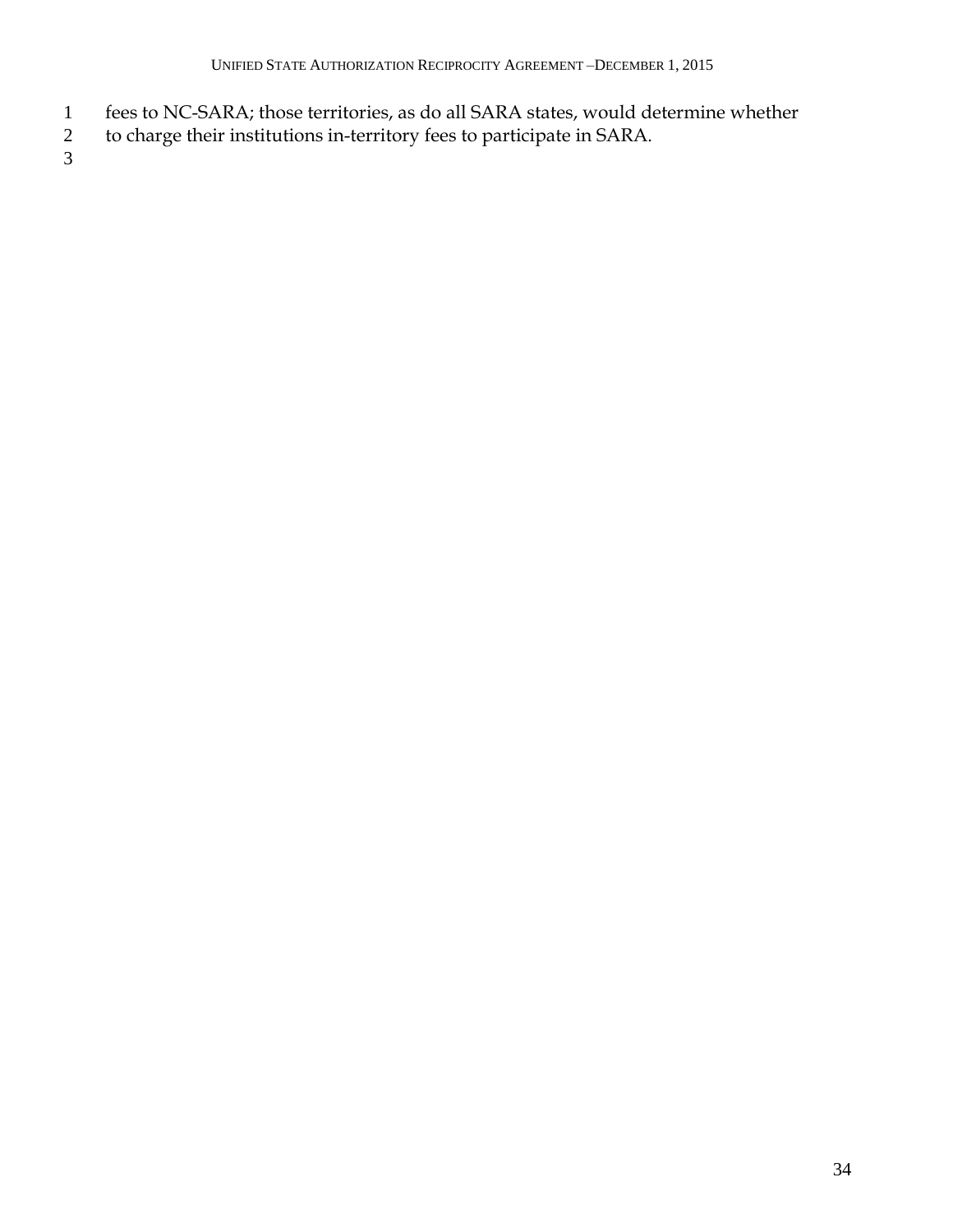## **SECTION 9 AMENDMENT OF THE SARA AGREEMENT** This agreement may be amended to respond to the needs of NC-SARA, the regional compacts, the regional steering committees, states, institutions, accreditors, students or other key stakeholders. It may also be amended to respond to changes and issues related to distance education to ensure the timely, effective and ongoing operation of SARA. Procedures to solicit and consider suggested amendments shall be developed, published and administered by NC-SARA, in concert with the regional compacts.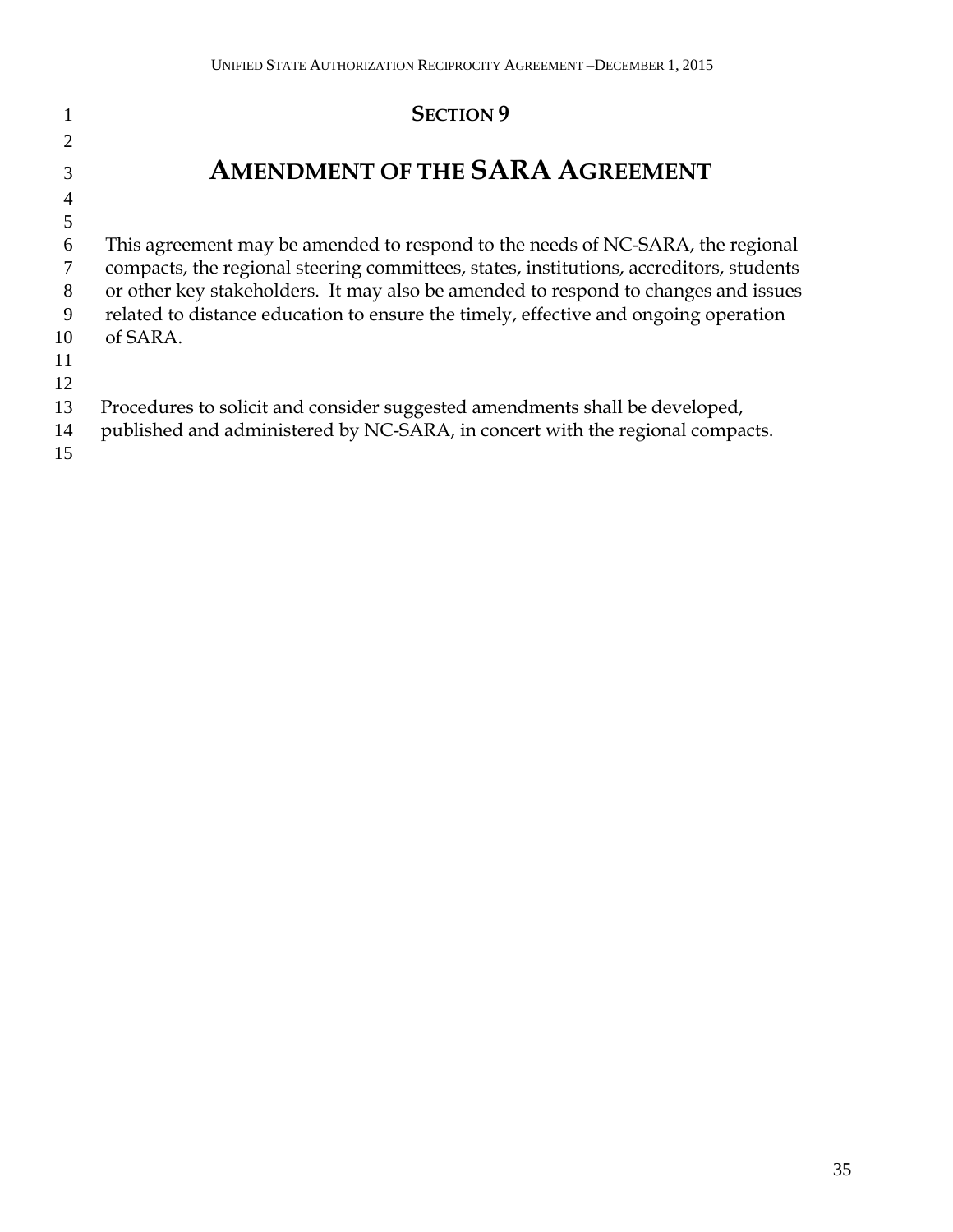| $\mathbf{1}$                     | <b>APPENDICES</b>                                                                                                                                                                                                                                                                                                                                                                                                                                                                                                               |
|----------------------------------|---------------------------------------------------------------------------------------------------------------------------------------------------------------------------------------------------------------------------------------------------------------------------------------------------------------------------------------------------------------------------------------------------------------------------------------------------------------------------------------------------------------------------------|
| $\mathbf{2}$<br>3                |                                                                                                                                                                                                                                                                                                                                                                                                                                                                                                                                 |
| $\overline{4}$                   |                                                                                                                                                                                                                                                                                                                                                                                                                                                                                                                                 |
| 5                                | <b>APPENDIX A</b>                                                                                                                                                                                                                                                                                                                                                                                                                                                                                                               |
| 6<br>7<br>8                      | THE EVOLUTION OF SARA                                                                                                                                                                                                                                                                                                                                                                                                                                                                                                           |
| 9<br>10<br>11<br>12              | In 2009, Lumina Foundation provided funding to the Presidents' Forum, working with the<br>Council of State Governments (CSG), to develop a Model State Authorization Reciprocity<br>Agreement (SARA) that states could adopt to acknowledge other states' work and<br>decisions in regard to institutional authorization.                                                                                                                                                                                                       |
| 13<br>14<br>15<br>16<br>17       | Building upon the work of the Presidents' Forum and CSG, the Western Interstate<br>Commission for Higher Education (WICHE) in 2013 advanced "W-SARA" in collaboration<br>with the other regional higher education compacts (Midwest Higher Education Compact,<br>New England Board of Higher Education, Southern Regional Education Board). Those<br>organizations then produced similar documents for their regions.                                                                                                           |
| 18<br>19<br>20<br>21<br>22<br>23 | Combining all prior efforts and input from all stakeholders, in spring 2013 the<br>Commission on the Regulation of Postsecondary Distance Education, founded by SHEEO<br>(State Higher Education Executive Officers) and APLU (Association of Public and Land-grant<br>Universities), and chaired by former Secretary of Education Richard W. Riley, issued its<br>report: "Advancing Access through Regulatory Reform: Findings, Principles, and<br>Recommendations for the State Authorization Reciprocity Agreement (SARA)." |
| 24<br>25<br>26                   | In summer 2013, Lumina Foundation provided funding for regional and national<br>implementation. Regional and national staff were hired in late summer/early fall. Later,<br>additional funding was provided by the Bill & Melinda Gates Foundation.                                                                                                                                                                                                                                                                             |
| 27<br>28<br>29                   | In December 2013, the National Council for State Authorization Reciprocity Agreements<br>(NC-SARA) held its first meeting.                                                                                                                                                                                                                                                                                                                                                                                                      |
| 30                               |                                                                                                                                                                                                                                                                                                                                                                                                                                                                                                                                 |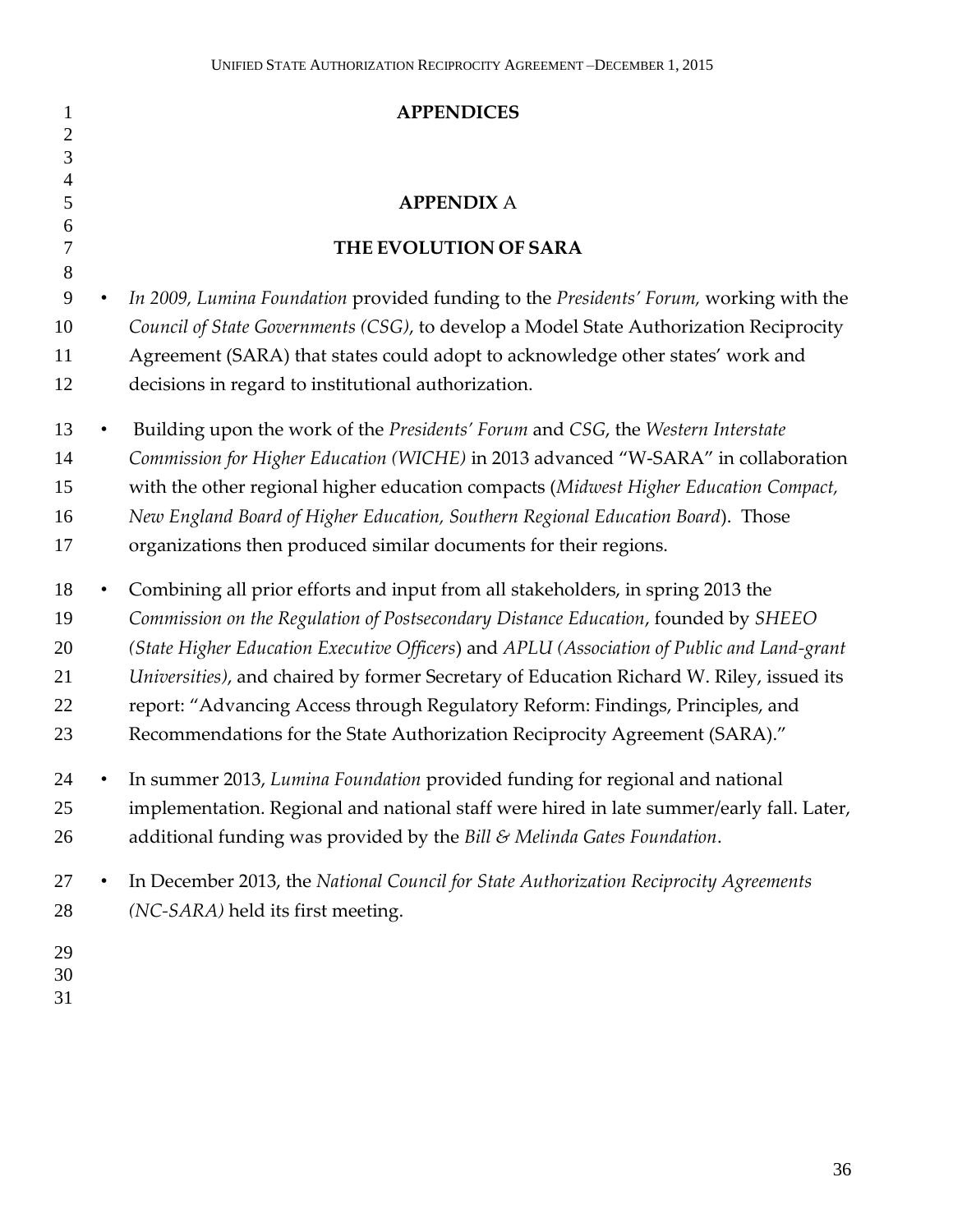#### **APPENDIX B**

#### NATIONAL COUNCIL FOR STATE AUTHORIZATION RECIPROCITY AGREEMENTS (NC-SARA) **ORGANIZATIONAL STRUCTURE**



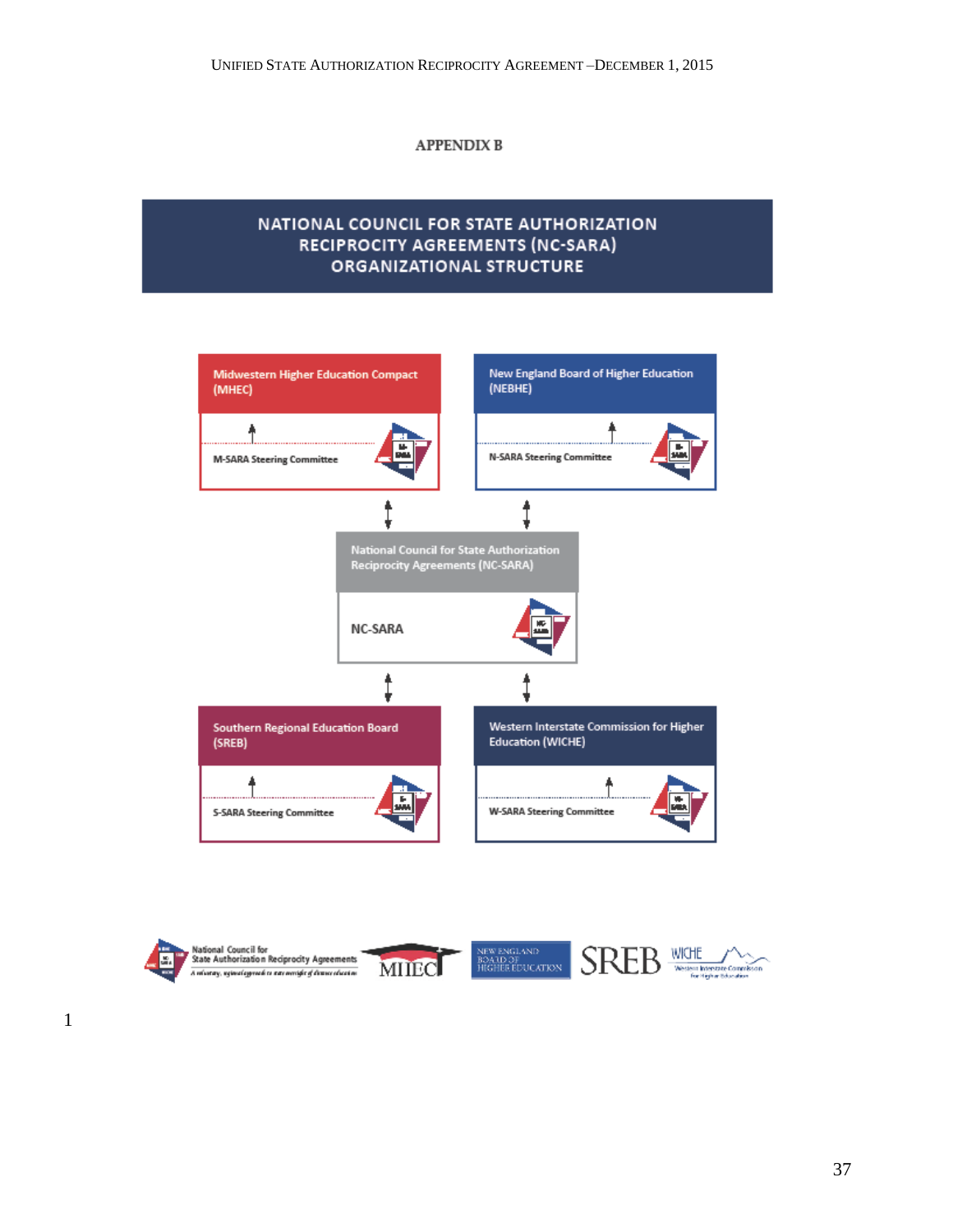| 1              |                                                                                           |
|----------------|-------------------------------------------------------------------------------------------|
| $\overline{2}$ | <b>APPENDIX C</b>                                                                         |
| 3              |                                                                                           |
| $\overline{4}$ | ROLES AND RESPONSIBILITIES OF ACCREDITING ENTITIES                                        |
| 5              |                                                                                           |
| 6<br>$\tau$    |                                                                                           |
| 8              | To implement the interstate reciprocity agreement, accrediting agencies that are          |
| 9              | federally recognized to accredit distance-education programs should provide               |
| 10             | confirmation, when requested by the state, about the accreditation status of              |
| 11             | institutions seeking to participate in the agreement.                                     |
| 12             |                                                                                           |
| 13             | To maintain the agreement, accrediting agencies should consider the unique facets of      |
| 14             | distance education as part of a comprehensive review of institutional quality and         |
| 15             | revisit and revise their standards as needed to reflect changes and innovations in        |
| 16             | distance education.                                                                       |
| 17             |                                                                                           |
| 18             | In light of the reliance of states and institutions on accreditation as the primary means |
| 19             | of quality assurance and to increase awareness of accreditation processes and             |
| 20             | decisions, all regional, national and programmatic accreditors are urged to provide,      |
| 21             | on a timely basis, to relevant home-state agencies and to the appropriate regional        |
| 22             | compact a summary to relevant states of adverse actions with regard to distance           |
| 23             | education taken relative to institutions or programs.                                     |
| 24             |                                                                                           |
| 25             |                                                                                           |
| 26             |                                                                                           |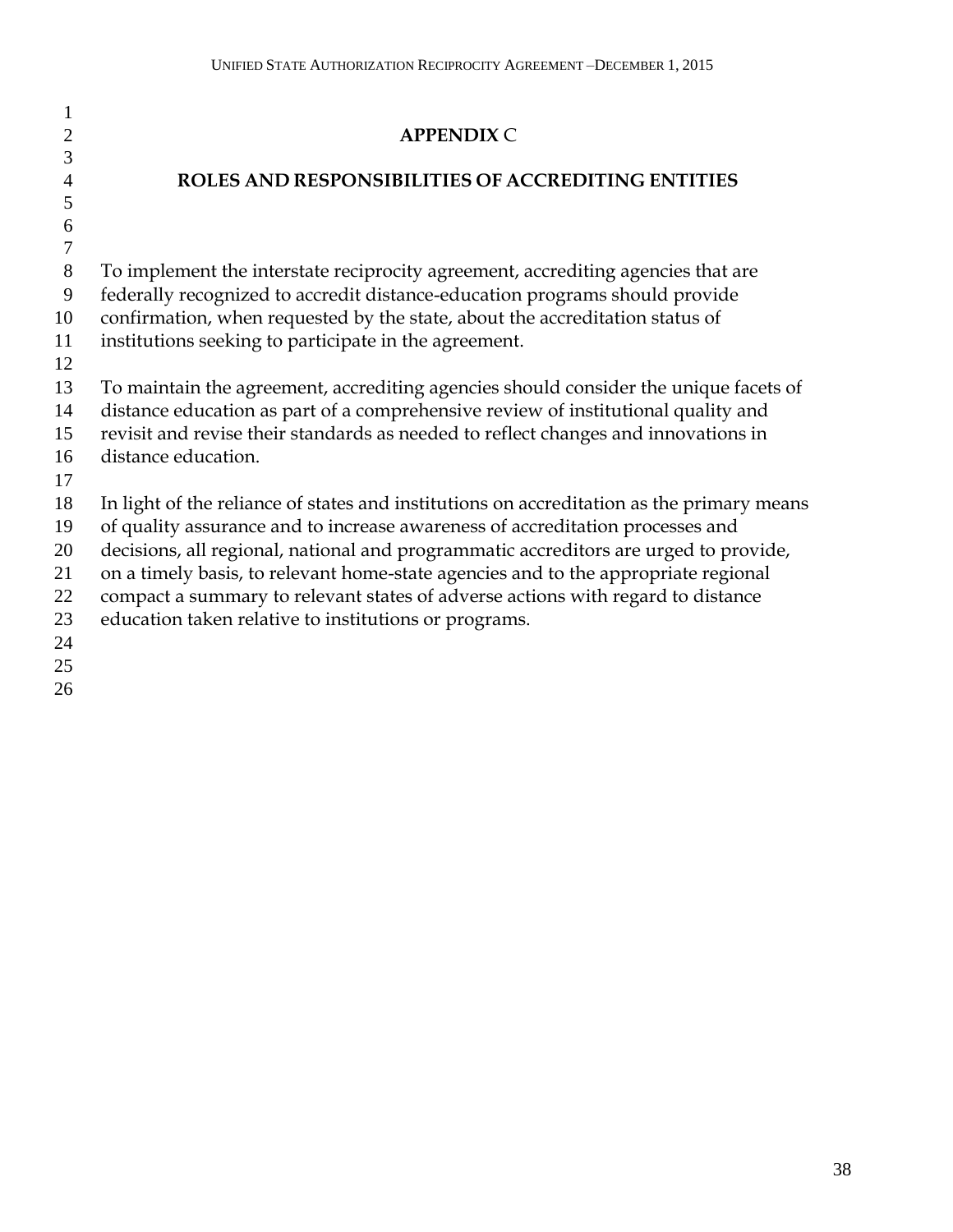| 1<br>$\overline{2}$ | <b>APPENDIX D</b>                                                                       |
|---------------------|-----------------------------------------------------------------------------------------|
| 3                   |                                                                                         |
| 4                   | Interregional Guidelines for the Evaluation of Distance Education                       |
| 5<br>6              | Council of Regional Accrediting Commissions (C-RAC) (2011)                              |
| $\boldsymbol{7}$    |                                                                                         |
| 8                   |                                                                                         |
| 9                   | 1. Online learning is appropriate to the institution's mission and purposes.            |
| 10                  |                                                                                         |
| 11                  | Analysis/Evidence: 8                                                                    |
| 12                  | • The mission statement explains the role of online learning within the range of the    |
| 13                  | institution's programs and services;                                                    |
| 14                  | • Institutional and program statements of vision and values inform how the online       |
| 15                  | learning environment is created and supported;                                          |
| 16                  | • As appropriate, the institution incorporates into its online learning programs        |
| 17                  | methods of meeting the stated institutional goals for the student experience at the     |
| 18                  | institution;                                                                            |
| 19                  | • The recruitment and admissions programs supporting the online learning courses        |
| 20                  | and programs appropriately target the student populations to be served;                 |
| 21                  | • The students enrolled in the institution's online learning courses and programs fit   |
| 22                  | the admissions requirements for the students the institution intends to serve;          |
| 23                  | • Senior administrators and staff can articulate how online learning is consonant with  |
| 24                  | the institution's mission and goals.                                                    |
| 25                  |                                                                                         |
| 26                  | 2. The institution's plans for developing, sustaining, and, if appropriate, expanding   |
| 27                  | online learning offerings are integrated into its regular planning and evaluation       |
| 28                  | processes.                                                                              |
| 29                  |                                                                                         |
| 30                  | Analysis/Evidence:                                                                      |
| 31                  | • Development and ownership of plans for online learning extend beyond the              |
| 32                  | administrators directly responsible for it and the programs directly using it;          |
| 33                  | • Planning documents are explicit about any goals to increase numbers of programs       |
| 34                  | provided through online learning courses and programs and/or numbers of students        |
| 35                  | to be enrolled in them;                                                                 |
| 36                  | • Plans for online learning are linked effectively to budget and technology planning to |
| 37                  | ensure adequate support for current and future offerings;                               |

 $\overline{a}$ <sup>8</sup> These bulleted points illustrate actions, processes and facts that institutions may use to demonstrate that they meet SARA requirements.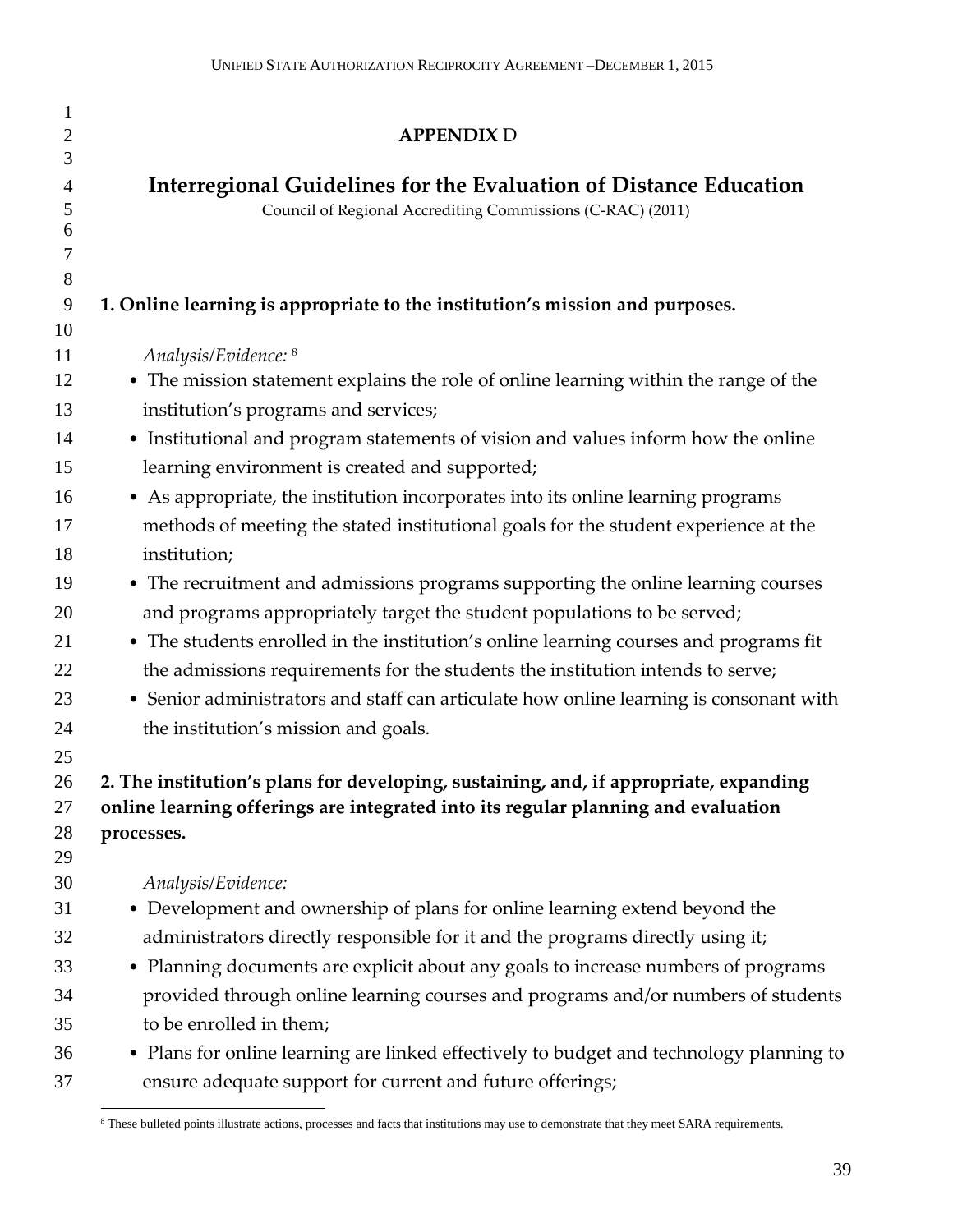| $\mathbf{1}$<br>$\overline{2}$ | • Plans for expanding online learning demonstrate the institution's capacity to assure<br>an appropriate level of quality; |
|--------------------------------|----------------------------------------------------------------------------------------------------------------------------|
| 3                              | • The institution and its online learning programs have a track record of conducting                                       |
| $\overline{4}$                 | needs analysis and of supporting programs.                                                                                 |
| 5                              |                                                                                                                            |
| 6                              | 3. Online learning is incorporated into the institution's systems of governance and                                        |
| $\tau$                         | academic oversight.                                                                                                        |
| 8                              |                                                                                                                            |
| 9                              | Analysis/Evidence:                                                                                                         |
| 10                             | • The institution's faculty have a designated role in the design and implementation of                                     |
| 11                             | its online learning offerings;                                                                                             |
| 12                             | • The institution ensures the rigor of the offerings and the quality of the instruction;                                   |
| 13                             | • Approval of online courses and programs follows standard processes used in the                                           |
| 14                             | college or university;                                                                                                     |
| 15                             | • Online learning courses and programs are evaluated on a periodic basis;                                                  |
| 16                             | • Contractual relationships and arrangements with consortial partners, if any, are clear                                   |
| 17                             | and guarantee that the institution can exercise appropriate responsibility for the                                         |
| 18                             | academic quality of all online learning offerings provided under its name.                                                 |
|                                |                                                                                                                            |
| 19                             |                                                                                                                            |
| 20                             | 4. Curricula for the institution's online learning offerings are coherent, cohesive, and                                   |
| 21                             | comparable in academic rigor to programs offered in traditional instructional formats.                                     |
| 22                             |                                                                                                                            |
| 23                             | Analysis/Evidence:                                                                                                         |
| 24                             | • The curricular goals and course objectives show that the institution or program has                                      |
| 25                             | knowledge of the best uses of online learning in different disciplines and settings;                                       |
| 26                             | • Curricula delivered through online learning are benchmarked against on-ground                                            |
| 27                             | courses and programs, if provided by the institution, or those provided by traditional                                     |
| 28                             | institutions;                                                                                                              |
| 29                             | • The curriculum is coherent in its content and sequencing of courses and is effectively                                   |
| 30                             | defined in easily available documents including course syllabi and program                                                 |
| 31                             | descriptions;                                                                                                              |
| 32                             | • Scheduling of online learning courses and programs provides students with a                                              |
| 33                             | dependable pathway to ensure timely completion of degrees;                                                                 |
| 34                             | • The institution or program has established and enforces a policy on online learning                                      |
| 35                             | course enrollments to ensure faculty capacity to work appropriately with students;                                         |
| 36                             | • Expectations for any required face-to-face, on-ground work (e.g., internships,                                           |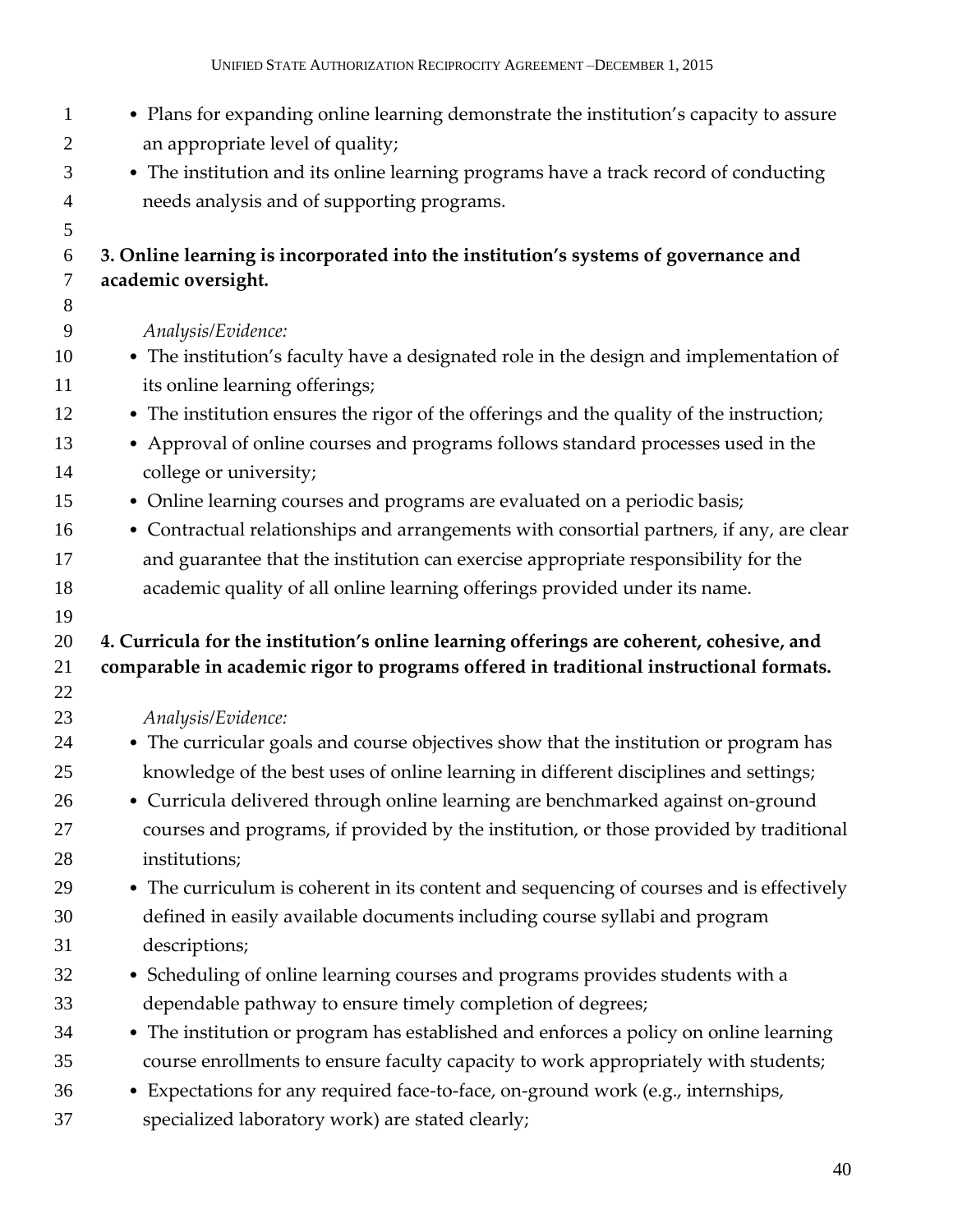| $\mathbf{1}$   | • Course design and delivery supports student-student and faculty-student                  |
|----------------|--------------------------------------------------------------------------------------------|
| $\overline{2}$ | interaction;                                                                               |
| 3              | • Curriculum design and the course management system enable active faculty                 |
| $\overline{4}$ | contribution to the learning environment;                                                  |
| 5              | • Course and program structures provide schedule and support known to be effective         |
| 6              | in helping online learning students persist and succeed.                                   |
| $\tau$         |                                                                                            |
| 8              | 5. The institution evaluates the effectiveness of its online learning offerings, including |
| 9              | the extent to which the online learning goals are achieved, and uses the results of its    |
| 10             | evaluations to enhance the attainment of the goals.                                        |
| 11             |                                                                                            |
| 12             | Analysis/Evidence:                                                                         |
| 13             | • Assessment of student learning follows processes used in onsite courses or programs      |
| 14             | and/or reflects good practice in assessment methods;                                       |
| 15             | • Student course evaluations are routinely taken and an analysis of them contributes to    |
| 16             | strategies for course improvements;                                                        |
| 17             | • Evaluation strategies ensure effective communication between faculty members who         |
| 18             | design curriculum, faculty members who interact with students, and faculty                 |
| 19             | members who evaluate student learning;                                                     |
| 20             | • The institution regularly evaluates the effectiveness of the academic and support        |
| 21             | services provided to students in online courses and uses the results for improvement;      |
| 22             | • The institution demonstrates the appropriate use of technology to support its            |
| 23             | assessment strategies;                                                                     |
| 24             | • The institution documents its successes in implementing changes informed by its          |
| 25             | programs of assessment and evaluation;                                                     |
| 26             | • The institution provides examples of student work and student interactions among         |
| 27             | themselves and with faculty;                                                               |
| 28             | • The institution sets appropriate goals for the retention/persistence of students using   |
| 29             | online learning, assesses its achievement of these goals, and uses the results for         |
| 30             | improvement.                                                                               |
| 31             |                                                                                            |
| 32             | 6. Faculty responsible for delivering the online learning curricula and evaluating the     |
| 33             | students' success in achieving the online learning goals are appropriately qualified and   |
| 34             | effectively supported.                                                                     |
| 35             |                                                                                            |
| 36             | Analysis/Evidence:                                                                         |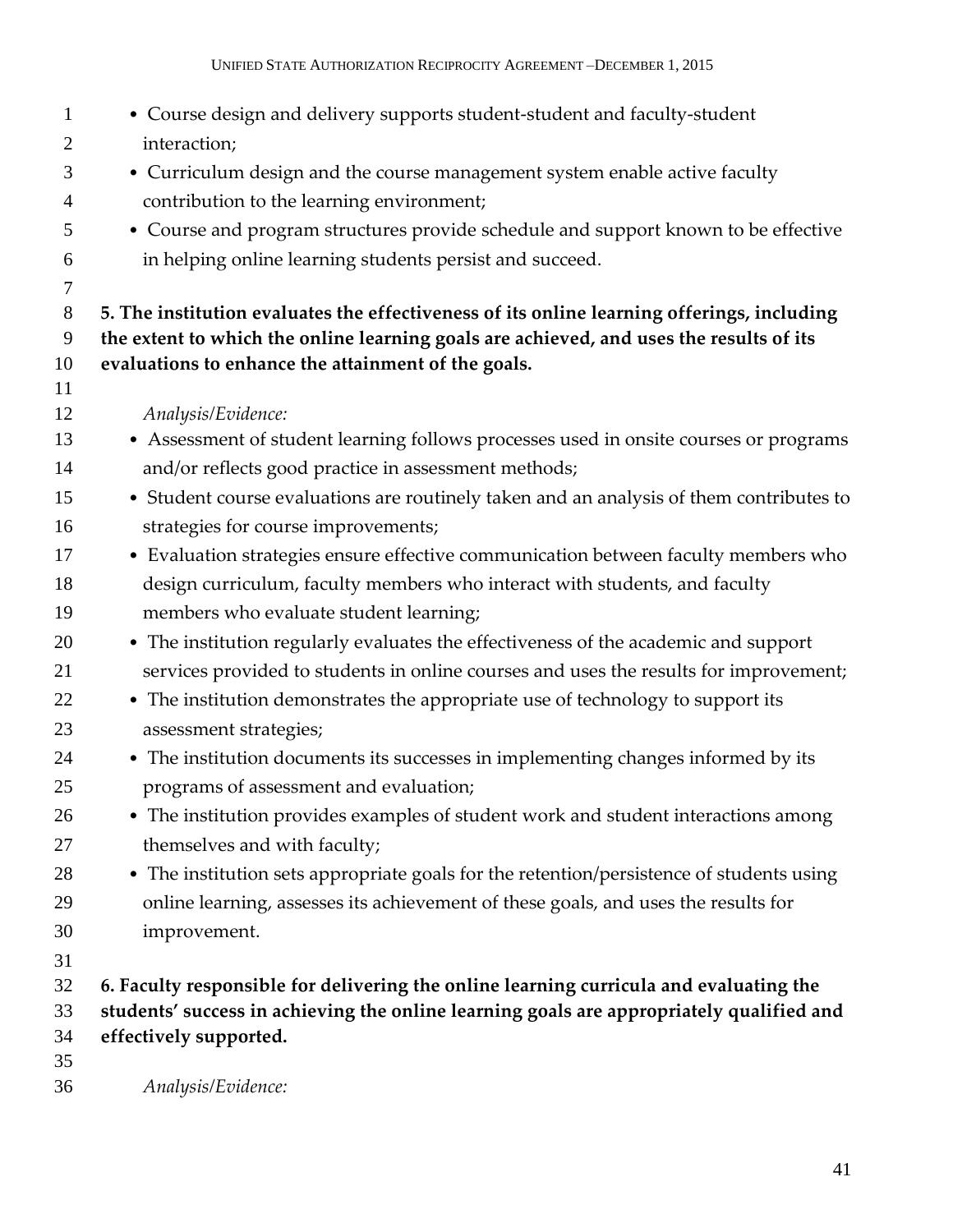| $\mathbf{1}$        | • Online learning faculties are carefully selected, appropriately trained, frequently                                                     |
|---------------------|-------------------------------------------------------------------------------------------------------------------------------------------|
| $\overline{c}$      | evaluated, and are marked by an acceptable level of turnover;                                                                             |
| 3                   | • The institution's training program for online learning faculty is periodic, incorporates                                                |
| $\overline{4}$<br>5 | tested good practices in online learning pedagogy, and ensures competency with the<br>range of software products used by the institution; |
| 6                   | • Faculty are proficient and effectively supported in using the course management                                                         |
| 7                   | system;                                                                                                                                   |
| 8                   | • The office or persons responsible for online learning training programs are clearly                                                     |
| 9                   | identified and have the competencies to accomplish the tasks, including knowledge                                                         |
| 10                  | of the specialized resources and technical support available to support course                                                            |
| 11                  | development and delivery;                                                                                                                 |
| 12                  | • Faculty members engaged in online learning share in the mission and goals of the                                                        |
| 13                  | institution and its programs and are provided the opportunities to contribute to the                                                      |
| 14                  | broader activities of the institution;                                                                                                    |
| 15                  | • Students express satisfaction with the quality of the instruction provided by online                                                    |
| 16                  | learning faculty members.                                                                                                                 |
| 17                  |                                                                                                                                           |
| 18                  | 7. The institution provides effective student and academic services to support students                                                   |
| 19                  | enrolled in online learning offerings.                                                                                                    |
| 20                  |                                                                                                                                           |
| 21<br>22            | Analysis/Evidence:<br>• The institution's admissions program for online learning provides good web-based                                  |
| 23                  | information to students about the nature of the online learning environment, and                                                          |
| 24                  | assists them in determining if they possess the skills important to success in online                                                     |
| 25                  | learning;                                                                                                                                 |
| 26                  | • The institution provides an online learning orientation program;                                                                        |
| 27                  | • The institution provides support services to students in formats appropriate to the                                                     |
| 28                  | delivery of the online learning program;                                                                                                  |
| 29                  | • Students in online learning programs have adequate access to student services,                                                          |
| 30                  | including financial aid, course registration, and career and placement counseling;                                                        |
| 31                  | • Students in online learning programs have ready access to 24/7 tech support;                                                            |
| 32                  |                                                                                                                                           |
| 33                  | • Students using online learning have adequate access to learning resources, including                                                    |
| 34                  | library, information resources, laboratories, and equipment and tracking systems;                                                         |
|                     | • Students using online learning demonstrate proficiency in the use of electronic forms                                                   |
| 35                  | of learning resources;                                                                                                                    |
| 36                  | • Student complaint processes are clearly defined and can be used electronically;                                                         |